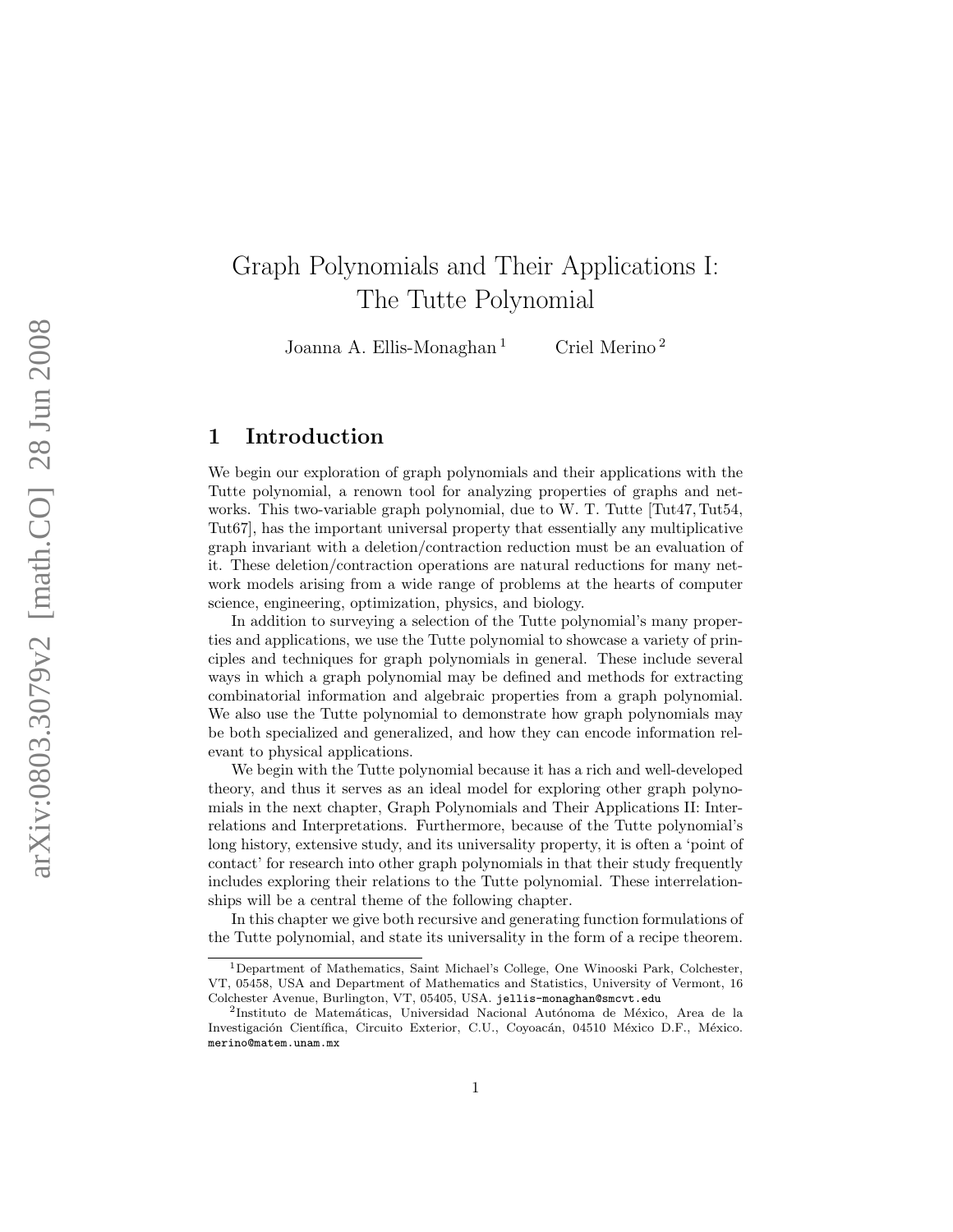We give a number of properties and combinatorial interpretations for various evaluations of the Tutte polynomial. We recover colorings, flows, orientations, network reliability, etc., and related polynomials as specializations of the Tutte polynomial. We discuss the coefficients, zeros, and derivatives of the Tutte polynomial, and conclude with a brief discussion of computational complexity.

# 2 Preliminary Notions

The graph terminology that we use is standard and generally follows Diestel [Die00]. Graphs may have loops and multiple edges. For a graph G we denote by  $V(G)$  its set of vertices and by  $E(G)$  its set of edges. An oriented graph,  $\vec{G}$ , also called a digraph, has a direction assigned to each edge.

#### 2.0.1 Basic Concepts

We first recall some of the notions of graph theory most used in this chapter. Two graphs  $G_1$  and  $G_2$  are *isomorphic*, denoted  $G_1 \simeq G_2$ , if there exists a bijection  $\phi: V(G_1) \to V(G_2)$  with  $xy \in E(G_1)$  if and only if  $\phi(x)\phi(y) \in E(G_2)$ . We denote by  $\kappa(G)$  the number of connected components of a graph G, and by  $c(G)$  the number of *non-trivial* connected components, that is the number of connected components not counting isolated vertices. A graph is  $k$ -connected if at least k vertices must be removed to disconnect the graph.

A cycle in a graph G is a set of edges  $e_1, \ldots, e_k$  such that, if  $e_i = (v_i, w_i)$ for  $1 \leq i \leq k$ , then  $w_i = v_{i+1}$  for  $1 \leq i \leq k-1$ ; also  $w_k = v_1$  and  $v_i \neq v_j$  for  $i \neq j$ . A trail is a path that may revisit a vertex, but not retrace an edge. A circuit is a closed trail, and thus a cycle is just a circuit that does not revisit any vertices. In the case of a digraph, the edges of a trail or circuit must be consistently oriented.

The dual notion of a cycle is that of *cut* or *cocycle*. If  $\{V_1, V_2\}$  is a partition of the vertex set, and the set  $C$ , consisting of those edges with one end in  $V_1$ and one end in  $V_2$ , is not empty, then C is called a *cut*. A cycle with one edge is called a loop and a cocycle with one edge is called a cut-edge or bridge. We refer to an edge that is neither a loop nor a bridge as ordinary.

A tree is a connected graph without cycles. A forest is a graph whose connected components are all trees. A subgraph  $H$  of a graph  $G$  is spanning if  $V(H) = V(G)$ . Spanning trees in connected graphs will play a fundamental role in the theory of the Tutte polynomial. Observe that a loop in a connected graph can be characterized as an edge that is in no spanning tree, while a bridge is an edge that is in every spanning tree.

If  $V' \subseteq V(G)$ , then the *induced subgraph* on V' has vertex set V' and edge set those edges of G with both endpoints in  $V'$ . If  $E' \subseteq E(G)$ , then the spanning subgraph induced by  $E'$  has vertex set  $V(G)$  and edge set  $E'$ .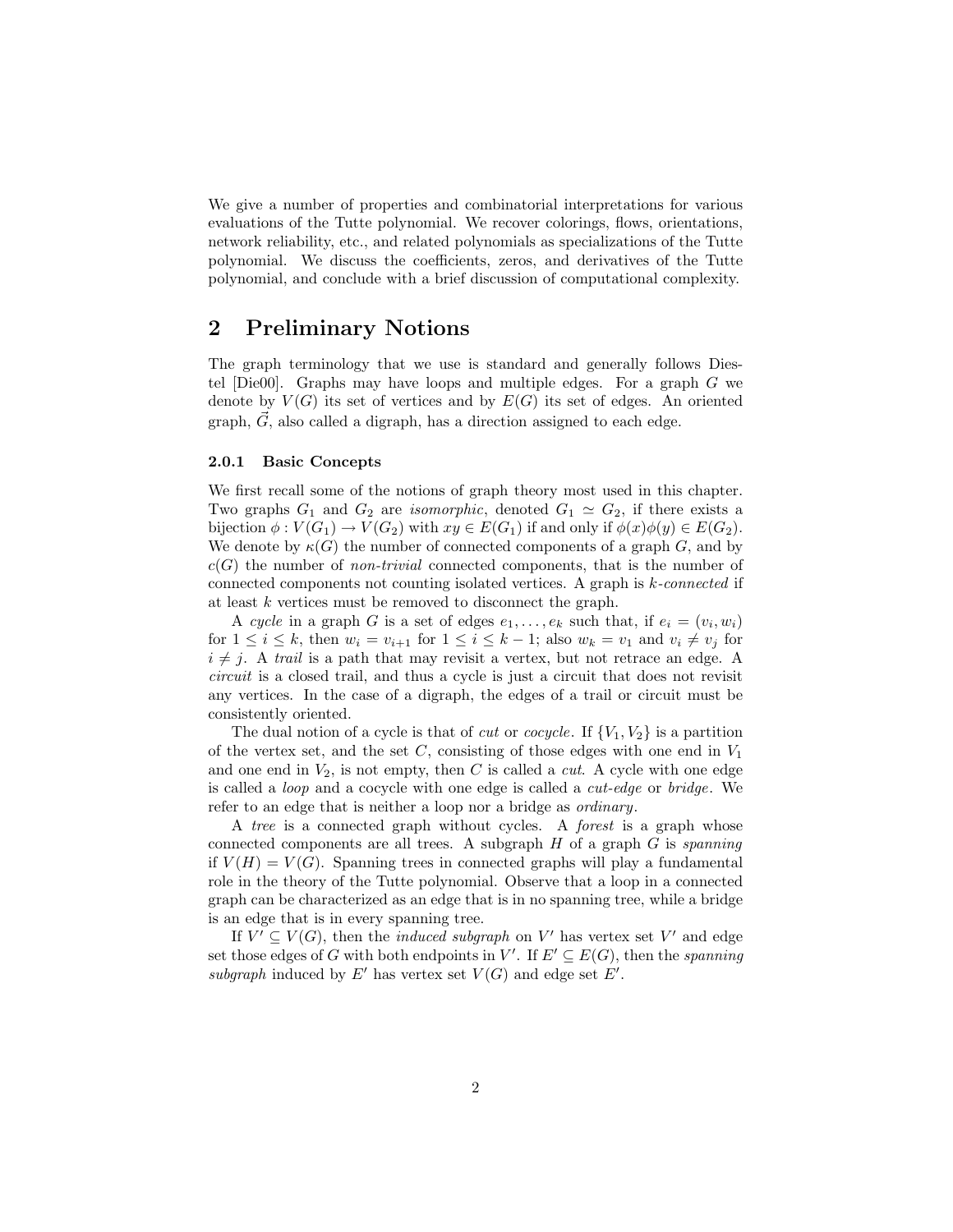#### 2.0.2 Deletion and Contraction

The operations of deletion and contraction of an edge are essential to the study of the Tutte polynomial. The graph obtained by deleting an edge  $e \in E(G)$  is just  $G \ (e = (V, E) \ e)$ . The graph obtained by contracting an edge e in G results from identifying the endpoints of  $e$  followed by removing  $e$ , and is denoted  $G/e$ . When e is a loop,  $G/e$  is the same as  $G \backslash e$ . It is not difficult to check that both deletion and contraction are commutative, and thus, for a subset of edges A, both  $G \setminus A$  and  $G/A$  are well defined. Also, if  $e \neq f$ , then  $G \setminus e/f$  and  $G/f \setminus e$ are isomorphic; thus for disjoint subsets  $A, A' \subseteq E(G)$ , the graph  $G \setminus A/A'$  is well-defined. A graph H isomorphic to  $G \setminus A/A'$  for some choice of disjoint edge sets  $A$  and  $A'$  is called a *minor* of  $G$ . A class  $G$  of graphs is *minor closed* if whenever G is in  $\mathcal G$  then any minor of G is also in the class.

A graph invariant is a function f on the class of all graphs such that

$$
f(G_1) = f(G_2)
$$
 whenever  $G_1 \simeq G_2$ .

A graph polynomial is a graph invariant where the image lies in some polynomial ring.

#### 2.0.3 The Rank and Nullity Functions for Graphs

To simplify notation, we typically identify a subset of edges A of a graph G with the spanning subgraph of  $G$  that  $A$  induces. Thus, for a fixed graph  $G$  we have the following rank and nullity functions on the lattice of subsets of  $E(G)$ .

**Definition 1** For  $A \subseteq E(G)$ , the rank and nullity of A, denoted  $r(A)$  and  $n(A)$ respectively, are defined as

$$
r(A) = |V(G)| - \kappa(A)
$$
 and  $n(A) = |A| - r(A)$ .

Three special graphs are important. One is the rank  $\theta$  graph  $L$  consisting of a single vertex with one loop edge, another is the rank  $1$  graph  $B$  consisting of two vertices with one bridge edge between them, and the third one is the edgeless graph  $E_1$  on 1 vertex.

#### 2.0.4 Planar Graphs and Duality

A graph is planar if it can be drawn in the plane without edges crossing, and it is a plane graph if it is so drawn in the plane. A drawing of a graph in the plane separates the plane into regions called faces. Every plane graph G has a dual graph,  $G^*$ , formed by assigning a vertex of  $G^*$  to each face of G and joining two vertices of  $G^*$  by k edges if and only if the corresponding faces of  $G$ share k edges in their boundaries. Notice that  $G^*$  is always connected. If G is connected, then  $(G^*)^* = G$ . If G is planar, in principle it may have many plane duals, but when G is 3-connected, all its plane duals are isomorphic. This is not the case when  $G$  is only 2-connected.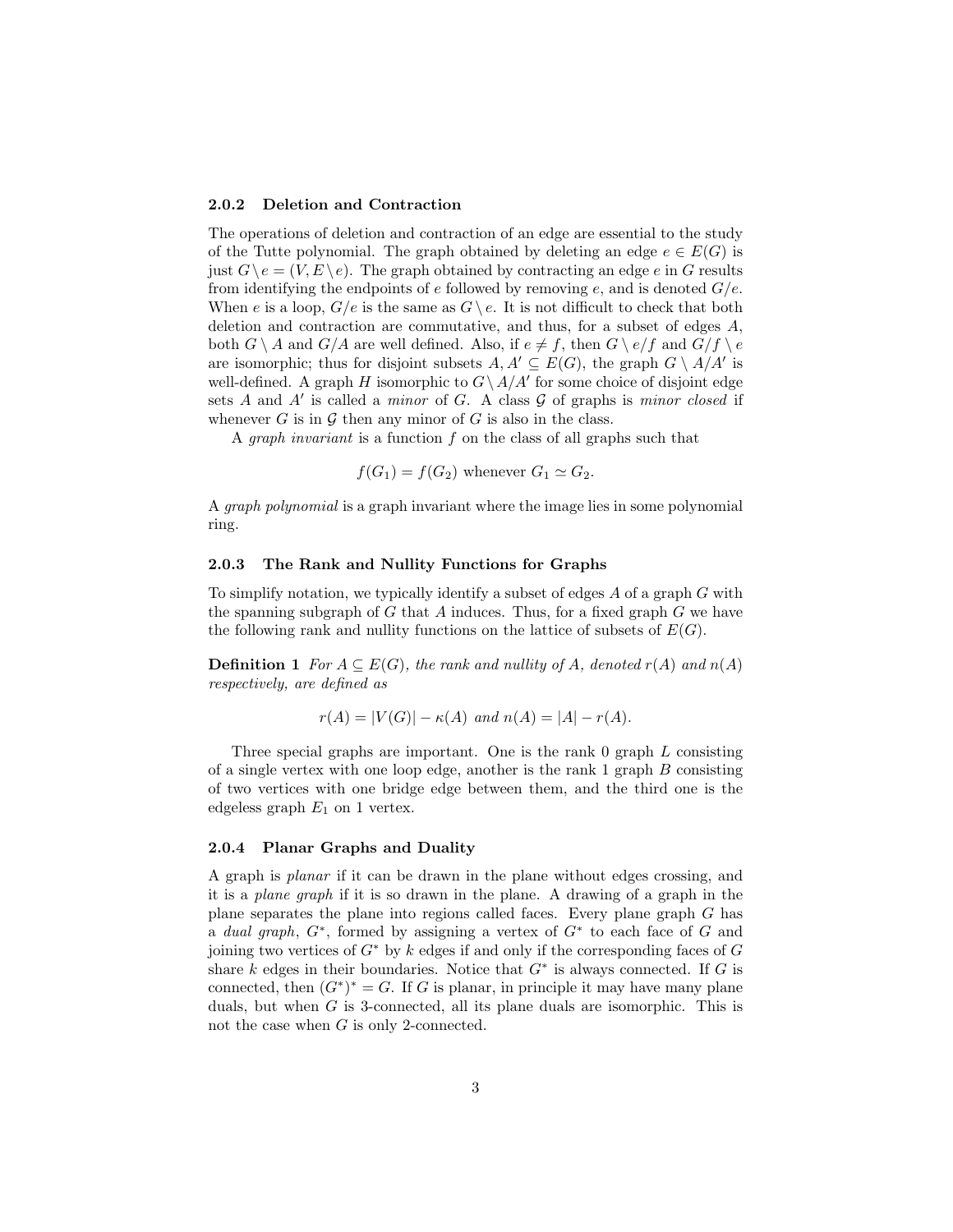There is a natural bijection between the edge set of a planar graph G and the edge set of  $G^*$ , any one of its plane duals, so we can assume that G and  $G^*$ have the same edge set E. It is easy to check that  $A \subseteq E$  is a spanning tree of G if and only if  $E \setminus A$  is a spanning tree of  $G^*$ . Thus, a planar graph and any of its plane duals have the same number of spanning trees. Furthermore, if G is a planar graph with rank function  $r$ , and  $G^*$  is any of its plane duals, then the rank function of  $G^*$ , denoted  $r^*$ , can be expressed as

<span id="page-3-0"></span>
$$
r^*(A) = |A| - r(E) + r(E \setminus A). \tag{2.1}
$$

These observations reflect a deeper relation between  $G$  and  $G^*$  that we will see captured by the Tutte polynomial at the end of Subsection [3.2.](#page-4-0)

# 3 Defining the Tutte Polynomial

Here we present several very different, but nevertheless equivalent, definitions of the Tutte polynomial. The interplay among these different formulations is a source for many powerful tools developed to analyze the Tutte polynomial. Furthermore, each formulation lends itself to different proof techniques, for example induction with the linear recursion form and Möbius inversion with the generating function form. These different formulations also are representative of some of the most common ways of defining any graph polynomial, although we will also see other methods in the next chapter.

While space prohibits including full proofs of the equivalence of these various expressions for the Tutte polynomial, we note that there are several approaches. One direct way is to specify the linear recursion form as the definition of the Tutte polynomial and then use induction on the number of edges to show that it is equivalent to either the rank-nullity generating function or the spanning trees expansion. Showing that the linear recursion form is equivalent to rank generating function form also establishes the essential fact that it is well-defined, that is, independent of the order in which the edges are deleted and contracted. Another common approach is to establish some definition of the Tutte polynomial, then prove from it that the Tutte polynomial has the universality property discussed in Section [4.](#page-6-0) This universality property may then be applied to show that some other function is equivalent to, or an evaluation of, the Tutte polynomial.

The spanning trees expansion formulation in Subsection [3.3](#page-5-0) was the approach originally used by Tutte to develop versions of this and similar polynomials. See Tutte [Tut47,Tut54,Tut67]. A particularly lucid proof of the equivalence between rank-nullity generating function definition of Definition [3](#page-5-1) and the spanning trees expansion definition of Definition [4](#page-6-1) can be found in [Bol98]. That the Tutte polynomial has a deletion-contraction reduction was shown by Tutte [Tut47, Tut48, Tut67] (also see Brylawski [Bry72], and Oxley and Welsh [OW79]).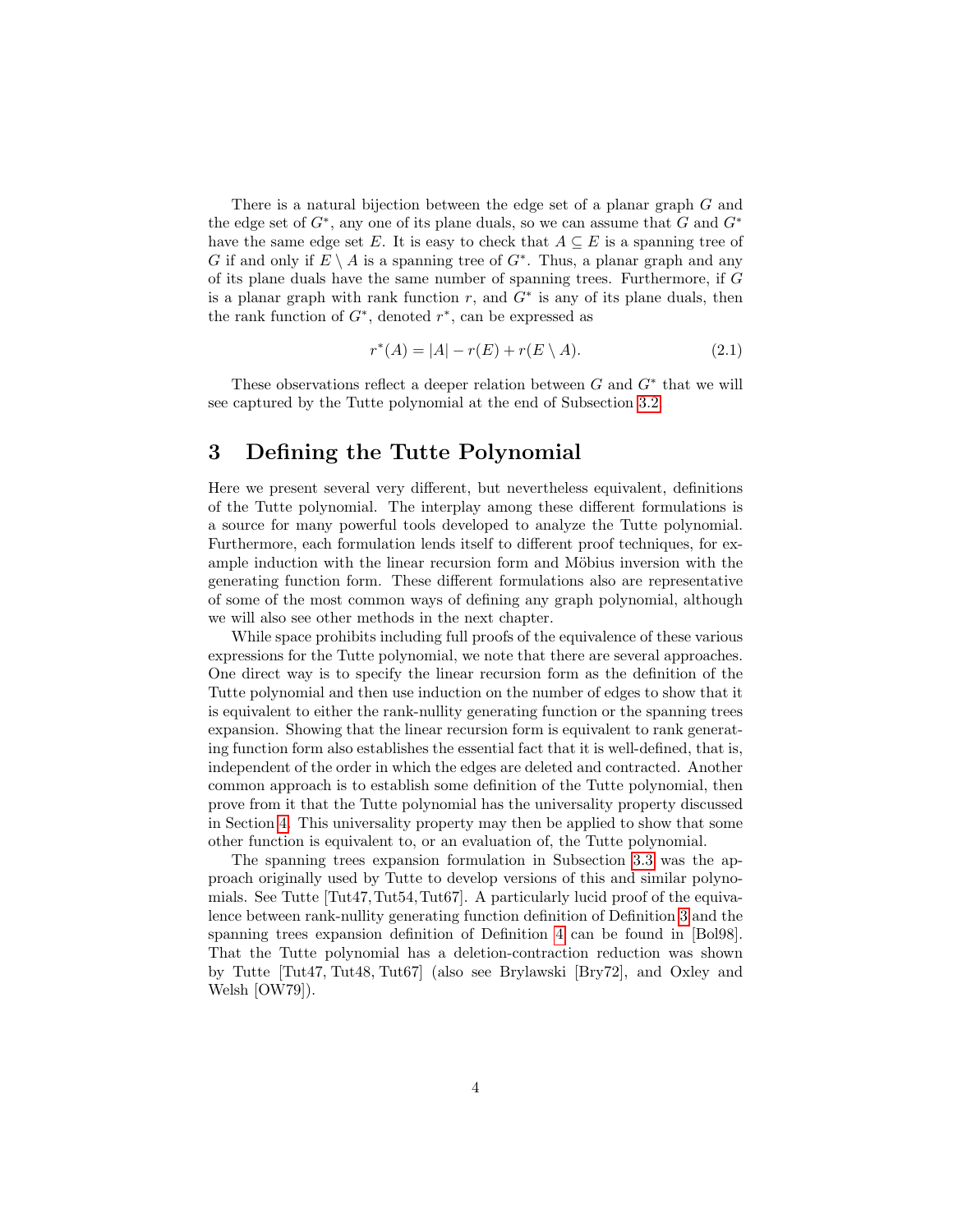#### 3.1 Linear Recursion Definition

Broadly speaking, a linear recursion relation is a set of reduction rules together with an evaluation for the terminal forms. The reduction rules rewrite a graph as a weighted (formal) sum of graphs that are in some way "smaller" or "simpler" than the original graph. Furthermore, the reduction rules again apply to the newly generated simpler graphs, hence the recursion. This recursion process eventually terminates in a well-defined set of "most simple" graphs, which are no longer reducible by the reduction rules. These are then each identified with a monomial of independent variables to yield a polynomial. It is essential to show that the reduction rules are independent of the order in which they are applied and that they do in fact terminate. See Yetter [Yet90] for a more formal treatment.

The Tutte polynomial may be defined by a linear recursion relation given by deleting and contracting ordinary edges. The "most simple" terminal graphs are then just forests with loops.

<span id="page-4-3"></span>**Definition 2** If  $G = (V, E)$  is a graph, and e is an ordinary edge, then

<span id="page-4-1"></span>
$$
T(G; x, y) = T(G \setminus e; x, y) + T(G/e; x, y). \tag{3.1}
$$

Otherwise, G consists of i bridges and j loops and

<span id="page-4-2"></span>
$$
T(G; x, y) = x^i y^j. \tag{3.2}
$$

In other words, T may be calculated recursively by specifying an ordering of the edges and repeatedly applying [\(3.1\)](#page-4-1). Remarkably, the Tutte polynomial is well defined in that the polynomial resulting from this recursive process is independent of the order in which the edges are chosen. One way to prove this is by showing that this definition is equivalent to the rank generating form we will see in Definition [3.](#page-5-1) A proof can be found in [BO92] for example.

Figure [1](#page-5-2) gives a small example of computing T using  $(3.1)$  and  $(3.2)$  for  $K_4$ minus one edge. By adding the monomials at the bottom of Figure [1](#page-5-2) we find that  $T(G; x, y) = x^3 + 2x^2 + x + 2xy + y + y^2$ .

Recall that a *one-point join*  $G * H$  of two graphs G and H is formed by identifying a vertex  $u$  of  $G$  and a vertex  $v$  of  $H$  into a single vertex  $w$  (necessarily a cut vertex) of  $G * H$ . Also,  $G \cup H$  is the disjoint union of G and H.

<span id="page-4-4"></span>Proposition 1 If G and H are graphs then

$$
T(G \cup H) = T(G) T(H) \text{ and } T(G * H) = T(G) T(H).
$$

This follows readily from Definition [2](#page-4-3) by induction on the number of ordinary edges in  $G * H$  or  $G \cup H$ .

#### <span id="page-4-0"></span>3.2 Rank-Nullity Generating Function Definition

A generating function can often be thought of as a (possible infinite) polynomial whose coefficients count structures that are encoded by the exponents of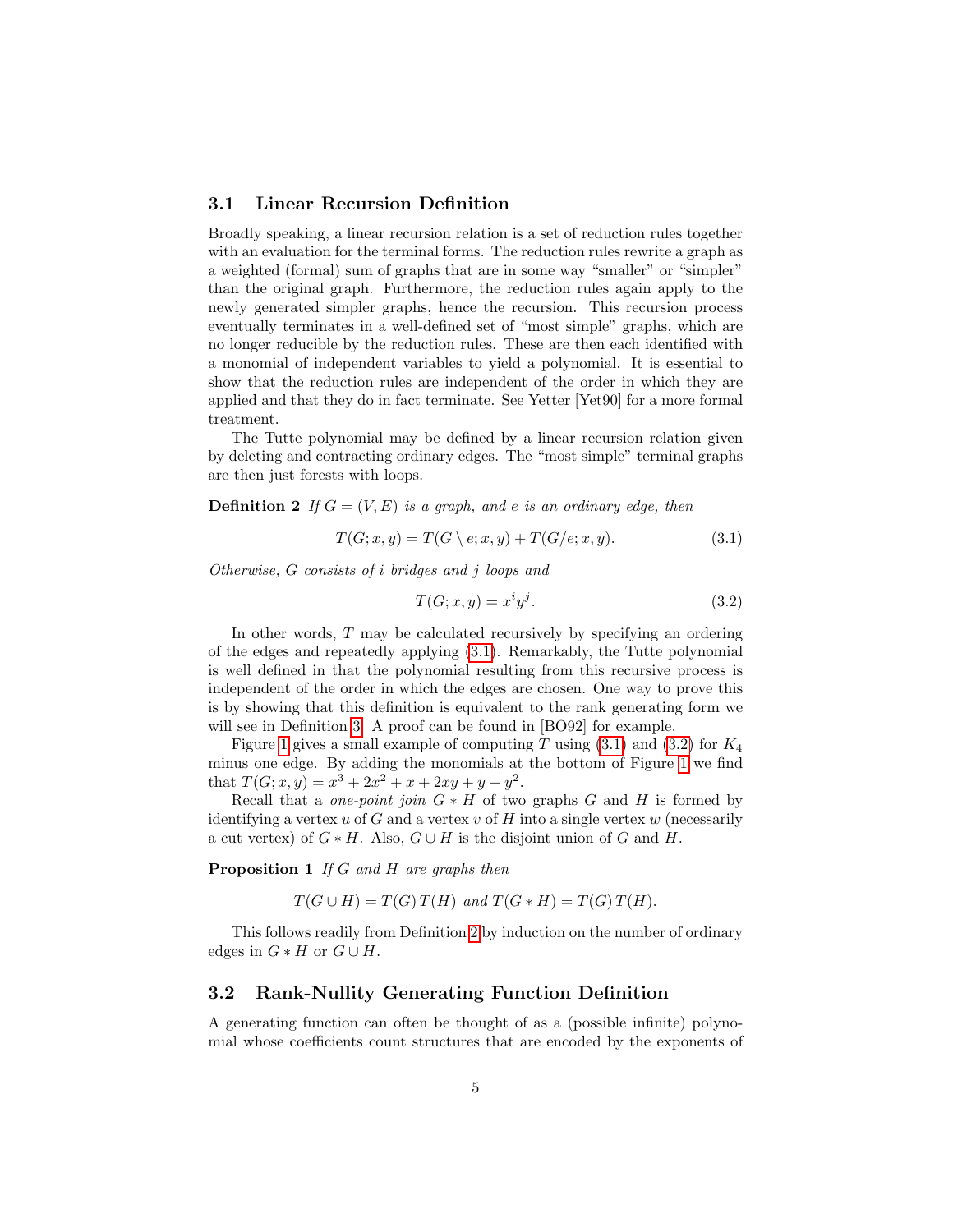

<span id="page-5-2"></span>Figure 1: An example of computing the Tutte polynomial recursively

the variables. Because generating functions count, which is at the very heart of enumerative combinatorics, there is extensive literature on them. The two volumes [Sta96a] and [Sta99] are an excellent resource. In the case of the Tutte polynomial, there are several different generating function formulations, each of which has its advantages. We give one here and another in Subsection [3.3,](#page-5-0) with a variation in Subsection [7.2,](#page-24-0) and refer the reader to [BO92] for additional forms.

<span id="page-5-1"></span>**Definition 3** If  $G = (V, E)$  is a graph, then the Tutte polynomial of G, T(G;  $x, y$ , has the following expansion

<span id="page-5-3"></span>
$$
T(G; x, y) = \sum_{A \subseteq E} (x - 1)^{r(E) - r(A)} (y - 1)^{n(A)}.
$$
\n(3.3)

The advantage of a generating function formulation is that it facilitates counting. For example, interpretations for several evaluations of the Tutte polynomial given in Section [5](#page-7-0) follow immediately from Definition [3.](#page-5-1)

We can also deduce the following pleasing property of the Tutte polynomial.

**Proposition 2** If G is a planar graph with dual  $G^*$  then

<span id="page-5-4"></span>
$$
T(G; x, y) = T(G^*; y, x).
$$
\n(3.4)

This result follows from routine checking using Definition [3](#page-5-1) and [\(2.1\)](#page-3-0).

## <span id="page-5-0"></span>3.3 Spanning Trees Expansion Definition

We need to develop a little terminology before presenting the spanning trees definition of the Tutte polynomial. First, given a spanning tree S and an edge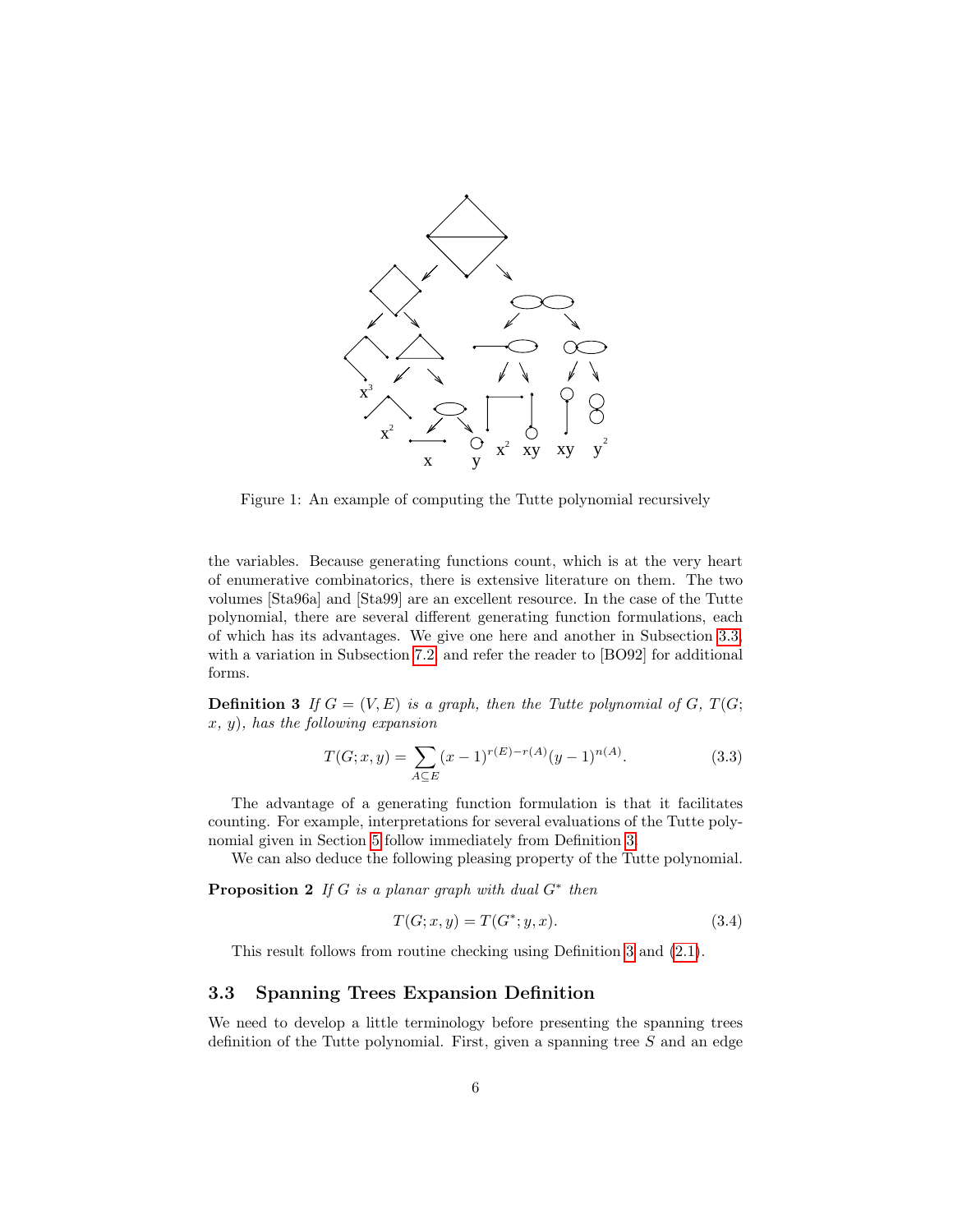$e \notin S$ , there is a cycle defined by e, namely the unique cycle in  $S \cup e$ . Similarly, for an edge  $f \in S$ , there is a cut defined by f, namely the set of edges C such that if  $f' \in C$ , then  $(S - f) \cup f'$  is a spanning tree.

Assume there is a fixed ordering  $\prec$  on the edges of G, say  $E = \{e_1, \ldots, e_m\}$ , where  $e_i \prec e_j$  if  $i < j$ . Given a fixed tree S, an edge f is called *internally active* if  $f \in S$  and it is the smallest edge in the cut defined by f. Dually, an edge e is externally active if  $e \notin S$  and it is the smallest edge in the cycle defined by  $e$ . The internal activity of  $S$  is the number of its internally active edges and its external activity is the number of externally active edges. With this, we have the following definition of the Tutte polynomial.

<span id="page-6-1"></span>**Definition 4** If G is a graph with a total order on its edge set, then

$$
T(G; x, y) = \sum_{i,j} t_{ij} x^i y^j,
$$
\n
$$
(3.5)
$$

where  $t_{ij}$  is the number of spanning trees with internal activity i and external activity j.

Two important observations follow immediately from the equivalence of Def-initions [3](#page-5-1) and [4.](#page-6-1) One is that the terms  $t_{ij}$  in Definition [4](#page-6-1) are independent of the total order used in the edge set, since there is no ordering of the edges in Definition [3.](#page-5-1) The other is that the coefficients in Definition [3](#page-5-1) must be non-negative since the coefficients in Definition [4](#page-6-1) clearly are.

## <span id="page-6-0"></span>4 Universality of the Tutte Polynomial

The universality property discussed here is one of the most powerful aspects of the Tutte polynomial. It says that essentially any graph invariant that is multiplicative on disjoint unions and one-point joins of graphs and that has a deletion/contraction reduction must be an evaluation of the Tutte polynomial. We will see several applications of this theorem throughout the rest of this chapter and in the next chapter as well. Various generalizations of the Tutte polynomial are careful to retain this essential property, and analogous universality properties are sought in the context of other graph polynomials.

<span id="page-6-2"></span>**Definition 5** Let G be a minor closed class of graphs. A graph invariant f from  $\mathcal G$  to a commutative ring  $\mathcal R$  with unity is called a generalized Tutte-Gröthendieck invariant, or T-G invariant, if  $f(E_1)$  is the unity of R, if there exist fixed elements  $a, b \in R$  such that for every graph  $G \in \mathcal{G}$  and every ordinary edge  $e \in G$ , then

<span id="page-6-3"></span>
$$
f(G) = af(G \setminus e) + bf(G/e); \tag{4.1}
$$

and if for every  $G, H \in \mathcal{G}$ , whenever  $G \cup H$  or  $G * H$  is in  $\mathcal{G}$ , then

<span id="page-6-4"></span>
$$
f(G \cup H) = f(G)f(H) \text{ and } f(G * H) = f(G)f(H). \tag{4.2}
$$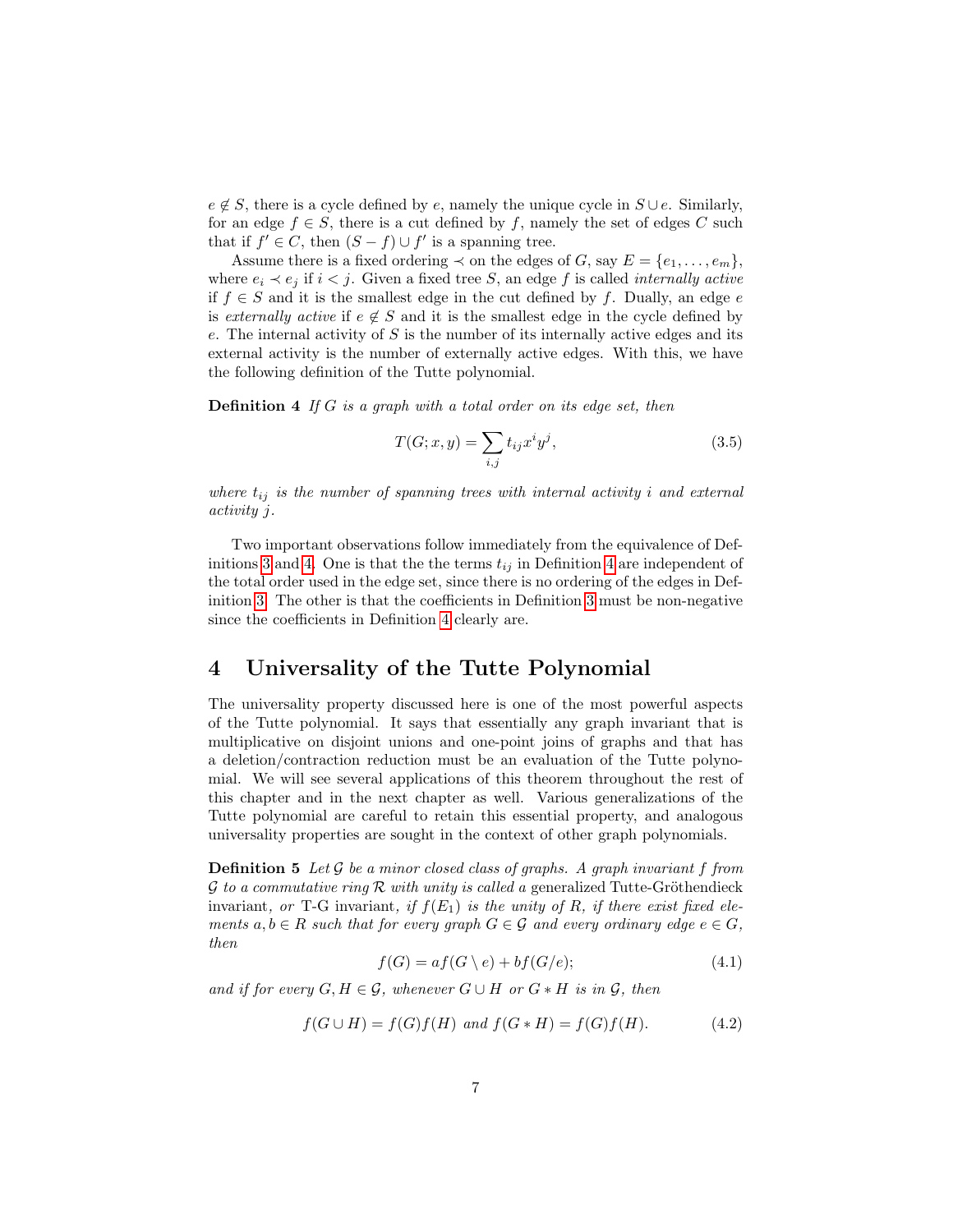Thus, the Tutte polynomial is a T-G invariant, and in fact, since the following two results give both universal and unique extension properties, it is essentially the only T-G invariant, in that any other must be an evaluation of it. Theorem [1](#page-7-1) is known as a recipe theorem since it specifies how to recover a T-G invariant as an evaluation of the Tutte polynomial.

<span id="page-7-1"></span>**Theorem 1** Let  $\mathcal G$  be a minor closed class of graphs, let  $R$  be a commutative ring with unity, and let  $f : \mathcal{G} \to \mathbb{R}$ . If there exists  $a, b \in \mathbb{R}$  such that f is a T-G invariant, then

<span id="page-7-2"></span>
$$
f(G) = a^{|E(G)| - r(E(G))} b^{r(E(G))} T\left(G; \frac{x_0}{b}, \frac{y_0}{a}\right),
$$
\n(4.3)

where  $f(B) = x_0$  and  $f(L) = y_0$ .

Furthermore, we have the following unique extension property, which says that if we specify any four elements  $a, b, x_0, y_0 \in R$ , then there is a unique well-defined T-G invariant on these four elements.

**Theorem 2** Let  $\mathcal G$  be a minor closed class of graphs, let R be a commutative ring with unity, and let  $a, b, x_0, y_0 \in R$ . Then there is a unique T-G invariant  $f: \mathcal{G} \to \mathbb{R}$  satisfying Definition [5](#page-6-2) with  $f(\mathbb{B}) = x_0$  and  $f(\mathbb{L}) = y_0$ . Furthermore, this function f is given by

<span id="page-7-3"></span>
$$
f(G) = a^{|E(G)| - r(E(G))} b^{r(E(G))} T\left(G; \frac{x_0}{b}, \frac{y_0}{a}\right).
$$
 (4.4)

If a or b are not units of R, then  $(4.3)$  and  $(4.4)$  are interpreted to mean using expansion [\(3.3\)](#page-5-3) of Definition [3,](#page-5-1) and cancelling before evaluating.

These results can be proved by induction on the number of ordinary edges from the deletion/contraction definition of the Tutte polynomial. See, for example, Brylawski [Bry72], Oxley and Welsh [OW79], Brylawski and Oxley [BO92], Welsh [Wel93], and Bollobás [Bol98] for detailed discussions of these theorems and their consequences.

Examples applying this important theorem may found throughout Section [6,](#page-11-0) where it may be used to show that all of the graph polynomials surveyed there are evaluations of the Tutte polynomial.

# <span id="page-7-0"></span>5 Combinatorial Interpretations of Some Evaluations

A graph polynomial encodes information about a graph. The challenge is in extracting combinatorially useful information from this algebraic object. A number of successful techniques have evolved for meeting this challenge, and we use the Tutte polynomial to showcase some of them while simultaneously demonstrating the richness of the information encoded by the Tutte polynomial.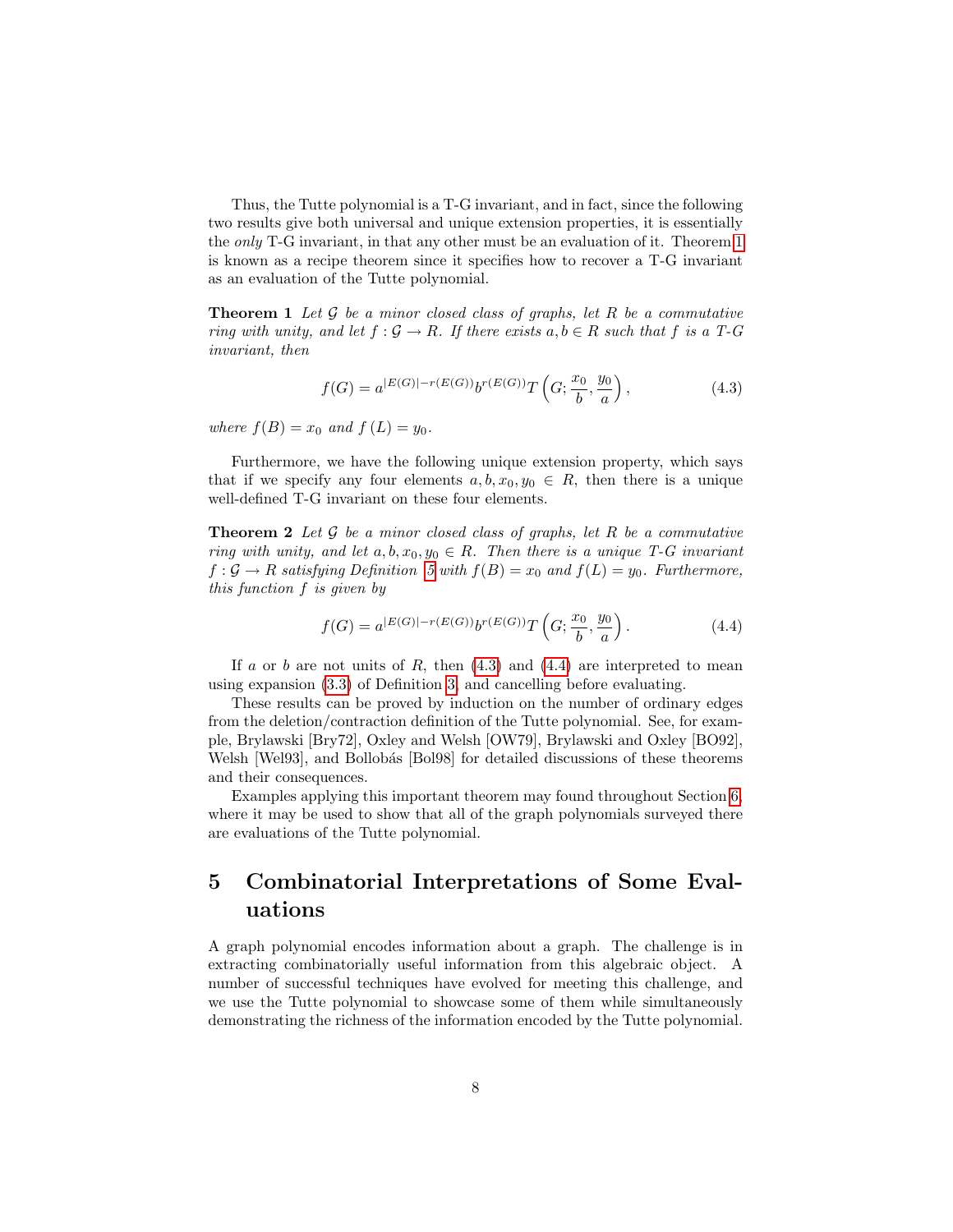#### <span id="page-8-2"></span>5.1 Spanning Subgraphs

Spanning subgraphs, and in particular spanning trees, play a fundamental role in the theory of Tutte polynomials as we have already seen in Definition [4.](#page-6-1) This is also reflected in the most readily attainable interpretations for evaluations of the Tutte polynomial, which enumerate various spanning subgraphs. We begin with these here, writing  $\tau(G)$  for the number of spanning trees of a connected graph G.

<span id="page-8-0"></span>**Theorem 3** If  $G = (V, E)$  is a connected graph then:

- 1.  $T(G; 1, 1)$  equals  $\tau(G)$ .
- <span id="page-8-1"></span>2.  $T(G; 2, 1)$  equals the number of spanning forests of G.
- 3.  $T(G; 1, 2)$  equals the number of spanning connected subgraphs of  $G$ .
- 4.  $T(G; 2, 2)$  equals  $2^{|E|}$ .

Proof. To illustrate common proof techniques, we give two short proofs of the first statement. The remaining statements may be proved similarly. When  $x = y = 1$ , the non-vanishing terms in the rank-nullity expansion [\(3.3\)](#page-5-3) are  $A \subseteq E$  such that  $r(E) = r(A)$  and  $|A| = r(A)$ . That  $r(E) = r(A)$  implies that A has the same number of connected components as  $G$ , namely one, so  $(V, A)$ is connected. Then  $|A| = r(A)$  implies that  $|A| = |V| - 1$ , so A must be a tree, and hence a spanning tree.

Alternatively, we can use Theorem [1.](#page-7-1) Let  $\tau'(G)$  be the number of maximal spanning forests in a general (not necessarily connected) graph  $G$ . We prove that  $T(G; 1, 1) = \tau'(G)$ . If G is connected, we have that  $T(G; 1, 1) = \tau'(G)$  $\tau(G)$ . First note that the number of maximal spanning forests has a deletioncontraction reduction for ordinary edges, that is, if  $G$  is a graph and  $e$  is an ordinary edge of G, then  $\tau'(G) = \tau'(G \setminus e) + \tau'(G/e)$ . This follows because the maximal spanning forests of  $G$  can be partitioned into the maximal spanning forests that do not contain e and those that do contain e. The former are the maximal spanning forests of  $G \e$  and the latter are in one-to-one correspondence with the maximal spanning forests of  $G/e$ .

The result then follows immediately from Theorem [1](#page-7-1) with  $a = b = x_0 =$  $y_0 = 1.$ 

Computing the number of spanning trees of a graph is easy in that there are polynomial time algorithms to do it. One of these involves a determinant. Recall that the Laplacian matrix L of an graph G with vertices  $v_1, \ldots, v_n$  is the  $n \times n$ -matrix defined by

$$
L_{ij} = \begin{cases} \deg(i) & \text{if } i = j \\ -r & \text{if } r \text{ is the number of edges between vertices } i \text{ and } j. \end{cases}
$$
(5.1)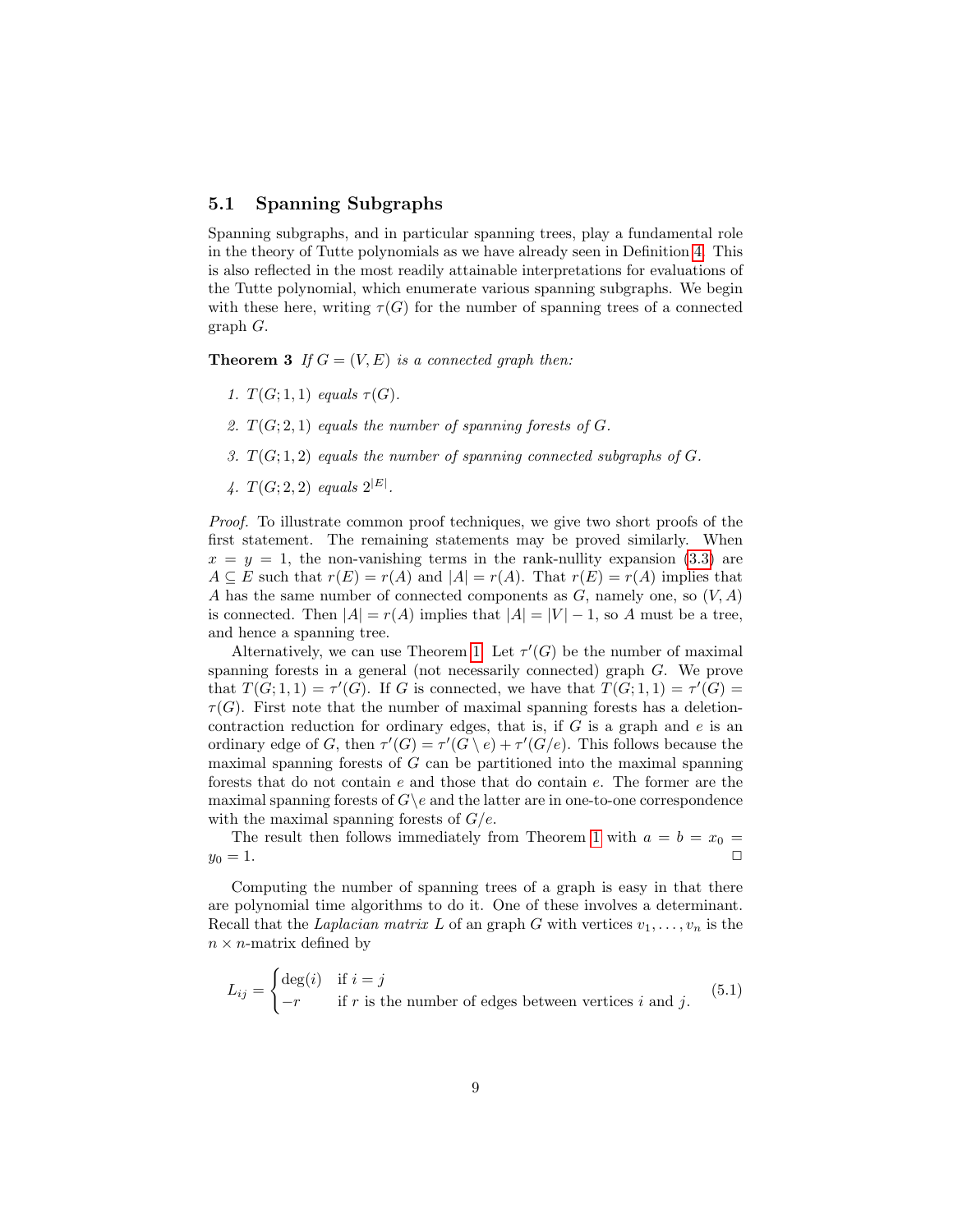**Theorem 4** If G is a connected graph with Laplacian  $L$ , then

$$
T(G; 1, 1) = \tau(G) = \text{Det}(L'),\tag{5.2}
$$

where  $L'$  is any cofactor of  $L$ .

A proof of this can be found in [AZ01] using the Binet-Cauchy formula and that  $L = DD<sup>t</sup>$ , where D is the incidence matrix of (an orientation of) G.

This result not only provides an interpretation of the Tutte polynomial at  $(1, 1)$  in terms of the incidence matrix of a graph, but also proves that  $(1, 1)$ is one of the (very few, as we will see in Section [8\)](#page-29-0) points where the Tutte polynomial can be computed in polynomial time.

### <span id="page-9-1"></span>5.2 The Tutte Polynomial at  $y = x$

Combinatorial interpretations are known for the Tutte polynomial at all integer values along the line  $y = x$ . In addition to those for  $T(G, 1, 1)$  and  $T(G, 2, 2)$ previously given, we have the following interpretation for  $T(G; -1, -1)$  due to Read and Rosenstiehl [RR78]. We will also see alternative interpretations for  $T(G; -1, -1)$  and  $T(G; 3, 3)$  in Subsection [5.3.](#page-10-0)

The incidence matrix  $D$  of a graph  $G$  defines a vector space over  $\mathbb{Z}_2$ , called the cycle space C. The bicycle space B is then just  $\mathcal{C} \cap \mathcal{C}^{\perp}$ .

<span id="page-9-0"></span>Theorem 5  $T(G; -1, -1) = (-1)^{|E|}(-2)^{\dim(\mathcal{B})}$ .

One method of extracting information from a graph polynomial is via its relation to some other graph invariant. The following interpretations for the Tutte polynomial of a planar graph along the line  $x = y$  derive from its relation to the Martin polynomial [Mar77], a one variable graph polynomial that we will discuss in further in the next chapter.

We first recall that the *medial graph* of a connected planar graph  $G$  is constructed by placing a vertex on each edge of G and drawing edges around the faces of G. The faces of this medial graph are colored black or white, depending on whether they contain or do not contain, respectively, a vertex of the original graph G. This face two-colors the medial graph. The edges of the medial graph are then directed so that the black face is on the left. We refer to this as the directed medial graph of G and denote it by  $\vec{G}_m$ . An example is given in Fig. [2.](#page-10-1)

Martin [Mar77] showed that, for a planar graph  $G$ , the relation between the Martin polynomial and Tutte polynomial is  $m(\vec{G}_m; x) = T(G; x, x)$ . Evaluations for the Martin polynomial in [E-M04a] then give the following interpretations of the Tutte polynomial.

Let  $D_n(\vec{G}_m) = \{(D_1, \ldots, D_n)\}\$ , where  $(D_1, \ldots, D_n)$  is an ordered partition of  $E(\vec{G}_m)$  into n subsets such that G restricted to  $D_i$  is 2-regular and consistently oriented for all i.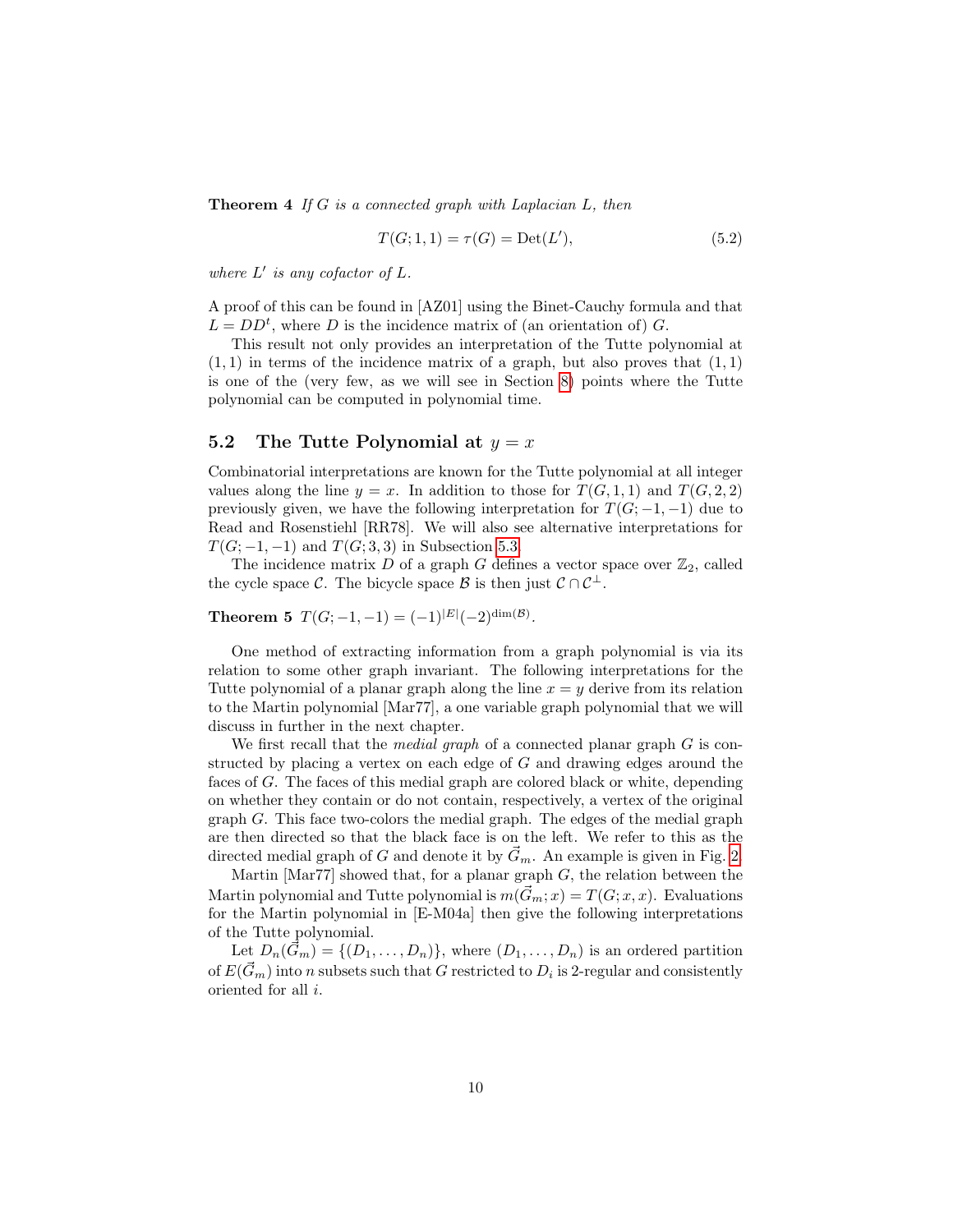

<span id="page-10-1"></span>Figure 2: On the left hand side we have a planar graph  $G$ . On the right hand side we have  $\tilde{G}_m$  with the vertex faces colored black, oriented so that black faces are to the left of each edge

**Theorem 6** Let G be a planar graph with oriented medial graph  $\vec{G}_m$ . Then, for n a positive integer,

$$
(-n)^{c(G)}T(G; 1-n, 1-n) = \sum_{D_n(\vec{G}_m)} (-1)^{\sum_{i=1}^n c(D_i)}.
$$

**Theorem 7** Let G be a planar graph with oriented medial graph  $\vec{G}_m$ . Then, for n a positive integer,

$$
n^{c(G)}T(G; 1+n, 1+n) = \sum 2^{\mu(\phi)},
$$

where the sum is over all edge colorings  $\phi$  of  $\vec{G}_m$  with n colors so that each (possibly empty) set of monochromatic edges forms an Eulerian digraph, and where  $\mu(\phi)$  is the number of monochromatic vertices in the coloring  $\phi$ .

### <span id="page-10-0"></span>5.3 Orientations and Score Vectors

The combinatorial interpretations of the Tutte polynomial in Theorem [3](#page-8-0) are given in terms of the number of certain subgraphs of the graph G. However, they can also be given in terms of orientations of the graph and its score vectors. Given a graph  $G = (V, E)$ , an orientation of G may be obtained by directing every edge from either of its ends to the other. From this follows that  $T(G; 2, 2)$ equals the number of possible orientations of G.

The score vector of an orientation  $\vec{G}$  is the vector  $(s_1, s_2, \ldots, s_n)$  such that vertex  $i$  has outdegree  $s_i$  in the orientation. In the following theorem we gather several similar results about the Tutte polynomial and orientations of a graph.

<span id="page-10-4"></span>**Theorem 8** Let  $G = (V, E)$  be a connected graph with Tutte polynomial  $T(G;$  $x, y$ . Then

- <span id="page-10-2"></span>1.  $T(G; 2, 0)$  equals the number of acyclic orientations of G, that is orientations without oriented cycles.
- <span id="page-10-3"></span>2.  $T(G; 0, 2)$  equals the number of totally cyclic orientations of G, that is orientations in which every arc is in a directed cycle.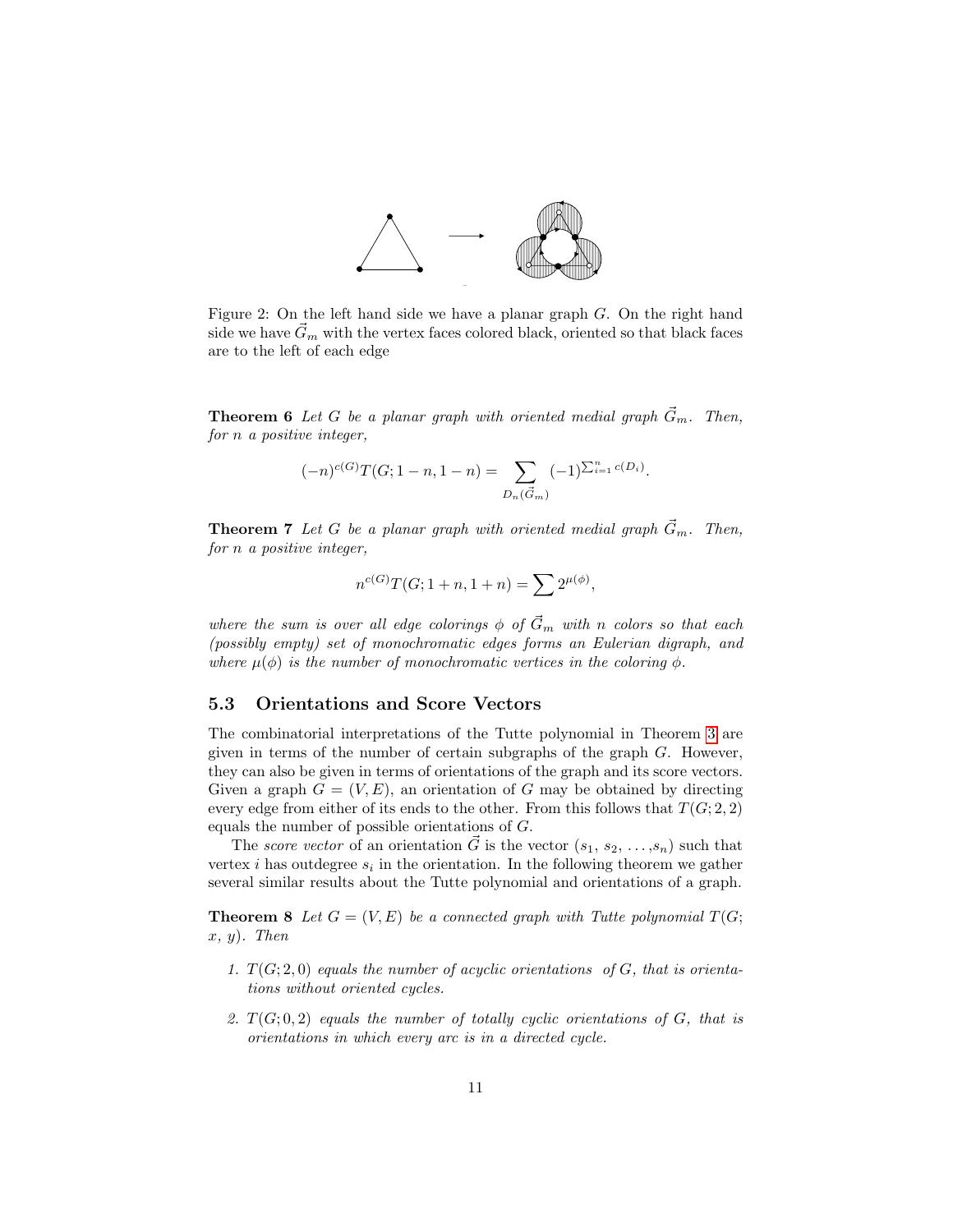- <span id="page-11-1"></span>3.  $T(G; 1, 0)$  equals the number of acyclic orientations with exactly one predefined source v.
- <span id="page-11-2"></span>4.  $T(G; 2, 1)$  equals the number of score vectors of orientations of G.

Item [1](#page-10-2) was first proved by Stanley in [Sta73] by using the Ehrhart polynomial; a proof using the universality of the Tutte polynomial is given by Brylawski and Oxley in [BO92]. For Items [2](#page-10-3) and [3,](#page-11-1) see Green and Zaslavsky [GZ83] and Las Vergnas [Las77]. The former also gives the number of strongly connected orientations of  $G$ , and note that the latter is independent of the choice of source vertex v. Item [4](#page-11-2) was first proved by Stanley in [Sta80], with a bijective proof given by Kleitman and Winston in [KW81], and a proof using Theorem [1](#page-7-1) by Brylawski and Oxley in [BO92]. Comparing Item [4](#page-11-2) with Theorem [3,](#page-8-0) Item [2,](#page-8-1) shows that the number of score vectors equals the number of spanning forests of G.

Some other evaluations of the Tutte polynomial can also be interpreted in terms of orientations. Recall that an anticircuit in a digraph is a closed trail so that the directions of the edges alternate as the trail passes through any vertex of degree greater than 2. Note that in a 4-regular Eulerian digraph such as  $G_m$ , the set of anticircuits can be found by pairing the two incoming edges and the two outgoing edges at each vertex.

Two surprising results from Las Vergnas [Las88] and Martin [Mar78] are the following:

#### Theorem 9 Let G be a connected planar graph. Then

<span id="page-11-3"></span>
$$
T(G; -1, -1) = (-1)^{|E(G)|} (-2)^{a(\vec{G}_m) - 1}
$$
\n(5.3)

and

$$
T(G; 3, 3) = K2^{a(\vec{G}_m) - 1},\tag{5.4}
$$

where  $a(\vec{G}_m)$  is the number of anticircuits in the directed medial graph of G and K is some odd integer.

Comparing [\(5.3\)](#page-11-3) to Theorem [5](#page-9-0) gives the following corollary.

**Corollary 1** If  $G$  be a connected planar graph, then the dimension of the bicycle space is  $a(\vec{G}_m) - 1$ .

## <span id="page-11-0"></span>6 Some Specializations

Here we illustrate the wide range of applicability of the Tutte polynomial while demonstrating some proof techniques for showing that a graph invariant is related to the Tutte polynomial. The advantage of recognizing an applicationdriven function as a specialization of the Tutte polynomial is that the large body of knowledge about the Tutte polynomial is then available to inform the desired application. We say a graph polynomial is a specialization of the Tutte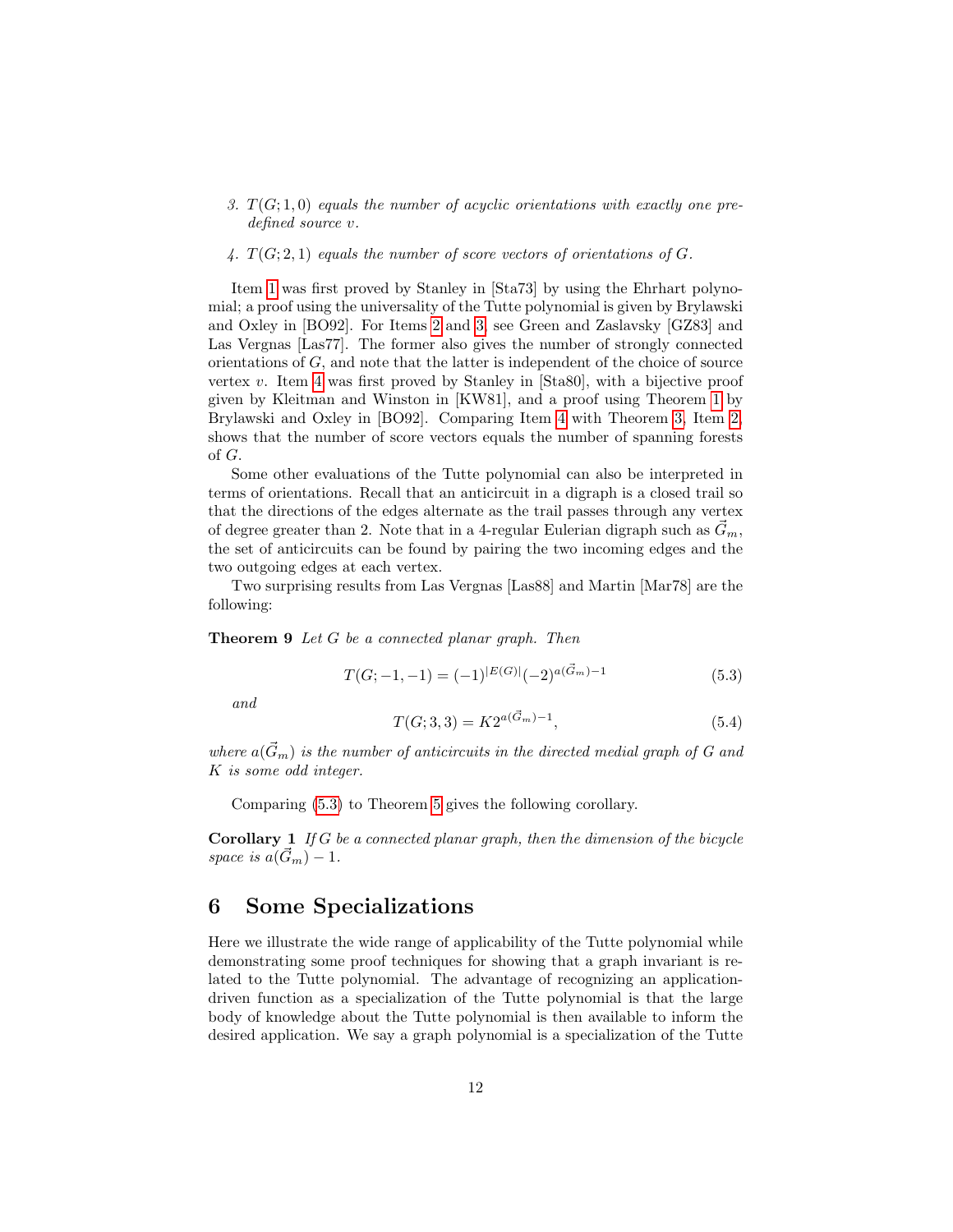polynomial if it may be recovered from the Tutte polynomial by some substitution for  $x$  and  $y$ , with possibly some prefactor.

For various substitutions along different algebraic curves in  $x$  and  $y$ , the Tutte polynomial has interpretations as the generating function of combinatorial quantities or numerical invariants associated with a graph. Some of these were considered long before the development of the Tutte polynomial, and others were discovered to be unexpectedly related to the Tutte polynomial. We survey six of the more well known of these application-driven generating functions.

## 6.1 The Chromatic Polynomial

The chromatic polynomial, because of its theoretical and applied importance, has generated a large body of work. Chia [Chi97] provides an extensive bibliography on the chromatic polynomial, and Dong, Koh, and Teo [DKT05] give a comprehensive treatment.

For positive integer  $\lambda$ , a  $\lambda$ -coloring of a graph G is a mapping of  $V(G)$  into the set  $[\lambda] = \{1, 2, ..., \lambda\}$ . Thus there are exactly  $\lambda^n$  colorings for a graph on n vertices. If  $\phi$  is a  $\lambda$ -coloring such that  $\phi(i) \neq \phi(j)$  for all  $ij \in E$ , then  $\phi$  is called a proper (or admissible) coloring.

We wish to find the number,  $\chi(G; \lambda)$ , of admissible  $\lambda$ -colorings of a graph G. As noted by Whitney [Whi32], the 4-color theorem can be formulated in this general setting as follows: If G is planar graph, then  $\chi(G; 4) > 0$ .

The following theorem is due to G. D. Birkhoff in [Bir12] and independently by H. Whitney in [Whi32]. We sketch the second proof.

**Theorem 10** If  $G = (V, E)$  is a graph, then

<span id="page-12-2"></span><span id="page-12-0"></span>
$$
\chi(G; \lambda) = \sum_{A \subseteq E} (-1)^{|A|} \lambda^{\kappa(A)}.
$$
\n(6.1)

*Proof.* Let  $P_{ij}$  be the set of  $\lambda$ -colorings such that vertices i and j receive the same color. Let  $\bar{P}_{ij}$  be the complement of  $P_{ij}$  in the set of  $\lambda$ -colorings. Then, the value  $\chi(G; \lambda)$  can be computed using the inclusion-exclusion principle.

<span id="page-12-1"></span>
$$
\chi(G; \lambda) = \left| \bigcap_{ij \in E} \bar{P}_{ij} \right|
$$
  
=  $\lambda^n - \sum_{ij \in E} |P_{ij}| + \sum_{\substack{i,j,kl \in E \\ ij \neq kl}} |P_{ij} \cap P_{kl}| -$   
...  $+ (-1)^{|E|} \left| \bigcap_{ij \in E} P_{ij} \right|.$  (6.2)

Every term is of the form  $\left| \bigcap_{i \in A} P_{ij} \right|$  for some  $A \subseteq E$ , and hence corresponds to the subgraph  $(V, A)$ , where A is the set of edges given by the indices of the  $P_{ij}$ 's. Thus, the cardinality of this set is the number of  $\lambda$ -colorings that have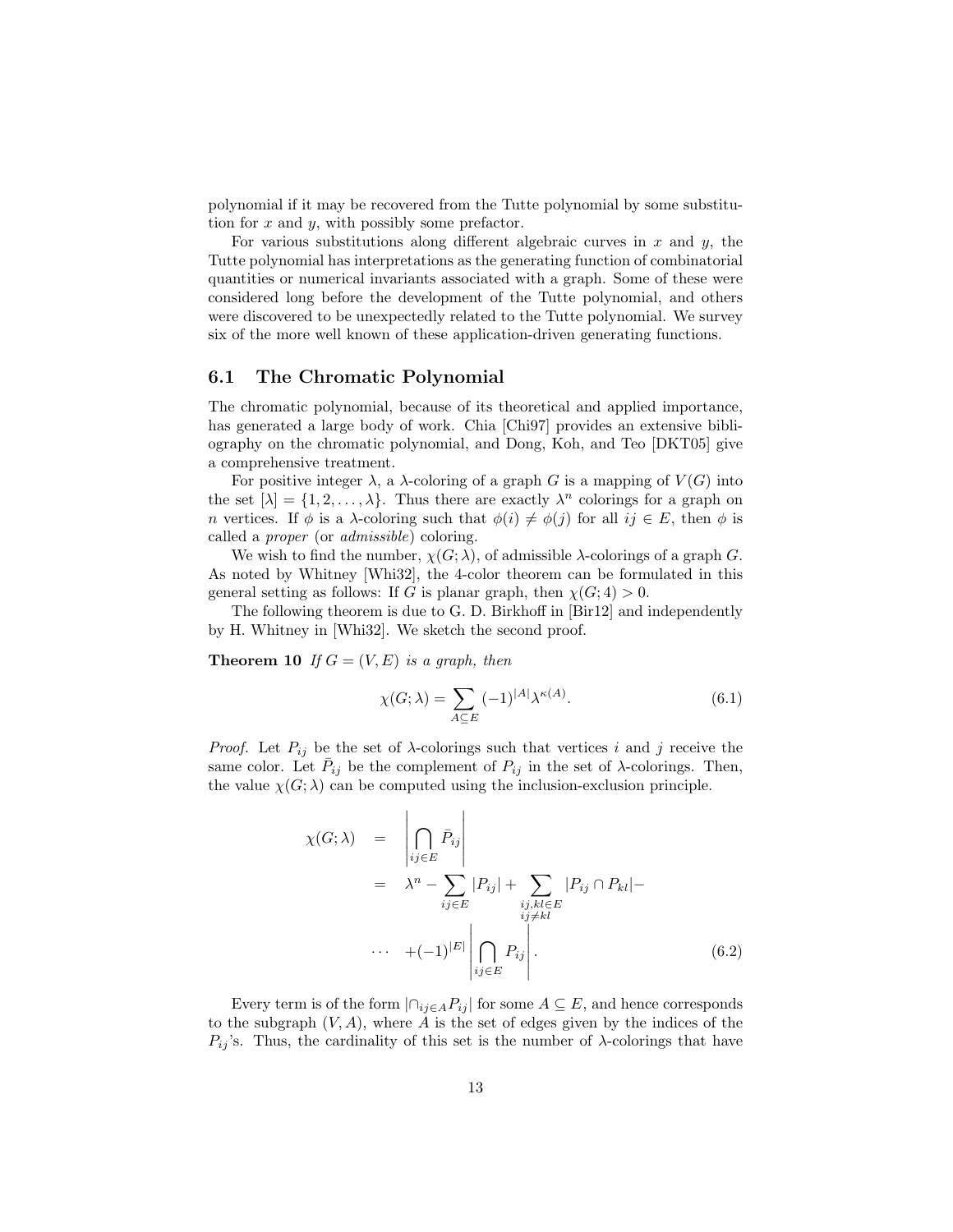a constant value on each of the connected components of  $(V, A)$ , that is,  $\lambda^{\kappa(A)}$ . The sum on the right-hand side of  $(6.1)$  is then precisely  $(6.2)$ .

Thus,  $\chi(G; \lambda)$  is a polynomial on  $\lambda$  and it is called the *chromatic polynomial* of G. Some easily seen properties of  $\chi(G; \lambda)$ , which can be found in Read's seminal work [Rea68] on the chromatic polynomial, are the following:

<span id="page-13-2"></span>**Proposition 3** If G is a graph with chromatic polynomial  $\chi(G; \lambda)$ , then:

- <span id="page-13-0"></span>1. If G has no edges, then  $\chi(G; \lambda) = \lambda^n$ .
- 2. If G has a loop, then  $\chi(G; \lambda) = 0$ , for all  $\lambda$ .
- 3.  $\chi(K_n; \lambda) = \lambda(\lambda 1) \cdots (\lambda n + 1).$
- <span id="page-13-1"></span>4. If e is any edge of G, then

$$
\chi(G; \lambda) = \chi(G \setminus e; \lambda) - \chi(G/e; \lambda).
$$

Note that Items [1](#page-13-0) and [4](#page-13-1) give a recursive alternative definition of the chromatic polynomial.

Also in Read [Rea68] is the following not so trivial, but not difficult to prove, property of the chromatic polynomial.

<span id="page-13-3"></span>**Theorem 11** If G is the union of two vertex set induced subgraphs  $H_1$  and  $H_2$ such that the intersection  $H_1 \cap H_2$  is a vertex set induced subgraph isomorphic to  $K_p$ , then

$$
\chi(G; \lambda) = \frac{\chi(H_1; \lambda)\chi(H_2; \lambda)}{\chi(K_p; \lambda)}.
$$

Thus, although Proposition [3](#page-13-2) Item [4](#page-13-1) suggests that the chromatic polynomial might be a T-G invariant, by Theorem [11,](#page-13-3) it is not multiplicative on the one point join of two graphs. However, as is frequently the case, this can be addressed by a simple multiplier; it is easy to check that  $\lambda^{-\kappa(G)} \chi(G; \lambda)$  is a T-G invariant. The relation between the Tutte and chromatic polynomials may then be found by applying Theorem [1](#page-7-1) with the help of Proposition [3,](#page-13-2) Item [4.](#page-13-1) We give an alternative proof of this relationship deriving from Theorem [10.](#page-12-2)

**Theorem 12** If  $G = (V, E)$  is a graph, then

$$
\chi(G; \lambda) = (-1)^{r(E)} \lambda^{\kappa(G)} T(G; 1 - \lambda, 0).
$$

*Proof.* Since  $r(E) - r(A) = \kappa(A) - \kappa(G)$  we have that

$$
\chi(G; \lambda) = \sum_{A \subseteq E} (-1)^{|A|} \lambda^{\kappa(A)}
$$
  
= 
$$
(-1)^{r(E)} \lambda^{\kappa(G)} \sum_{A \subseteq E} (-1)^{|A| - r(A)} (-\lambda)^{r(E) - r(A)}
$$
  
= 
$$
(-1)^{r(E)} \lambda^{\kappa(G)} T(G; 1 - \lambda, 0),
$$

with the last equality following from Definition [3.](#page-5-1)  $\Box$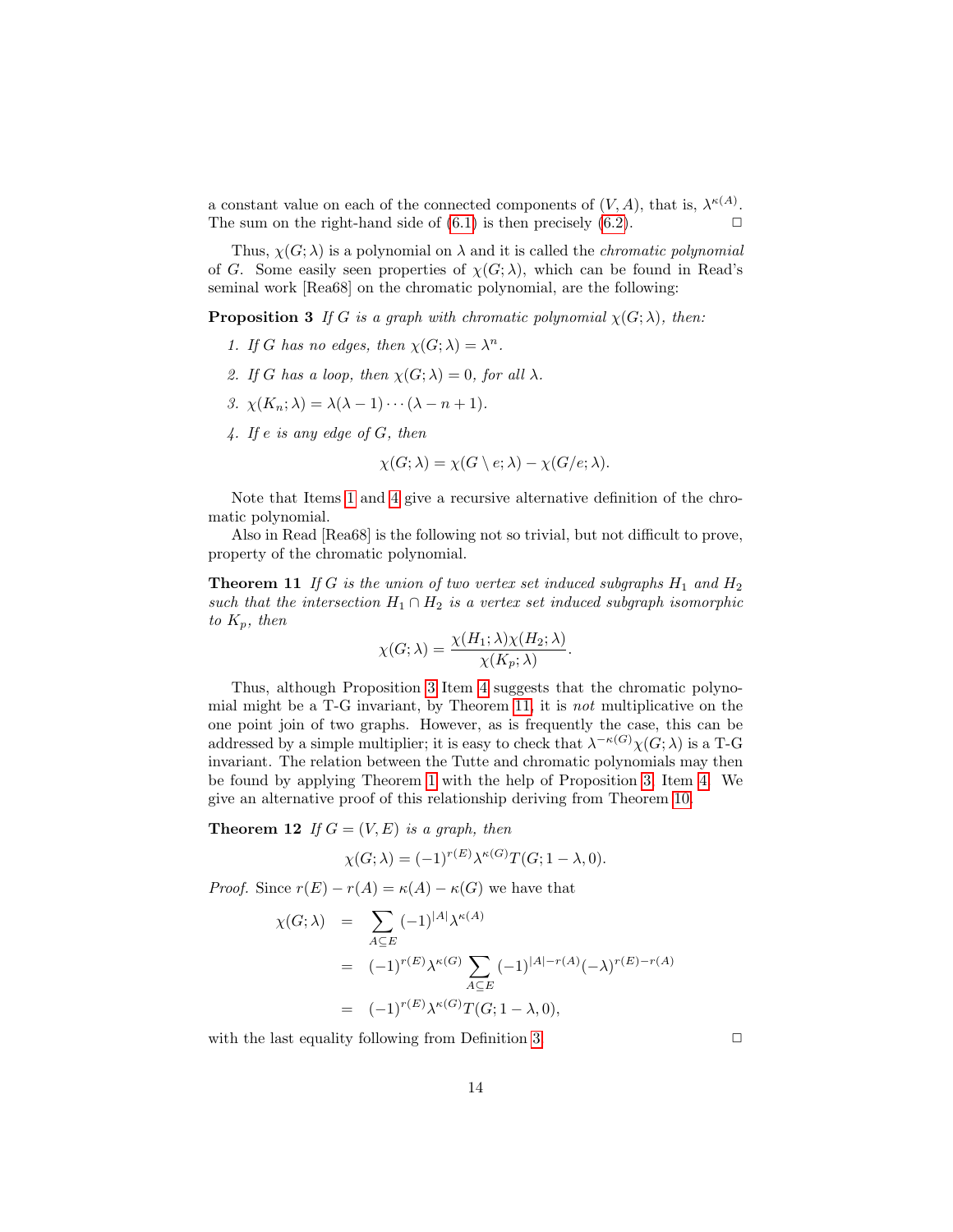## 6.2 The Bad Coloring Polynomial

One way to generalize the chromatic polynomial is to count all possible colorings of the graph G, not just proper colorings. In order to differentiate between proper and improper colorings, we keep track of the edges between vertices of the same color, calling them bad edges. This leads to the bad coloring polynomial.

**Definition 6** The bad coloring polynomial is the generating function

$$
B(G; \lambda, t) = \sum_{j} b_j(G; \lambda) t^j,
$$

where  $b_j(G; \lambda)$  is the number of  $\lambda$ -colorings of G with exactly j bad edges.

Now consider  $B(G; \lambda, t+1)$ , which can be written as

$$
B(G; \lambda, t+1) = \sum_{\phi: V \to [\lambda]} (1+t)^{|b(\phi)|}, \tag{6.3}
$$

where  $b(\phi)$  is the set of bad edges in the  $\lambda$ -coloring  $\phi$ . With this last expression is again easy to get the relation to the Tutte polynomial using the following derivation of S. D. Noble (private communication).

**Theorem 13** For a graph  $G = (V, E)$  we have that

$$
B(G; \lambda, t+1) = t^{r(E)} \lambda^{\kappa(G)} T\left(G; \frac{\lambda+t}{t}, 1+t\right).
$$

Proof.

$$
B(G; \lambda, t+1) = \sum_{\phi: V \to [\lambda]} (1+t)^{|b(\phi)|}
$$
  

$$
= \sum_{\phi: V \to [\lambda]} \sum_{A \subseteq b(\phi)} t^{|A|}
$$
  

$$
= \sum_{A \subseteq E} \sum_{\phi: V \to [\lambda]} t^{|A|}
$$
  

$$
= \sum_{A \subseteq E} t^{|A|} \lambda^{\kappa(A)}.
$$

Thus,

$$
B(G; \lambda, t+1) = \sum_{A \subseteq E} t^{|A|} \lambda^{\kappa(A)}
$$
  
=  $t^{r(E)} \lambda^{\kappa(G)} \sum_{A \subseteq E} t^{|A| - r(A)} \left(\frac{\lambda}{t}\right)^{r(E) - r(A)}$   
=  $t^{r(E)} \lambda^{\kappa(G)} T\left(G; 1 + \frac{\lambda}{t}, t+1\right).$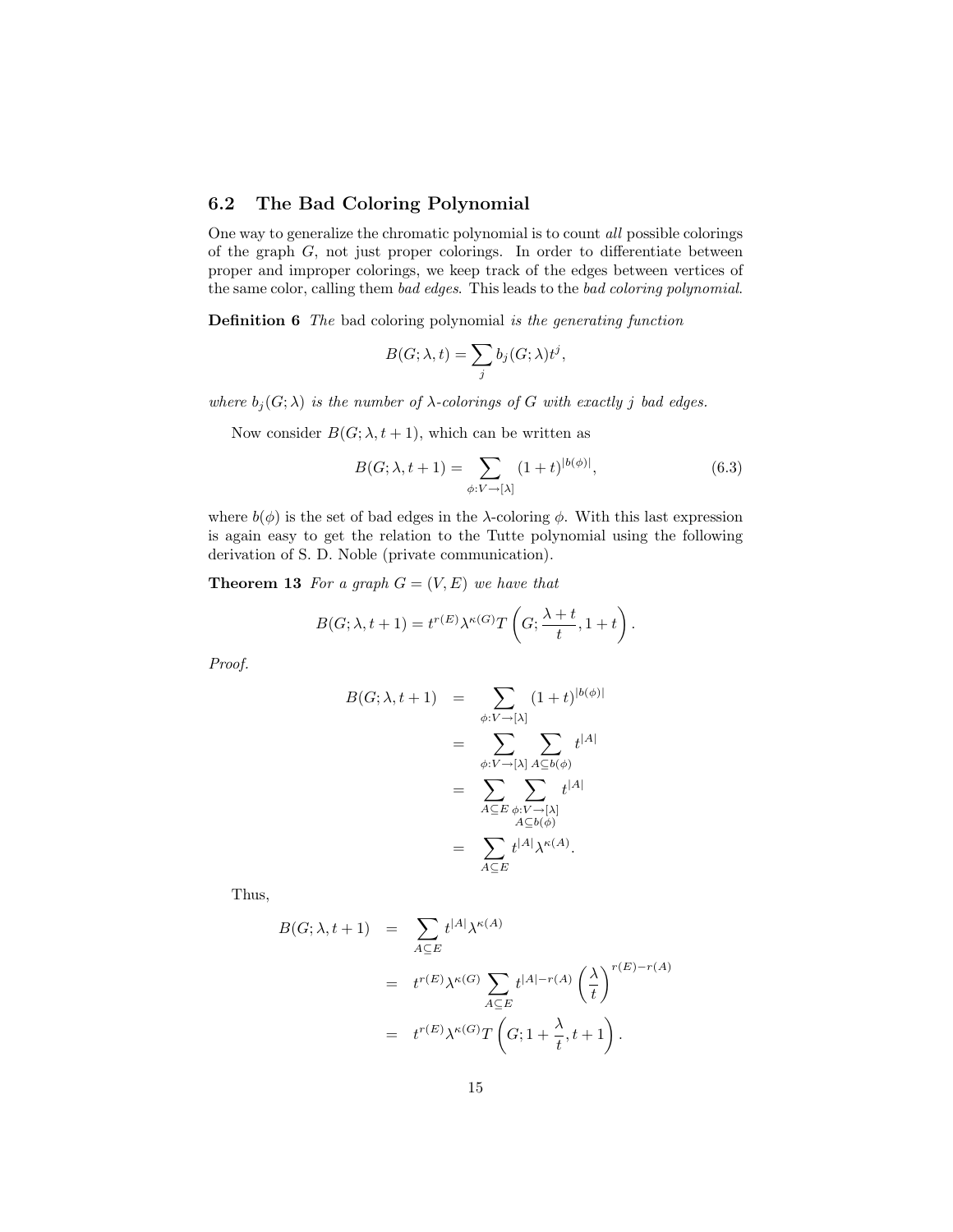Again, the above result could also be obtained from the universal property of the Tutte polynomial given in Theorem [1](#page-7-1) by applying it to  $B(G; \lambda, t) =$  $\lambda^{-\kappa(G)}B(G;\lambda,t)$  and verifying that

- 1.  $\bar{B}(G; \lambda, t) = \bar{B}(G \setminus e; \lambda, t) + (t 1)\bar{B}(G/e; \lambda, t)$ , if e is an ordinary edge.
- 2.  $\bar{B}(G; \lambda, t) = t\bar{B}(G \setminus e; \lambda, t)$ , if e is a loop.
- 3.  $\bar{B}(G; \lambda, t) = (t + \lambda 1)\bar{B}(G/e; \lambda, t)$ , if e is a bridge.

#### <span id="page-15-0"></span>6.3 The Flow Polynomial

The dual notion to a proper  $\lambda$ -coloring is a nowhere zero  $\lambda$ -flow. A standard resource for the material in this subsection is Zhang [Zha97], while Jaeger [Jae88] gives a good survey.

Let G be a graph with an arbitrary but fixed orientation, and let  $H$  be an Abelian group with 0 as its identity element. An  $H$ -flow is a mapping  $\phi$  of the oriented edges  $E(G)$  into the elements of the group H such that Kirchhoff's law is satisfied at each vertex of  $G$ , that is

$$
\sum_{\vec{e}=u\to v} \phi(\vec{e}) + \sum_{\vec{e}=u\gets v} \phi(\vec{e}) = 0,
$$

for every vertex  $v$ , and where the first sum is taken over all arcs towards  $v$  and the second sum is over all arcs leaving v. An H-flow is nowhere zero if  $\phi$  never takes the value 0.

By replacing the group element on an edge  $e$  by its inverse, it is clear that two orientations that differ only in the direction of exactly one arc  $\vec{e}$  have the same number of nowhere zero  $H$ -flows for any  $H$ . Thus, this number does not depend on the choice of orientation of  $G$ . In fact, when  $H$  is finite, it does not depend on the structure of the group, but rather only on its cardinality. The following, due to Tutte [Tut54], relates the number of nowhere zero flows of  $G$ over a finite group and Tutte polynomial of G.

**Theorem 14** Let  $G = (V, E)$  be a graph and H a finite Abelian group. If  $\chi^*(G;H)$  denotes the number of nowhere zero H-flows then

$$
\chi^*(G;H) = (-1)^{|E|-r(E)}T(G;0,1-|H|).
$$

*Proof.* [sketch] Here we use the universality of the Tutte polynomial. If  $e$  is an ordinary edge of G, then the number of nowhere zero  $H$ -flows in  $G/e$  can be partitioned into two sets  $P_1$  and  $P_2$ . We let  $P_1$  consist of those that are also nowhere zero H-flows in  $G \setminus e$ , and  $P_2$  be the complement of  $P_1$ . Clearly then  $|P_1| = \chi^*(G \setminus e; H)$ . Furthermore, there is a bijection between the elements in  $P_2$  and the nowhere zero H-flows in G, and thus  $|P_2| = \chi^*(G;H)$ . It follows that

$$
\chi^*(G;H) = \chi^*(G \setminus e;H) - \chi^*(G/e;H),
$$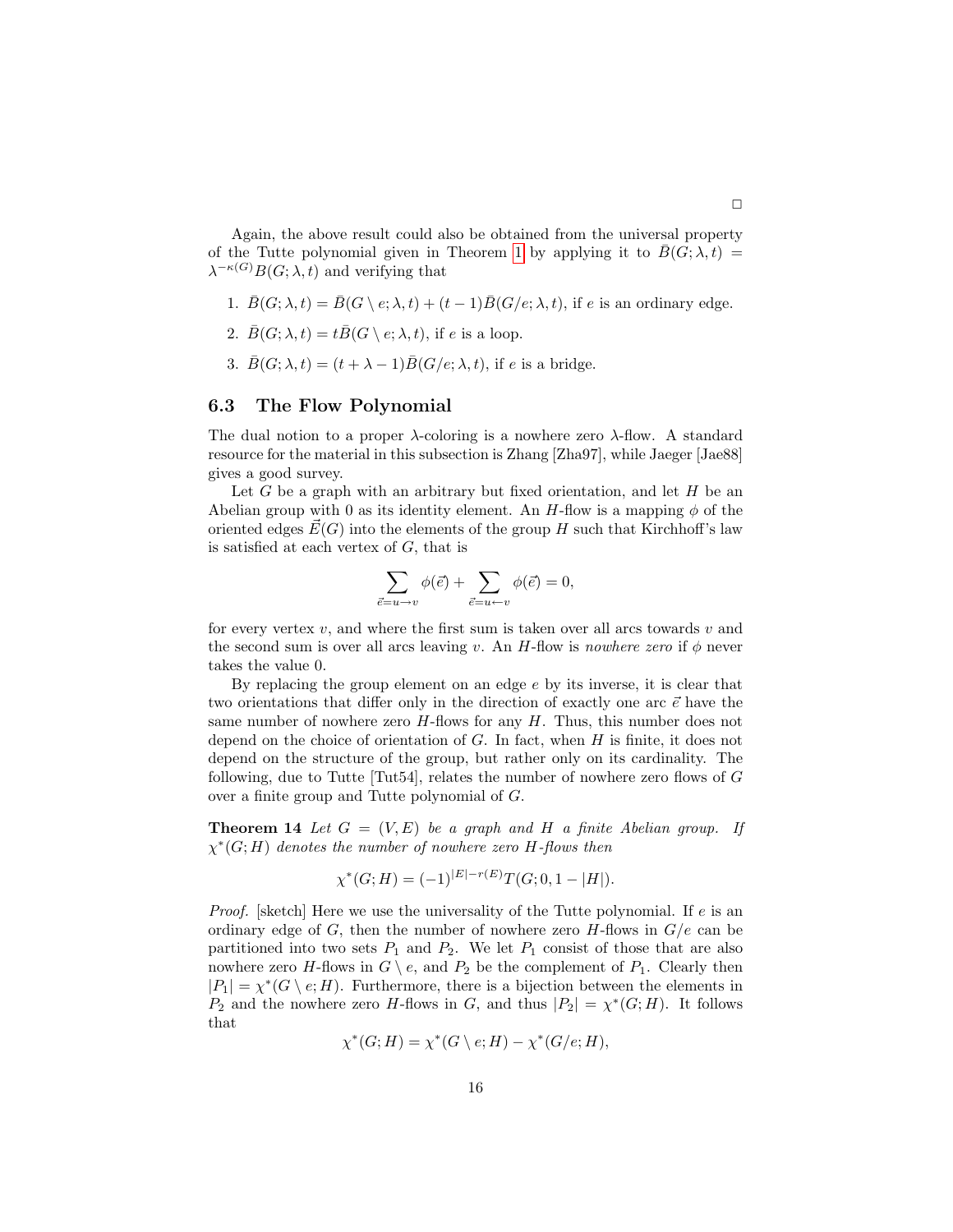and hence  $\chi^*(G;H)$  satisfies [\(4.1\)](#page-6-3). It is also easy to check that  $\chi^*(G;H)$  satisfies [\(4.2\)](#page-6-4). Since  $\chi^*(L; H) = 0$  and  $\chi^*(B; H) = |H| - 1$ , the result follows from Theorem [1.](#page-7-1)  $\Box$ 

Consequently,  $\chi^*(G; \lambda)$  is a polynomial called the flow polynomial which for  $\lambda$  an integer at least 1 gives the number of nowhere zero flows of G in a group of order  $\lambda$ . We call any nowhere zero H-flow simply a  $\lambda$ -flow if  $|H| = \lambda$ .

If the Abelian group is  $\mathbb{Z}_3$ , and the graph is 4-regular, then the Tutte polynomial at  $(0, -2)$  counts the number of nowhere zero  $\mathbb{Z}_3$ -flows on G. But these flows are in one-to-one correspondence with orientations such that at each vertex exactly two edges are directed in and two out. Such an orientation is called an ice configuration of G (see Lieb [Lie67] and Pauling [Pau35] for this important model of ice and its physical properties). Thus, we have the following corollary.

**Corollary 2** If G is a 4-regular graph, then  $T(G; 0, -2)$  equals the number of ice configurations of G.

We mentioned that proper colorings are the dual concept of nowhere zero flows, and now with Theorem [6.3](#page-15-0) and [\(3.4\)](#page-5-4) we observe that

$$
\chi(G; \lambda) = \lambda \chi^*(G^*; \lambda),
$$

for G a connected planar graph and  $G^*$ , any of its plane duals. Thus, to each λ-proper coloring in G corresponds  $\lambda$  nowhere zero  $\mathbb{Z}_{\lambda}$ -flows of  $G^*$ . A bijective proof can be found in Diestel [Die00].

Thus, by the 4-color theorem and the duality relation between colorings and nowhere zero H-flows, every bridgeless planar graph has a 4-flow. For cubic graph, having a nowhere zero  $\mathbb{Z}_2 \times \mathbb{Z}_2$ -flow is equivalent to be 3-edgecolorable. Therefore, as the Petersen graph is not 3-edge-colorable, it has no 4-flow. However, the Petersen graph does have a 5-flow. In fact, the famous 5-flow conjecture of Tutte [Tut54] postulates that every bridgeless graph has a 5-flow.

The 5-flow conjecture is clearly difficult as it is not even apparent that every graph will have a  $\lambda$ -flow for some  $\lambda$ . However, Jaeger [Jae76] proved that every bridgeless graph has an  $\mathbb{Z}_2 \times \mathbb{Z}_2 \times \mathbb{Z}_2$ -flow, thus every bridgeless graph has a 8-flow. Subsequently Seymour [Sey81] proved that every bridgeless graph has a  $\mathbb{Z}_2 \times \mathbb{Z}_3$ -flow, thus every graph has a 6-flow.

Not much is currently known about properties of the flow polynomial apart from those that can be deduced from its duality with the chromatic polynomial and efforts to solve the 5-flow conjecture. However, for some recent work in this direction, see Dong and Koh [DK07] and Jackson [Jac07].

#### 6.4 Abelian Sandpile Models

Self-organized criticality is a concept widely considered in various domains since Bak, Tang and Wiesenfeld [BTW88] introduced it. One of the paradigms in this framework is the Abelian sandpile model, introduced by Dhar [Dha90].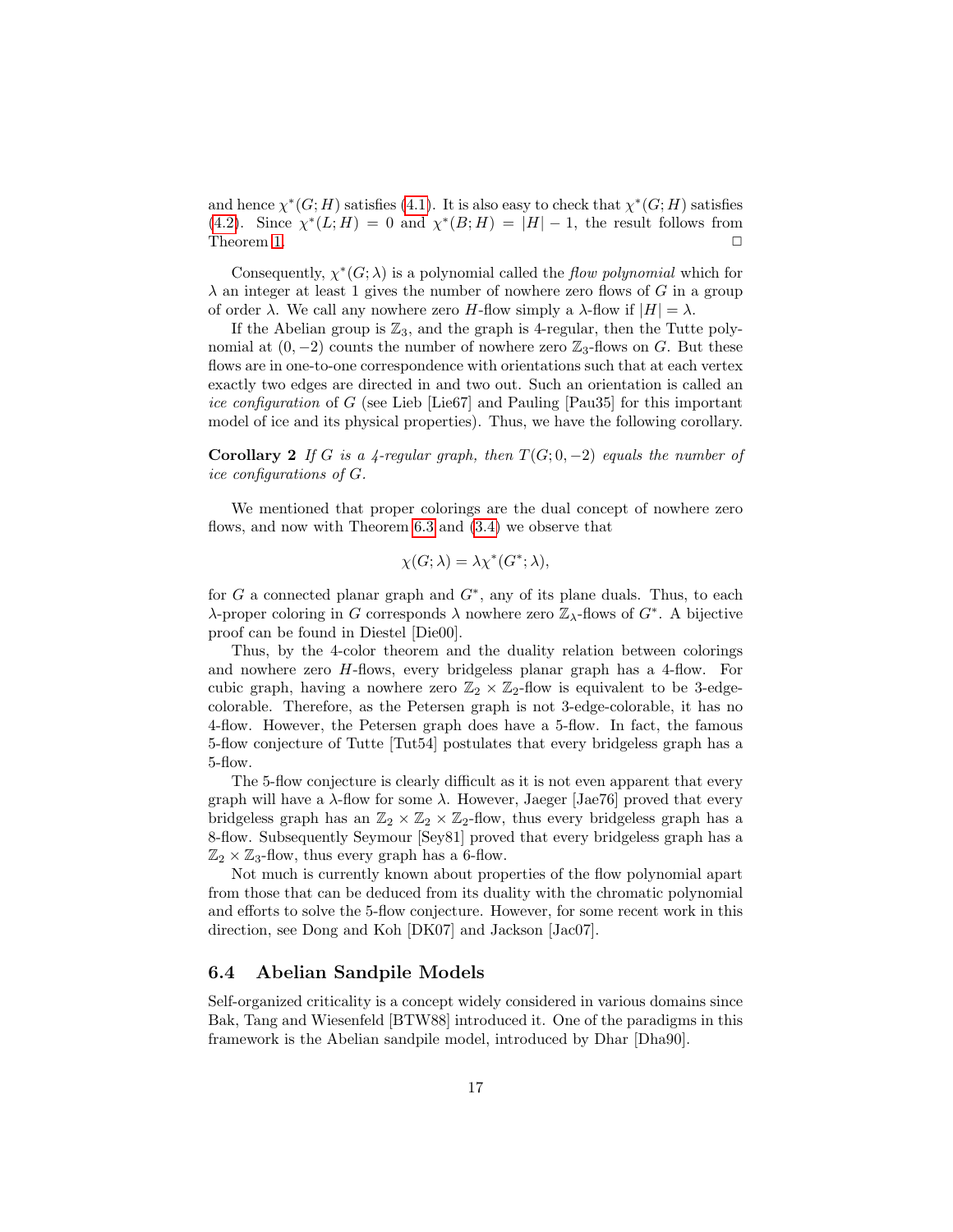We begin by recalling the definition of the general Abelian sandpile model on a set of N sites labeled 1, 2,  $\dots$ , N, that we refer to as the system. A sandpile at each site i has height given by an integer  $h_i$ . The set  $\vec{h} = \{h_i\}$ is called a *configuration* of the system. For every site  $i$ , a threshold  $H_i$  is defined; configurations with  $h_i < H_i$  for all i are called *stable*. For every stable configuration, the height  $h_i$  increases in time at a constant rate; this is called the *loading* of the system. This loading continues until  $h_i \geq H_i$  for some i. The site *i* then 'topples' and all the values  $h_i$ , for  $1 \leq j \leq N$ , are updated according to the rule:

<span id="page-17-0"></span>
$$
h_j = h_j - M_{ij}, \quad \text{for all } j,
$$
\n
$$
(6.4)
$$

where  $M$  is a given fixed integer matrix satisfying

$$
M_{ii} > 0
$$
,  $M_{ij} \le 0$  and  $s_i = \sum_j M_{ij} \ge 0$ .

If, after this redistribution, the height at some vertex exceeds its threshold, we again apply the toppling rule [\(6.4\)](#page-17-0), and so on, until we arrive at a stable configuration and the loading resumes. The sequence of topplings is called an avalanche. We assume that an avalanche is "instantaneous", so that no loading occurs during an avalanche.

The value  $s_i$  is called the *dissipation* at site *i*. We say that  $s_i$  is *dissipative* if  $s_i > 0$  and non-dissipative if  $s_i = 0$ . It may happen that an avalanche continues without end. We can avoid this possibility by requiring that from every non-dissipative site  $i$ , there exists a path to a dissipative site  $j$ . In other words, there is a sequence  $i_0, \ldots, i_n$ , with  $i_0 = i$ ,  $i_n = j$  and  $M_{i_{k-1},i_k} < 0$ , for  $k = 1, \ldots, n$ . In this case, following Gabrielov [Gab93], we say that the system is weakly-dissipative, and we assume that a system is always weakly-dissipative. In a weakly-dissipative system, any configuration  $\hbar$  will eventually arrive at a stable configuration. But the process is infinite, and the stable configurations are clearly finite. Thus, some stable configurations recur, and these are called critical configurations.

The sandpile process has an Abelian property, in that if at some stage, two sites can topple, the resulting stable configurations after the avalanche is independent of the order in which the sites toppled. Thus, for any configuration h, the process eventually arrives at a unique critical configuration  $\vec{c}$ .

Let G be a graph,  $q \in V(G)$ , and L' be the minor of the Laplacian of G resulting from deleting the row and column corresponding to  $q$ . When the matrix  $M$  is  $L'$  for some vertex  $q$ , the Abelian sandpile model coincides with the chip-firing game or dollar game on a graph that was defined by Biggs [Big96b]. For the rest of this Subsection we assume  $M$  is given in this way.

For a configuration  $\vec{h}$ , we define its *weight* to be  $w(\vec{h}) = \sum_{i=0}^{N} h_i$ . If  $\vec{c}$  is a critical configuration, we define its level as

$$
level(\vec{c}) = w(\vec{c}) - |E(G)| + deg(q).
$$

This definition may seem a little unnatural, but it is justified by the following theorem of Biggs [Big96b], which tell us that it is actually the right quantity to consider if we want to grade the critical configurations.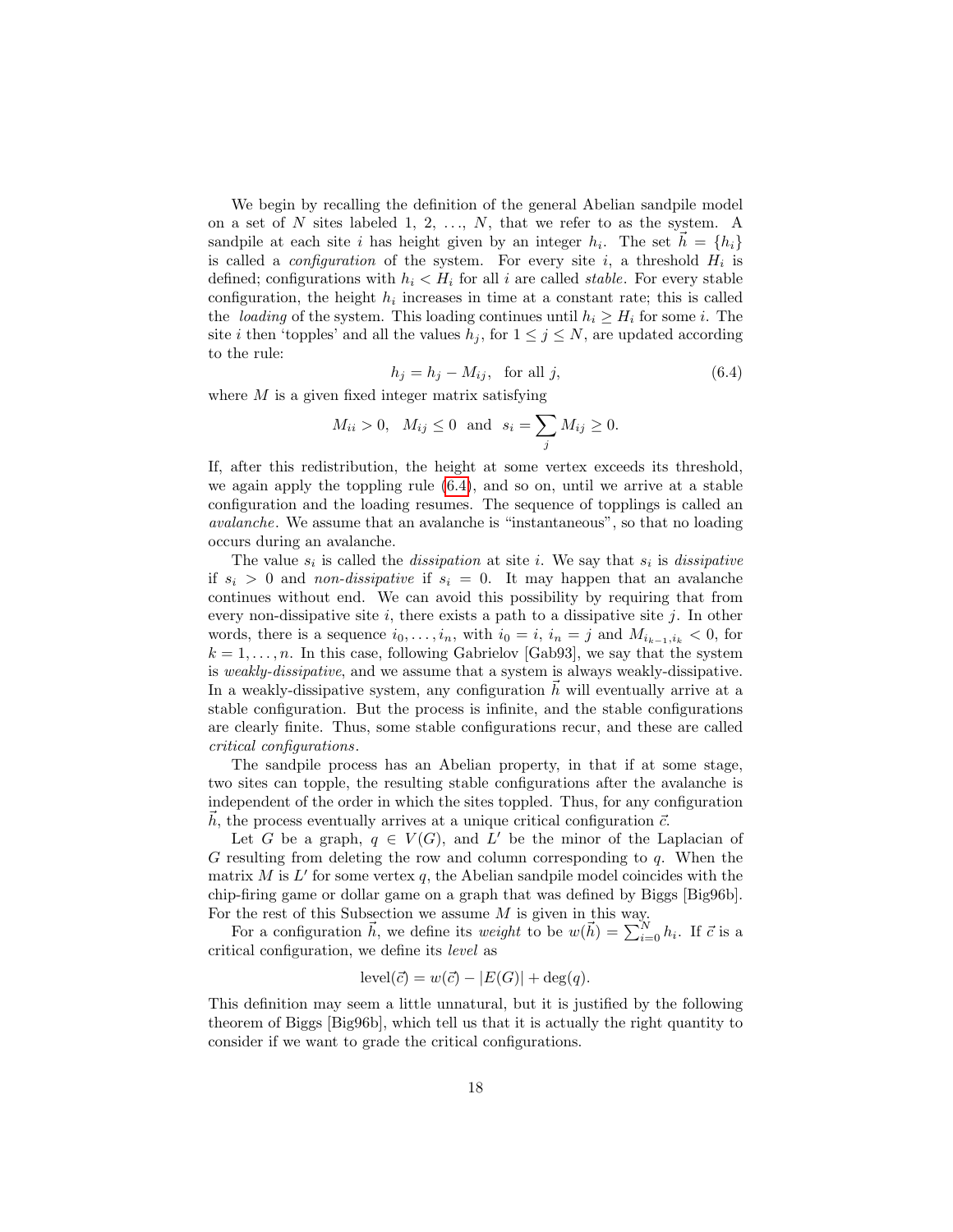**Theorem 15** If  $G = (V, E)$  is a graph and  $\vec{h}$  a critical configuration of G, then

$$
0 \leq
$$
level( $\vec{h}$ )  $\leq |E| - |V| + 1$ .

The right-most quantity is called the cyclomatic number of G. We now consider the generating function of the of these critical configurations.

**Definition 7** Let  $G = (V, E)$  be a graph and for nonnegative integers i let  $c_i$  be the number of critical configurations with level i. Then the critical configuration polynomial is

$$
P_q(G; y) = \sum_{i=0}^{|E| - |V| + 1} c_i y^i.
$$

<span id="page-18-0"></span>**Theorem 16** For a graph G and any vertex q, the generating function of the critical configurations equals the Tutte polynomial of G along the line  $x = 1$ , that is,

$$
P_q(G; y) = T(G; 1, y),
$$

and thus  $P_q(G; y)$  is independent of the choice of q.

A proof using deletion and contraction of an edge incident with the special vertex q can be found in [Mer97].

New combinatorial identities frequently arise when a new generating function can be shown to be related to the Tutte polynomial, as in the following corollary.

**Corollary 3** If  $G$  is a connected graph, then the number of critical configurations of G is equal to the number of spanning trees, and the number of critical configurations with level  $\theta$  is equal to the number of acyclic orientations with a unique source.

This follows from comparing Theorem [16](#page-18-0) with Theorems [3](#page-8-0) and [8.](#page-10-4)

### 6.5 The Reliability Polynomial

Many of the invariants reviewed thus far have applications in the sciences, engineering and computer science, but the reliability polynomial we discuss next is among the most directly applicable.

Definition 8 Let G be a connected graph or network with n vertices and m edges, and suppose that each edge is independently chosen to be active with probability p. Then the (all terminal) reliability polynomial is

$$
R(G; p) = \sum_{\substack{A \text{ spanning} \\ connected}} p^{|A|} (1-p)^{|E-A|}
$$
  
= 
$$
\sum_{k=0}^{m-n+1} g_k p^{k+n-1} (1-p)^{m-k-n+1},
$$
 (6.5)

where  $g_k$  is the number of spanning connected subgraphs with  $k + n - 1$  edges.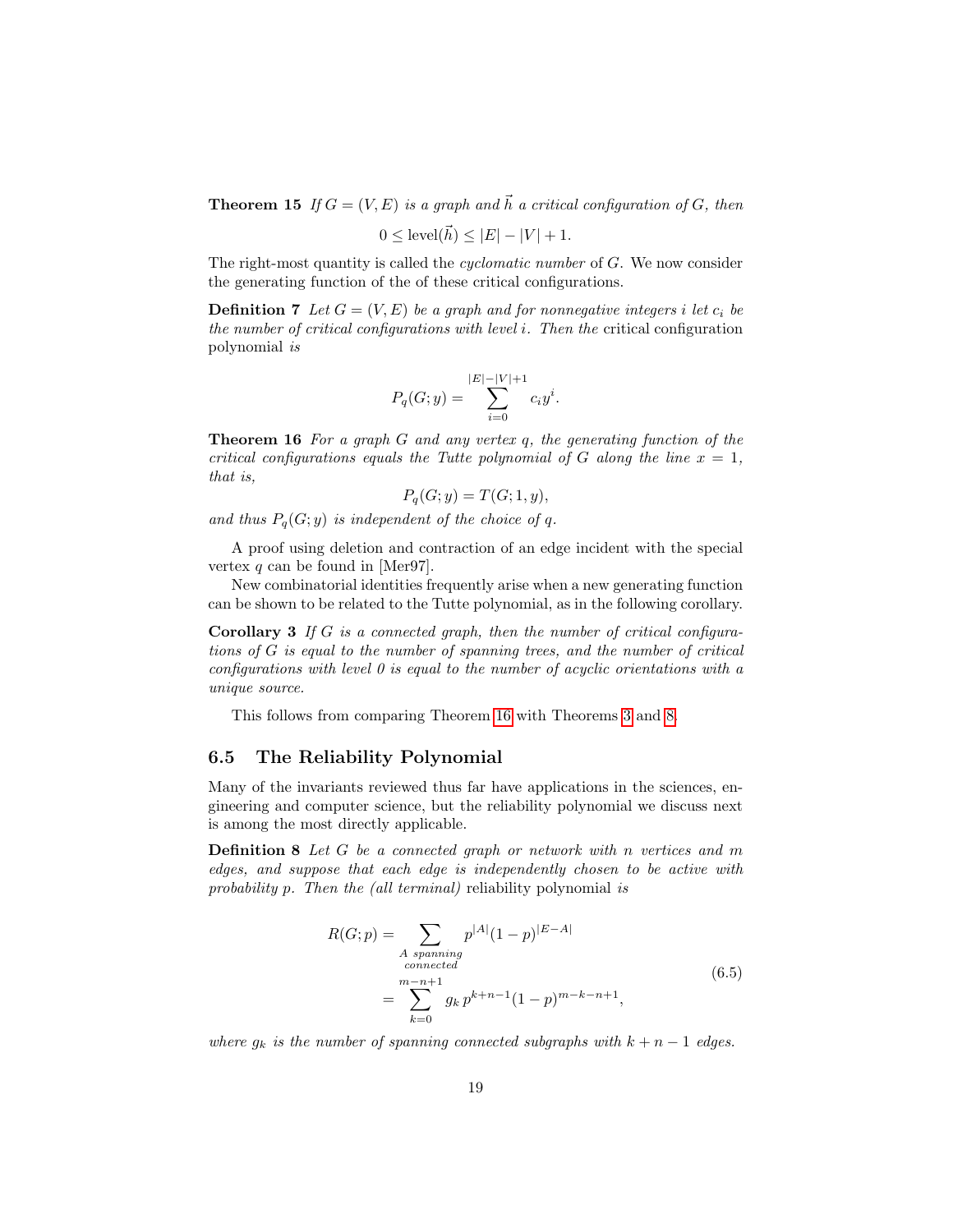Thus the reliability polynomial,  $R(G; p)$ , is the probability that in this random model there is a path of active edges between each pair of vertices of G.

<span id="page-19-0"></span>**Theorem 17** If G is a connected graph with m edges and n vertices, then

$$
R(G;p) = p^{n-1}(1-p)^{m-n+1}T\left(G; 1, \frac{1}{1-p}\right).
$$

Proof. We first note from the rank generating expansion of Definition [3](#page-5-1) that

$$
T(G; 1, y+1) = \sum_{k=0}^{m-n+1} g_k y^k,
$$

since the only non-vanishing terms are those corresponding to  $A \subseteq E$  with  $r(E) = r(A)$ , that is spanning connected subgraphs.

We then observe that

$$
R(G; p) = \sum_{k=0}^{m-n+1} g_k p^{k+n-1} (1-p)^{m-k-n+1}
$$
  
=  $p^{n-1} (1-p)^{m-n+1} \sum_{k=0}^{m-n+1} g_k \left(\frac{p}{1-p}\right)^k$   
=  $p^{n-1} (1-p)^{m-n+1} T\left(G; 1, 1+\frac{p}{1-p}\right)$   
=  $p^{n-1} (1-p)^{m-n+1} T\left(G; 1, \frac{1}{1-p}\right)$ .

If we extend the reliability polynomial to graphs with more than one component by defining  $R(G \cup H; p) = R(G, p)R(H, p)$ , then this result may also be proved using the universality property of the Tutte polynomial. Observe that if an ordinary edge is not active (this happens with probability  $1 - p$ ), then the reliability of the network is the same as if the edge were deleted. Similarly, if an edge is active (which happens with probability  $p$ ), then the reliability is the same as it would be if the edge were contracted. Thus, the reliability polynomial has the following deletion/contraction reduction:

$$
R(G;p) = (1-p)R(G \setminus e) + pR(G/e).
$$

With this, and noting that  $R(G * H; p) = R(G; p)R(H; p)$  with  $R(L, p) = 1$ and  $R(B; p) = p$ , Theorem [17](#page-19-0) also follows immediately from Theorem [1.](#page-7-1)

There is a vast literature about reliability and the reliability polynomial; for a good survey, including a wealth of open problems, we refer the reader to Chari and Colbourn [CC97].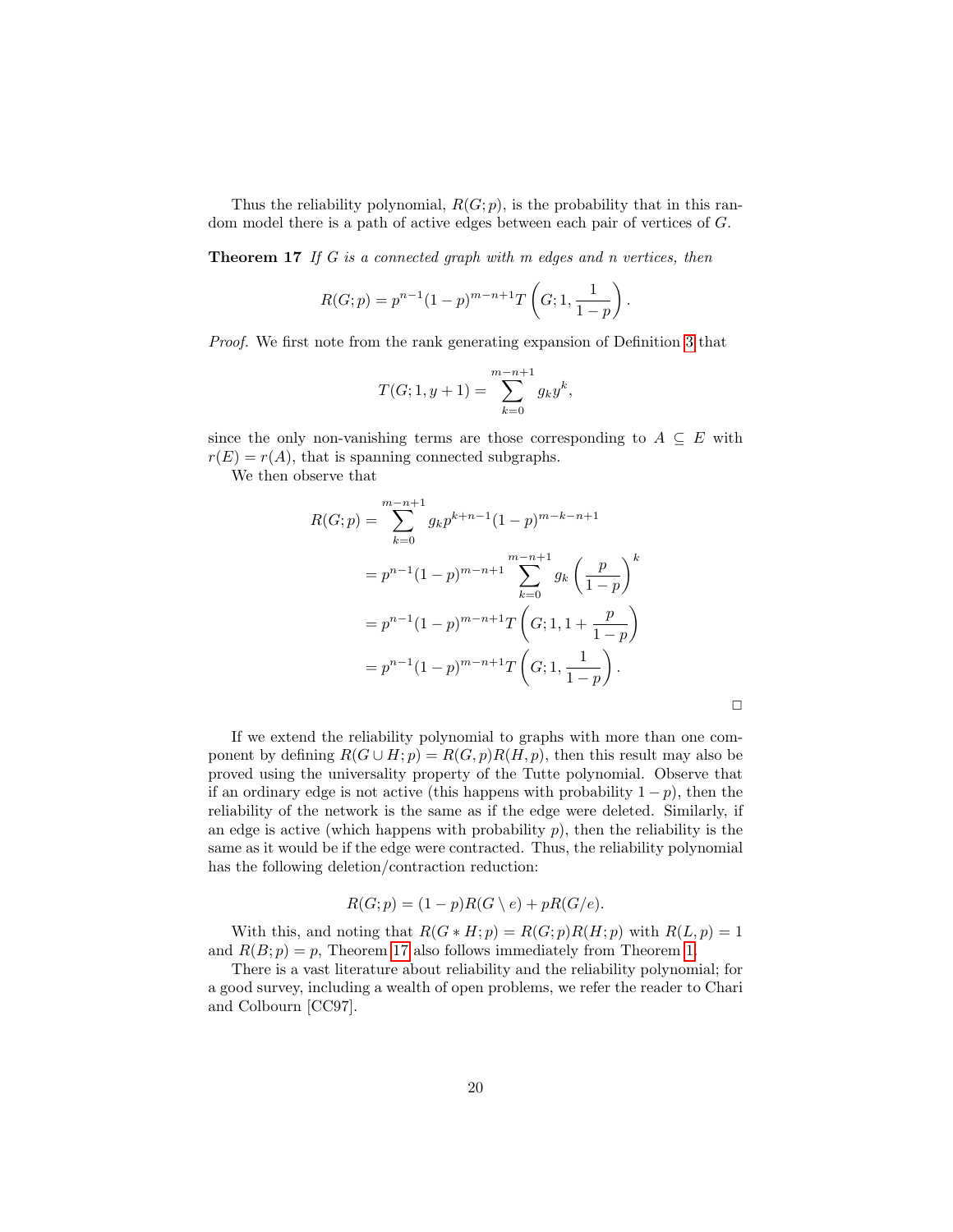#### 6.6 The Shelling Polynomial

A simplicial complex  $\Delta$  is a collection of subsets of a set of vertices V such that if  $v \in V$ , then  $\{v\} \in \Delta$  and also if  $F \in \Delta$  and  $H \subseteq F$ , then  $H \in \Delta$ . The elements of  $\Delta$  are called *faces*. Maximal faces are called *facets*, and if all the facets have the same cardinality,  $\Delta$  is called *pure*. The dimension of a face is its size minus one and the dimension of a pure simplicial complex is the dimension of any of its facets.

If  $f_k$  is the number of faces of size k in a simplicial complex  $\Delta$ , then the vector  $(f_0, f_1, \ldots, f_d)$  is called the *face vector* or *f*-vector of  $\Delta$ , and

<span id="page-20-0"></span>
$$
f_{\Delta}(x) = \sum_{k=0}^{d} f_k x^{d-k},
$$
\n(6.6)

is the generating function of the faces of  $\Delta$ , or face enumerator.

The collection of spanning forests of a connected graph G forms a pure  $(d-1)$  dimensional simplicial complex  $\Delta(G)$ . The points of  $\Delta(G)$  are the non-loop edges of G and its facets are the spanning trees, so  $d = r(E)$ . The collection of complements of spanning connected subgraphs of G also forms a pure  $(d^* - 1)$  dimensional simplicial complex  $\Delta^*(G)$ . Here the elements are the non-bridge edges, while the facets are complements of spanning trees, when viewed as subsets of  $E$ ; in general, if  $A$  is the edge-set of a spanning connected subgraph of G of cardinality  $k + n - 1$ , then  $E \setminus A$  is a face of size  $m - n + 1 - k$ in  $\Delta^*(G)$ . Thus,  $d^* = m - n + 1$  and if, as before,  $g_k$  is the number of spanning connected subgraphs with  $k+n-1$  edges, the f-vector of  $\Delta^*(G)$  is  $(f_0^*, \ldots, f_{d^*}^*)$ , where  $f_i^* = g_{d^* - i}$ .

<span id="page-20-1"></span>**Theorem 18** The Tutte polynomial gives the face enumerators for both  $\Delta(G)$ and  $\Delta^*(G)$ :

$$
T(G; x+1, 1) = \sum_{k=0}^{d} f_k x^{d-k} = f_{\Delta(G)}(x),
$$

and

$$
T(G; 1, y+1) = \sum_{i=0}^{d^*} f_i^* y^{d^* - i} = f_{\Delta^*(G)}(x).
$$

*Proof.* This follows readily by comparing  $(6.6)$  with Definition [3.](#page-5-1)  $\Box$ 

For a pure simplicial complex  $\Delta$ , a *shelling* is a linear order of the facets  $F_1$ ,  $F_2, \ldots, F_t$  such that, if  $1 \leq k \leq t$ , then  $F_k$  meets the complex generated by its predecessors, denoted  $\Delta_{k-1}$ , in a non-empty union of maximal proper faces. A complex is said to be shellable if it is pure and admits a shelling. A good exposition of the following results can be found in Björner  $[B]$ jo $92$ .

For  $1 \leq k \leq t$ , define  $\mathcal{R}(F_k) = \{x \in F_k | F_k \setminus x \in \Delta_{k-1}\}$ , where here  $\Delta_0 = \emptyset$ . The number of facets such that  $|F_k-\mathcal{R}(F_k)|=i$  is denoted by  $h_i$  and it does not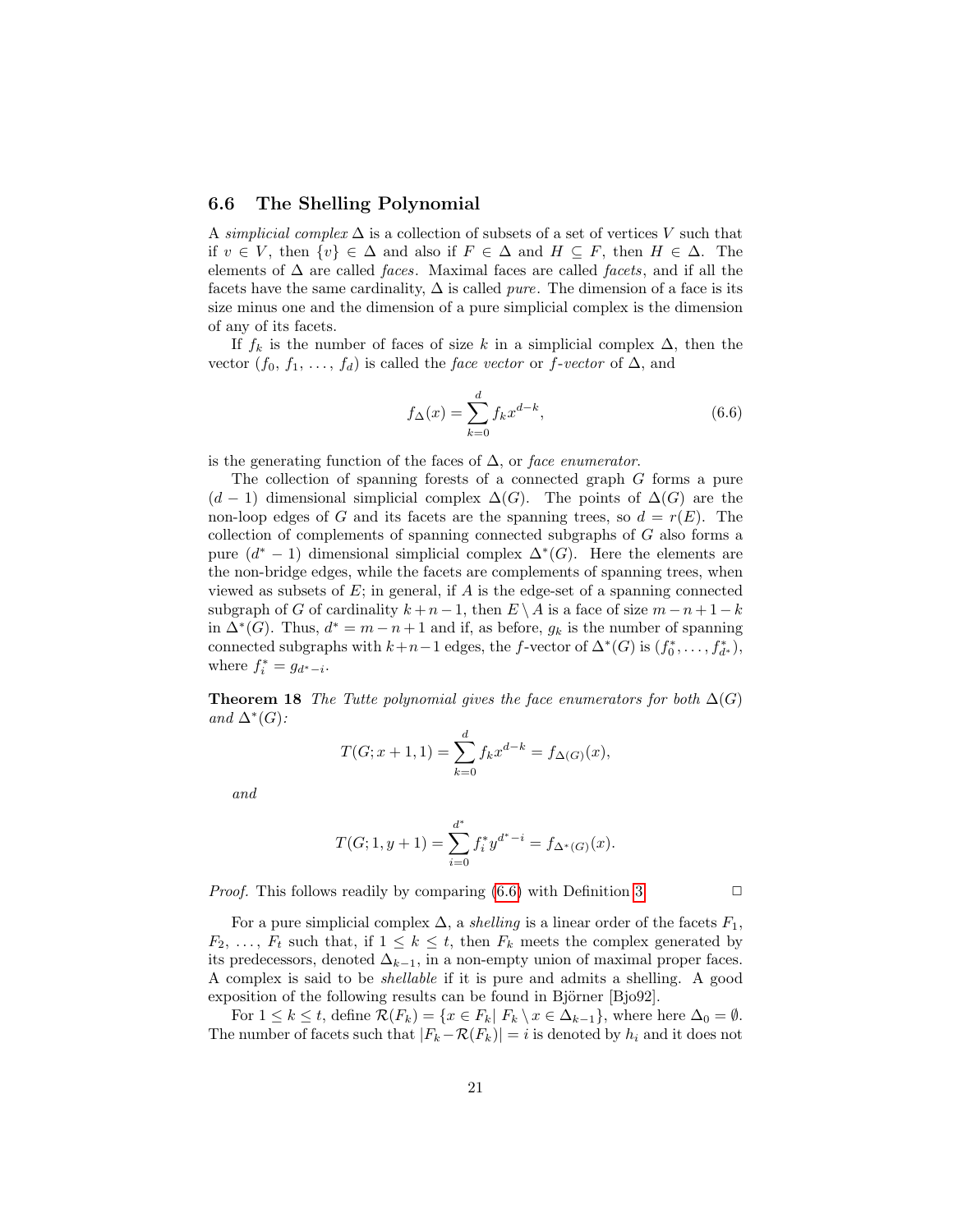depend on the particular shelling (this follows for example from [\(6.7\)](#page-21-0) below). The vector  $(h_0, h_1, \ldots, h_d)$  is called the *h*–vector of  $\Delta$ . The *shelling polynomial* is the generating function of the  $h$ –vector, and is given by

$$
h_{\Delta}(x) = \sum_{i=0}^{d} h_i x^{d-i}.
$$

The face enumerator and shelling polynomial are related in a somewhat surprising way, namely

<span id="page-21-0"></span>
$$
h_{\Delta}(x+1) = f_{\Delta}(x). \tag{6.7}
$$

Both  $\Delta(G)$  and  $\Delta^*(G)$  are known to be shellable, see for example Provan and Billera [PB80]), and thus [\(6.7\)](#page-21-0) gives the following corollary to Theorem [18,](#page-20-1) relating the two shelling polynomials to the Tutte polynomial (see Björner [Bjo92]).

<span id="page-21-1"></span>**Corollary 4** Let  $G$  be a graph. Then

$$
T(G; x, 1) = h_{\Delta(M)}(x) = \sum_{i=0}^{d} h_i x^{d-i}
$$

and

$$
T(G; 1, y) = h_{\Delta^*(G)}(y) = \sum_{i=0}^{d^*} h_i^* y^{d^* - i}.
$$

The reader may have noticed that the reliability polynomial as well as the face enumerator and shelling polynomial of  $\Delta^*(G)$  are all specializations of the Tutte polynomial along the line  $x = 1$ . There is an important open conjecture in algebraic combinatorics about the h-vectors (and hence the shelling polynomials), of the two complexes coming from a graph (or, more generally, a matroid), namely that they are 'pure O-sequences'. For more details see Stanley [Sta96b] or [Mer01]. The latter also relates the shelling polynomial and the chip firing game. Let  $G$  be a graph with  $n$  vertices and  $m$  edges. From Corollary [4](#page-21-1) and Theorem [16,](#page-18-0) we get that  $c_i = h^*_{m-n+1-i}$ , where  $c_i$  is the number of critical configurations of level *i* of G and  $(h_0^*, \ldots, h_{m-n+1}^*)$  is the *h*-vector of  $\Delta^*(G)$ . In [Mer01] it is proved that  $(c_{m-n+1}, \ldots, c_0)$  is a pure O-sequence. Thus, the conjecture is true for the simplicial complex  $\Delta^*(G)$  but is still open for  $\Delta(G)$ .

It is also clear from Theorem [17](#page-19-0) and Corollary [4](#page-21-1) that the reliability and shelling polynomials are related. This connection is explored, and open questions related to it presented, by Chari and Colbourn [CC97].

## 7 Some Properties of the Tutte Polynomial

There is a large and ever-growing body of information about properties of the Tutte polynomial. Here, we present some of them, again with an emphasis on illustrating general techniques for extracting information from a graph polynomial.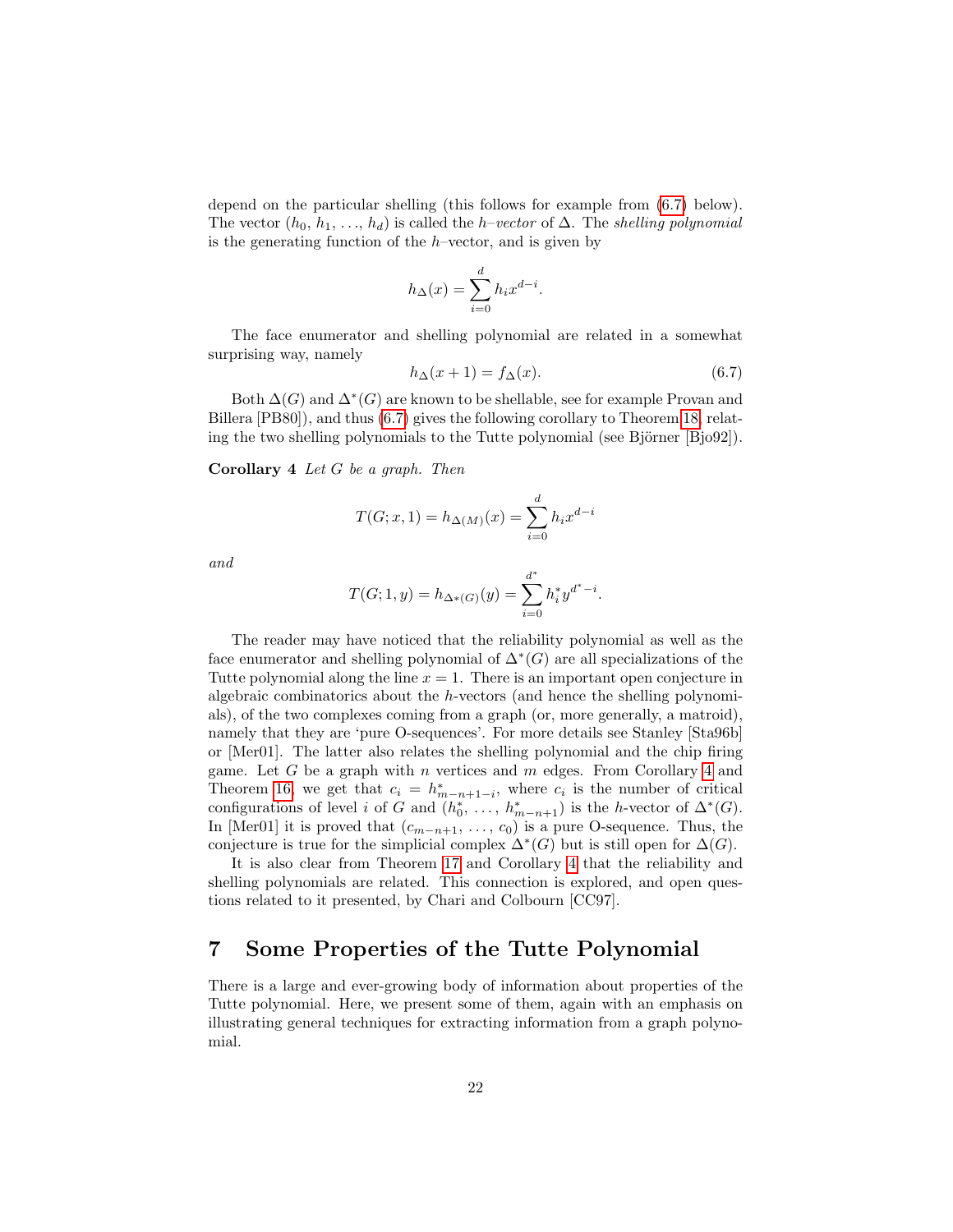#### 7.1 The Beta Invariant

Even a single coefficient of a graph polynomial can encode a remarkable amount of information. It may characterize entire classes of graphs and have a number of combinatorial interpretations. A noteworthy example is the  $\beta$  invariant, introduced (in the context of matroids) by Crapo in [Cra67].

**Definition 9** Let  $G = (V, E)$  be a graph with at least two edges. The  $\beta$  invariant of G is

$$
\beta(G) = (-1)^{r(G)} \sum_{A \subseteq E} (-1)^{|A|} r(A).
$$

The beta invariant is a deletion/contraction invariant, that is, it satisfies [\(4.1\)](#page-6-3). However, the  $\beta$  invariant is zero if and only if G either has loops or is not twoconnected. Thus, the  $\beta$  invariant is not a Tutte-Gröthendieck invariant in the sense of Section [4.](#page-6-0) While the  $\beta$  invariant may be defined to be 1 for a single edge or a single loop, it still will not satisfy  $(4.2)$ , and it is not multiplicative with respect to disjoint unions and one-point joins. Nevertheless, the  $\beta$  invariant derives from the Tutte polynomial.

**Theorem 19** If G has at least two edges, and we write  $T(G; x, y)$  in the form  $\sum t_{ij}x^iy^j$ , then  $t_{0,1}=t_{1,0}$ , and this common value is equal to the  $\beta$  invariant.

Proof. This can easily be proved by induction, using deletion/contraction for an ordinary edge, and otherwise noting that the  $\beta$  invariant is zero if the graph has loops or is not two-connected.  $\Box$ 

The  $\beta$  invariant does not change with the insertion of parallel edges or edges in series. Thus, homeomorphic graphs have the same  $\beta$  invariant. The  $\beta$  invariant is also occasionally called the chromatic invariant, because  $\chi'(G; 1) =$  $(-1)^{r(G)} \beta(G)$ , where  $\chi(G; x)$  is the chromatic polynomial.

Definition 10 A series-parallel graph is a graph constructed from a digon (two vertices joined by two edges in parallel) by repeatedly adding an edge in parallel to an existing edge, or adding an edge in series with an existing edge by subdividing the edge. Series-parallel graphs are loopless multigraphs, and are planar.

Brylawski, [Bry71] and also [Bry82], in the context of matroids, showed that the  $\beta$  invariant completely characterizes series-parallel graphs.

**Theorem 20** G is a series-parallel graph if and only if  $\beta(G) = 1$ .

Using the deletion/contraction definition of the Tutte polynomial, it is quite easy to show that the  $\beta$  invariant is unchanged by adding an edge in series or in parallel to another edge in the graph. This, combined with the  $\beta$  invariant of a digon being one, suffices for one direction of the proof. The difficulty is in the reverse direction, and the proof is provided in [Bry72] by a set of equivalent characterizations for series-parallel graphs, one by excluded minors and another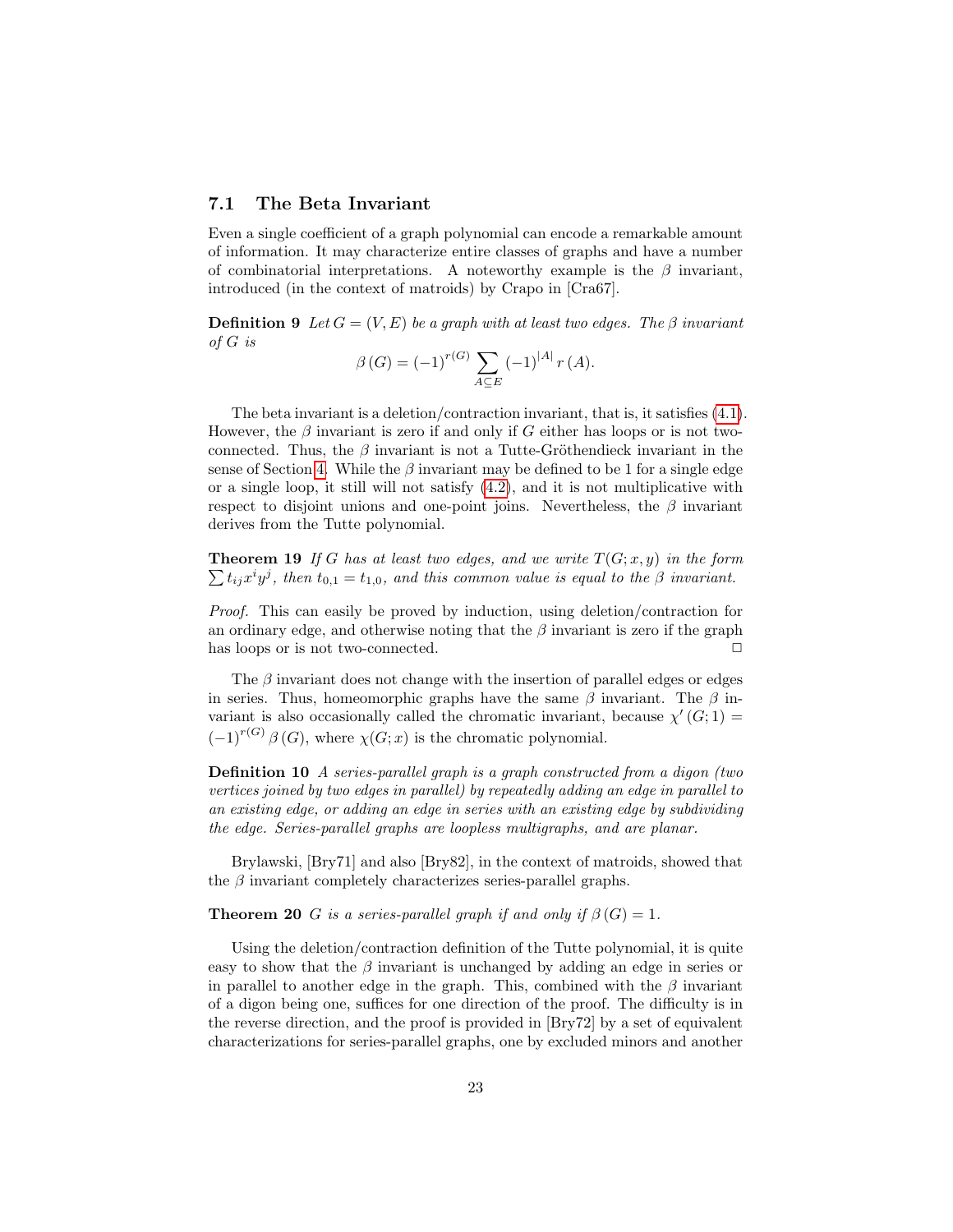that the  $\beta$  invariant is 1 for series-parallel graphs. For graphs, the excluded minor is  $K_4$  (cf. Duffin [Duf65] and Oxley [Oxl82]). Succinct proofs may also be found in Zaslavsky [Zas87]. The fundamental observation, which may be applied to other situations, is that there is a graphical element, here an edge which is in series or parallel with another edge, which behaves in a tractable way with respect to the computation methods of the polynomial.

The  $\beta$  invariant has been explored further, for example by Oxley in [Oxl82] and by Benashski, Martin, Moore and Traldi in [BMMT95]. Oxley characterized 3-connected matroids with  $\beta \leq 4$ , and a complete list of all simple 3-connected graphs with  $\beta \leq 9$  is given in [BMMT95].

A wide variety of combinatorial interpretations have also been found for the  $\beta$  invariant. Most interpretations involve objects other than graphs, but we give two graphical interpretations below. The first is due to Las Vergnas [Las84].

**Theorem 21** Let G be a connected graph. Then  $2\beta(G)$  gives the number of orientations of G that have a unique source and sink, independent of their relative locations.

This result is actually a consequence of a more general theorem giving an alternative formulation of the Tutte polynomial, which will be discussed further in Subsection [7.2.](#page-24-0) We also have the following result from [E-M04a].

**Theorem 22** Let  $G = (V, E)$  be a connected planar graph with at least two edges. Then

$$
\beta = \frac{1}{2} \sum_{\alpha} (-1)^{c(E \setminus P) + 1},
$$

where the sum is over all closed trails P in  $\vec{G}_m$  which visit all its vertices at least once.

Like the interpretations for  $T(G; x, x)$  given in the Subsection [5.2,](#page-9-1) this result follows from the Tutte polynomials relation to the Martin polynomial.

Graphs in a given class may have  $\beta$  invariants of a particular form. Mc-Kee [McK01] provides an example of this in dual-chordal graphs. A dual-chordal graph is 2-connected, 3-edge-connected, such that every cut of size at least four creates a bridge. A  $\theta$  graph has two vertices with three edges in parallel between them. A dual-chordal graph has the property that it may be reduced to a  $\theta$  graph by repeatedly contracting induced subgraphs of the following forms: digons, triangles, and  $K_{2,3}$ 's, where in all cases each vertex has degree 3 in  $G$ .

**Theorem 23** If G is a dual-chordal graph, then  $\beta(G) = 2^a 5^b$ . Here, a is the number of triangles in  $G$ , where each vertex has degree  $3$  in  $G$ , that are contracted in reducing G to a  $\theta$  graph. Similarly, b is the number of induced  $K_{2,3}$  in G, again where each vertex has degree  $3$  in  $G$ , that are contracted in reducing  $G$  to  $a \theta$  graph.

The proof follows from considering the acyclic orientations of G with unique source and sink and applying the results of Green and Zaslavsky [GZ83].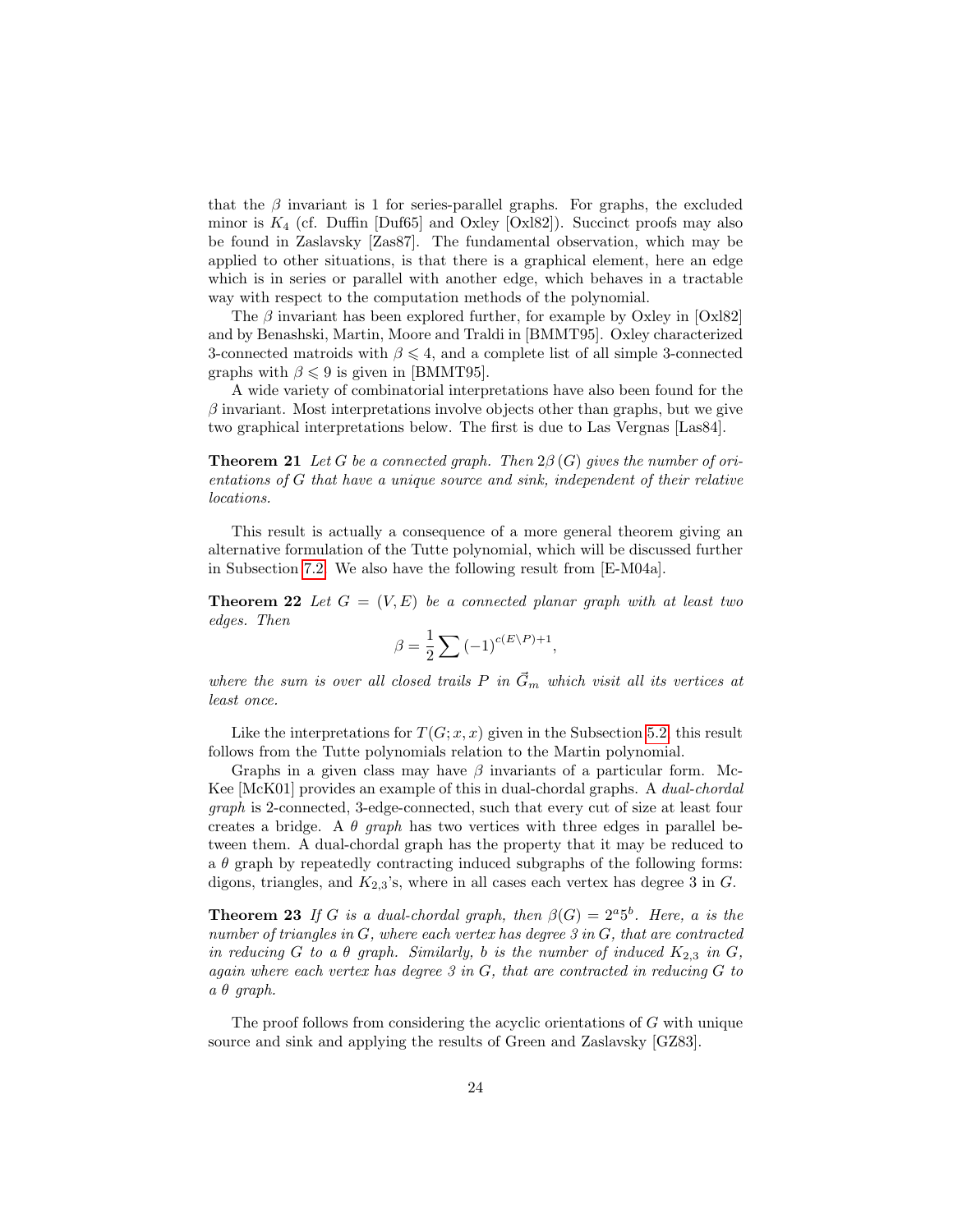## <span id="page-24-0"></span>7.2 Coefficient Relations

After observing that  $t_{1,0} = t_{0,1}$  in the development of the  $\beta$  invariant, it is natural to ask if there are similar relations among the coefficients  $t_{ij}$  of the Tutte polynomial  $T(G; x, y) = \sum t_{ij} x^i y^j$  and whether there are combinatorial interpretations for these coefficients as well. The answer is yes, although less is known. The most basic fact, and one which is not obvious from the rank-nullity formulation of Definition [3,](#page-5-1) is that all the coefficients of the Tutte polynomial are non-negative.

That  $t_{1,0} = t_{0,1}$  is one of an infinite family of relations among the coefficients of the Tutte polynomial. Brylawski [Bry82] has shown the following:

<span id="page-24-1"></span>**Theorem 24** If G is a graph with at least m edges, then

$$
\sum_{i=0}^{k} \sum_{j=0}^{k-i} (-1)^j {k-i \choose j} t_{ij} = 0,
$$

for  $k = 0, 1, ..., m - 1$ .

Additionally, Las Vergnas in [Las84] found combinatorial interpretations in the context of oriented matroids for these coefficients by determining yet another generating function formulation for the Tutte polynomial. Gioan and Las Vergnas [GLV05] give the following specialization to orientations of graphs.

**Theorem 25** Let G be a graph with a linear ordering of its edges. Let  $o_{i,j}$  be the number of orientations of G such that the number of edges that are smallest on some consistently directed cocycle is i and the number of edges that are smallest on a consistently directed cycle is j. Then

$$
T(G; x, y) = \sum_{i,j} o_{i,j} 2^{-(i+j)} x^i y^j,
$$

and thus  $t_{ij} = o_{i,j}/(2^{i+j}).$ 

The proof is modeled on Tutte's proof that the  $t_{ij}$ 's are independent of the ordering of the edges by using deletion/contraction on the greatest edge in the ordering.

Another natural question is to ask if these coefficients are unimodular or perhaps log concave, for example in either  $x$  or  $y$ . While this was originally conjectured to be true (see Seymour and Welsh [SW75], Tutte [Tut84]), then Schwärzler [Sch93] found a contradiction in the graph in Fig. [3.](#page-25-0) This counterexample can be extended to an infinite family of counterexamples by increasing the number of edges parallel to  $e$  or  $f$ .

The unimodularity question for the chromatic polynomial, raised by Read in [Rea68], is still unresolved.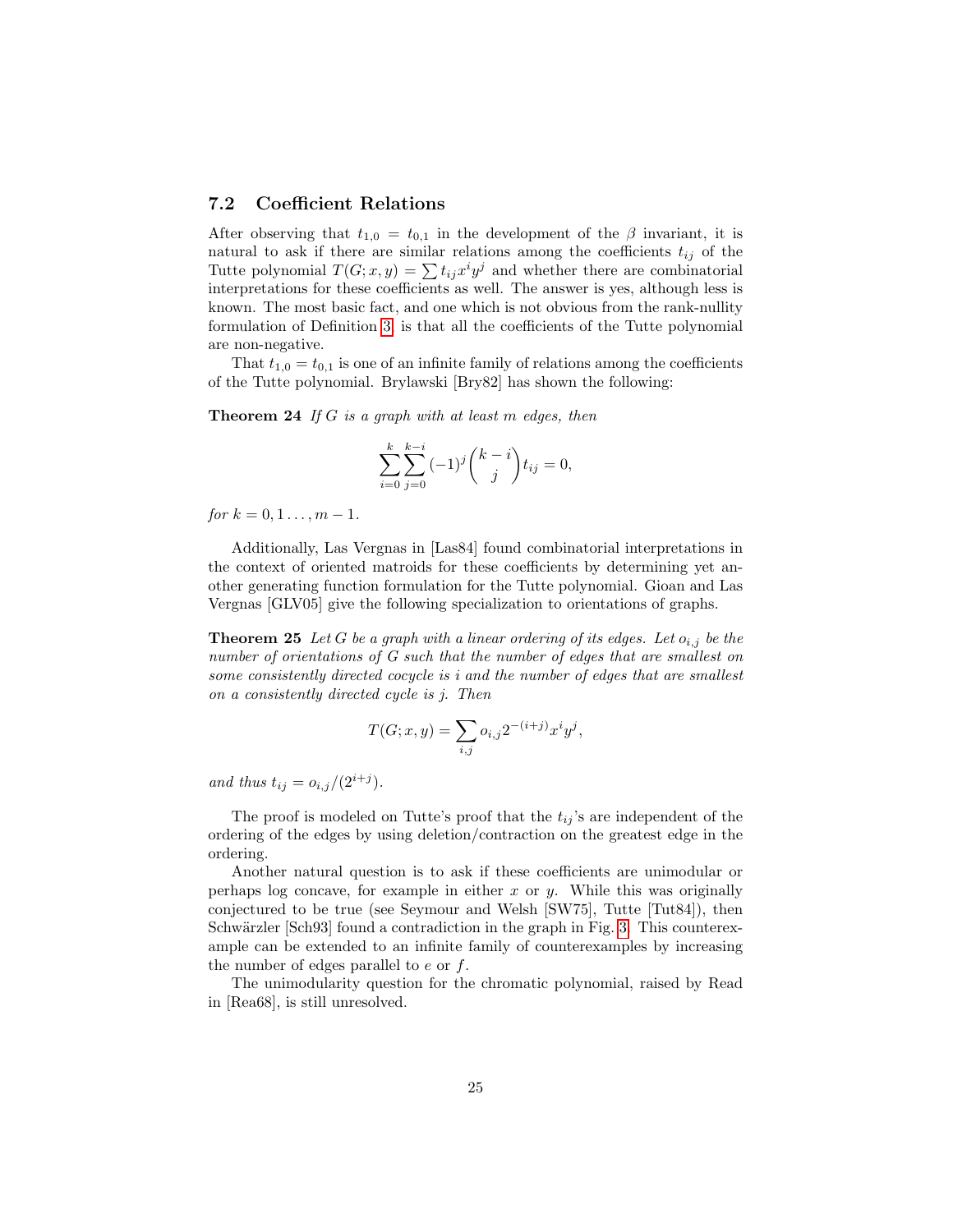

<span id="page-25-0"></span>Figure 3: A counterexample to the conjecture

## 7.3 Zeros of the Tutte Polynomial

Because the Tutte polynomial is after all a polynomial, it is very natural to ask about its zeros and factorizations. The importance of its zeros is magnified by their interpretations. For example, since  $T(G; 0, y)$  is essentially the flow polynomial, a root of the form  $(0, 1 - \lambda)$ , for  $\lambda$  a positive integer, means that G does not have a nowhere zero flow for any Abelian group of order  $\lambda$ . Similarly, since  $T(G; x, 0)$  is essentially the chromatic polynomial, a root of the form  $(1 \lambda$ , 0) with  $\lambda$  a positive integer, means that G cannot be properly colored with  $\lambda$  colors. In particular, a direct proof the four-color theorem would follow if it could be shown that the Tutte polynomial has no zero of the form  $(-3, 0)$  on the class of planar graphs. Of course, because of the duality between the flow and chromatic polynomials, results for the zeros of the one informs the other, and vice versa. Jackson [Jac03] surveys zeros of both chromatic and the flow polynomials.

As we will see in detailed in the next chapter, the chromatic polynomial has an additional interpretation as the zero-temperature antiferromagnetic Potts model of statistical mechanics. In this context, its zeros correspond to numbers of spins for which the ground state degeneracy function may be nonanalytic. This has led to research into its zeros by theoretical physicists as well as mathematicians. Traditionally, the focus from a graph theory perspective was on positive integer roots of the chromatic polynomial, corresponding to graph not being properly colorable with  $q$  colors. In statistical mechanics however, the relevant quantity involves the limit of an increasing family of graphs as the number, n, of vertices goes to infinity. This shifted the focus to the complex roots of the chromatic polynomial, since the sequence of complex roots as  $n \to \infty$  may have an accumulation point on the real axis.

Because of this, a significant body of work has emerged in recent years devoted to clearing regions of the complex plane (in particular regions containing intervals of the real axis) of roots of the chromatic polynomial. Results showing that certain intervals of the real axis and certain complex regions are free of zeros of chromatic polynomials include those of Woodall [Woo92], Jackson [Jac93], Shrock and Tsai [ST97a, ST97b], Thomassen [Tho97], Sokal [Sok01b], Procacci, Scoppola, and Gerasimov [PSG03], Choe, Oxley, Sokal, and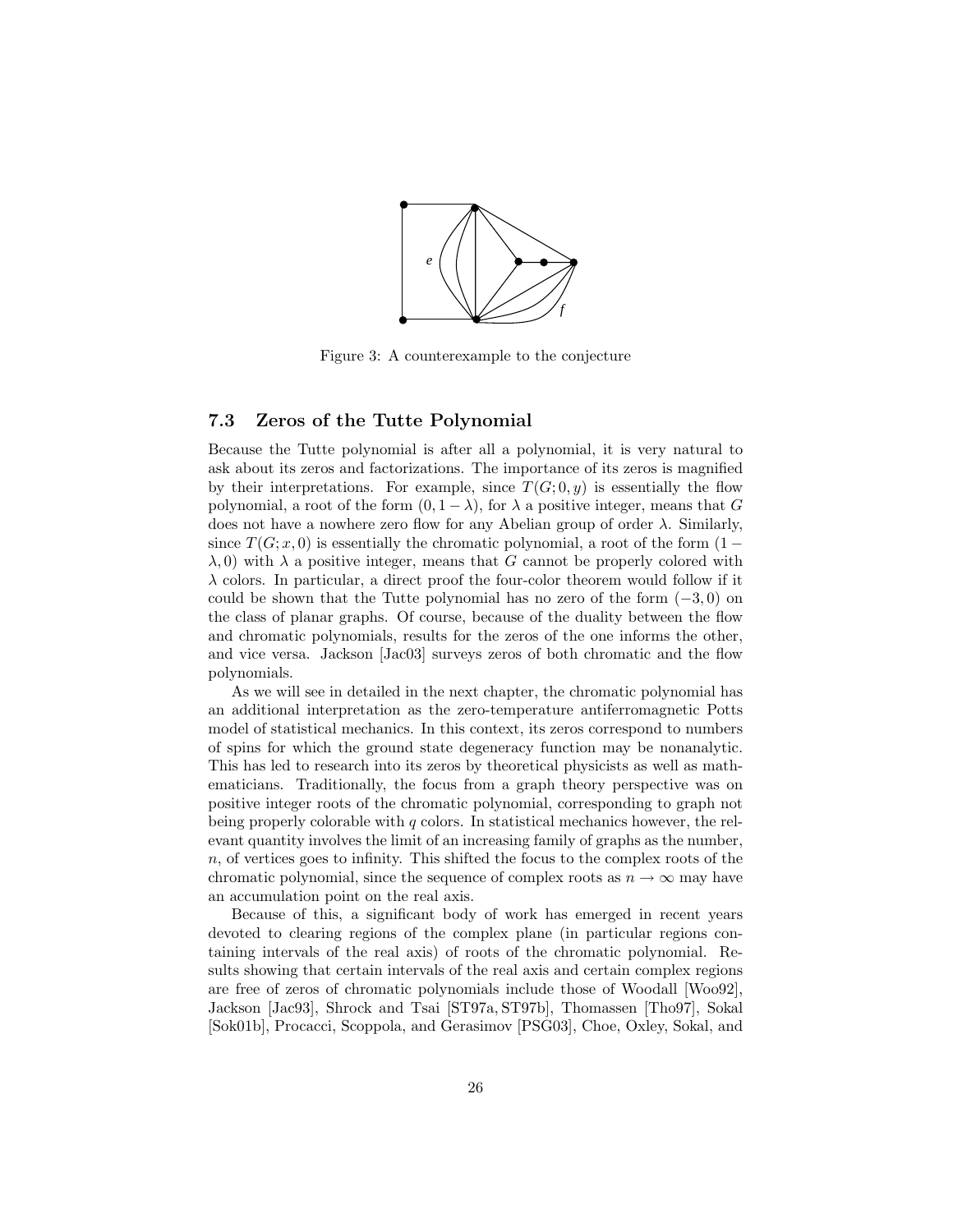Wagner [COSW04], Borgs [Bor06], and Fernandez and Procacci [FP]. One particular question concerns the maximum magnitude of a zero of a chromatic polynomial and of zeros comprising region boundaries in the complex plane as the number of vertices  $n \to \infty$ . An upper bound is given in [Sok01b], depending on the maximal vertex degree. There are, however, families of graphs where both of these magnitudes are unbounded (see Read and Royle [RR91], Shrock and Tsai [ST97a,ST98], Brown, Hickman, Sokal and Wagner [BHSW01], and Sokal [Sok04]). For recent discussions of some relevant research directions concerning zeros of chromatic polynomials and properties of their accumulation sets in the complex plane, as well as approximation methods, see, e.g., Shrock and Tsai [ST97b], Shrock [Shr01], Sokal [Sok01a, Sok01b], Chang and Shrock [CS01b], Chang, Jacobsen, Salas, and Shrock [CJSS04], Choe, Oxley, Sokal, and Wagner [COSW04], Dong and Koh [DK04], and more recently Royle [Roya, Royb].

If G is a graph with chromatic number  $k + 1$ , then  $\chi(G; x)$  has integer roots at  $0, 1, \ldots, k$ . Thus, the chromatic polynomial of G can be written as

$$
\chi(G; x) = x^{a_0}(x-1)^{a_1} \cdots (x-k)^{a_k} q(x),
$$

where  $a_0, \ldots, a_k$  are integers and  $q(x)$  is a polynomial with no integer roots in the interval  $[0, k]$ . In contrast to this we have the following result of Merino, de Mier and Noy [MMN01].

<span id="page-26-0"></span>**Theorem 26** If G is a 2-connected graph, then  $T(G; x, y)$  is irreducible in  $\mathbb{Z}[x,y].$ 

The proof is quite technical and it heavily relies on Theorem [24](#page-24-1) and that  $\beta(G) \neq$ 0 if and only if G has no loops and it is 2-connected.

If G is not 2-connected, then  $T(G; x, y)$  can be factored. From Proposition [1](#page-4-4) we get that if G is a disconnected graph with connected components  $G_1, \ldots, G_{\kappa}$ , then  $T(G; x, y) = \prod_{i=1}^{\kappa} T(G_i; x, y)$ . So let us consider when G is connected but not 2-connected.

One of the basic properties mentioned in [BO92] is that  $y^{s}|T(G; x, y)$  if and only if G has s loops. Thus, let us focus on loopless connected graphs that are not 2-connected. It is well-known that such graphs have a decomposition into its blocks, see for example [Bol98]. A block of a graph G is either a bridge or a maximal 2-connected subgraph. If two blocks of G intersect, they do so in a cut vertex. By Theorem [26](#page-26-0) and Proposition [1](#page-4-4) we get the following.

Corollary 5 If G is a loopless connected graph that is not 2-connected with blocks  $H_1, \ldots, H_p$ , then the factorization of  $T(G; x, y)$  in  $\mathbb{Z}[x, y]$  is exactly

$$
T(G; x, y) = T(H_1; x, y) \cdots T(H_p; x, y).
$$

### 7.4 Derivatives of the Tutte Polynomial

It is also most natural to differentiate the Tutte polynomial and to ask for combinatorial interpretations of its derivatives. For example, Las Vergnas [Las] has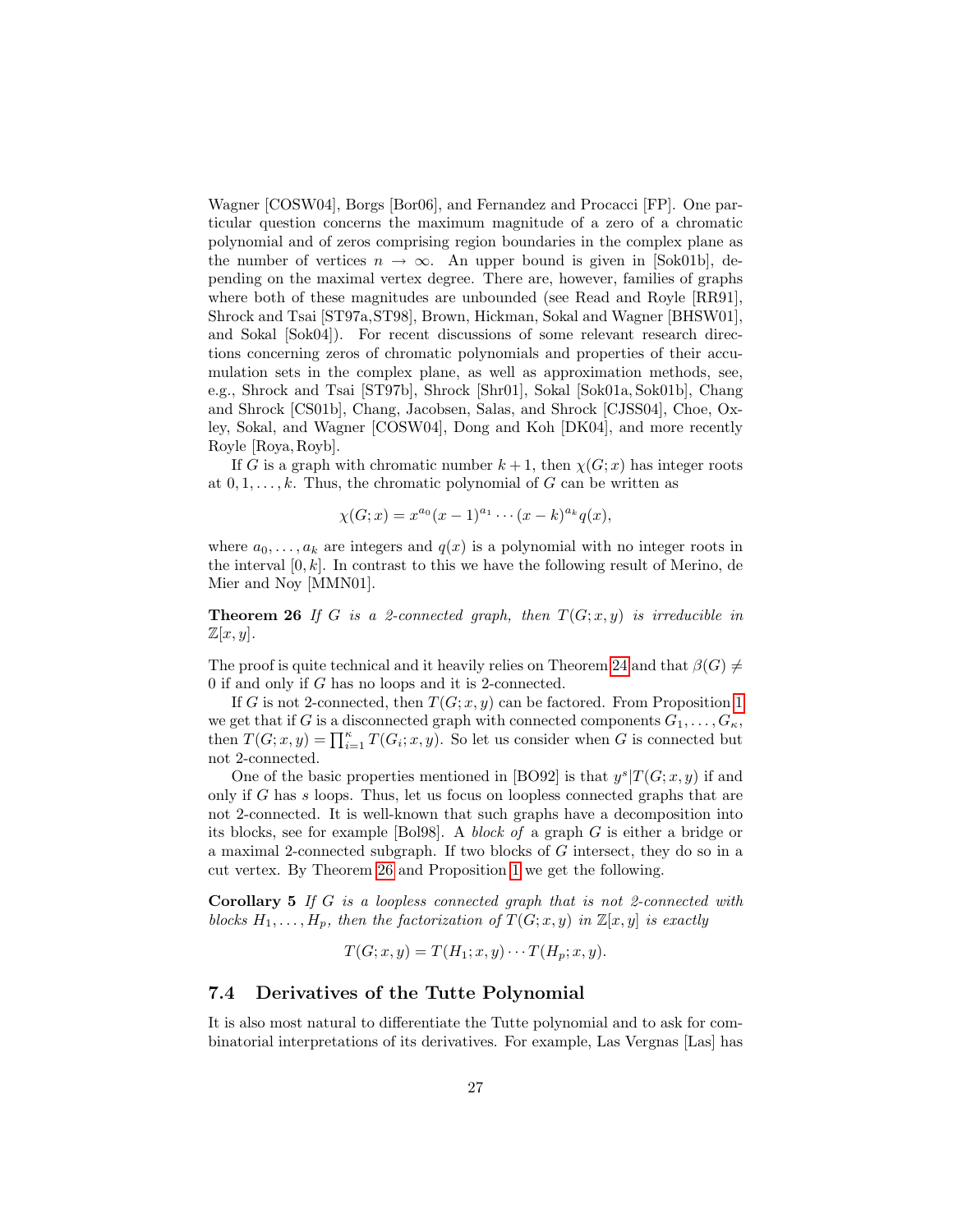found the following combinatorial interpretation of the derivatives of the Tutte polynomial. It first requires a slight generalization of the notions of internal and external activities given in Subsection [3.3.](#page-5-0)

**Definition 11** Let  $G = (V, E)$  be a graph with a linear order on its edges, and let  $A \subseteq E$ . An edge  $e \in A$  and a cut C are internally active with respect to A if  $e \in C \subseteq (E \backslash A) \cup \{e\}$  and e is the smallest element in C. Similarly, an edge  $e \in E \backslash A$  and a cycle C are externally active with respect to A if  $e \in C \subseteq A \cup \{e\}.$ 

In the case that  $A$  is a spanning tree, this reduces to the previous definitions of internally and externally active.

**Theorem 27** Let  $G$  be a graph with a linear ordering on its edges. Then

$$
\frac{\partial^{p+q}}{\partial x^p \partial y^q} T(G; x, y) = p! \, q! \, \sum x^{\text{in}(A)} y^{\text{ex}(A)},
$$

where the sum is over all subsets A of the edge set of G such that  $r(G)-r(A)=p$ and  $|A| - r(A) = q$ , and where  $\text{in}(A)$  is the number of internally active edges with respect to A, and  $ex(A)$  is the number of externally active edges with respect to A.

The proof begins by differentiating the spanning tree definition of the Tutte polynomial, Definition [4,](#page-6-1) which gives a sum over  $i$  and  $j$  restricted by  $p$  and q. This is followed by showing that the coefficients of  $x^{i-p}y^{j-q}$  enumerate the edge sets described in the theorem statement. The enumeration comes from examining, for each subset A of E, the set of  $e \in E \backslash A$  such that there is a cut-set of G contained in  $E \backslash A$  with e as the smallest element (and dually for cycles).

The Tutte polynomial along the line  $x = y$  is a polynomial in one variable that, for planar graphs, is related to the Martin polynomial via a medial graph construction. From this relationship, [E-M04b] derives an interpretation for the n-th derivative of this one variable polynomial evaluated at  $(2, 2)$  in terms of edge disjoint closed trails in the oriented medial graph.

**Definition 12** For an oriented graph  $\vec{G}$  , let  $P_n$  be the set of ordered n-tuples  $\bar{p} := (p_1, \ldots, p_n)$ , where the  $p_i$ 's are consistently oriented edge-disjoint closed trails in  $\vec{G}$ .

**Theorem 28** If G is a connected planar graph with oriented medial graph  $\overrightarrow{G_m}$ , then, for all non-negative integers n,

$$
\frac{\partial^n}{\partial x}T(G; x, x)\bigg|_{x=2} = \sum_{k=0}^n (-1)^{n-k} \frac{n!}{k!} \sum_{\bar{p}\in P_k(\vec{G}_m)} 2^{m(\bar{p})},
$$

where  $m(\bar{p})$  is the number of vertices of  $\vec{G}$  not belonging to any of the trails in  $\bar{p}$ .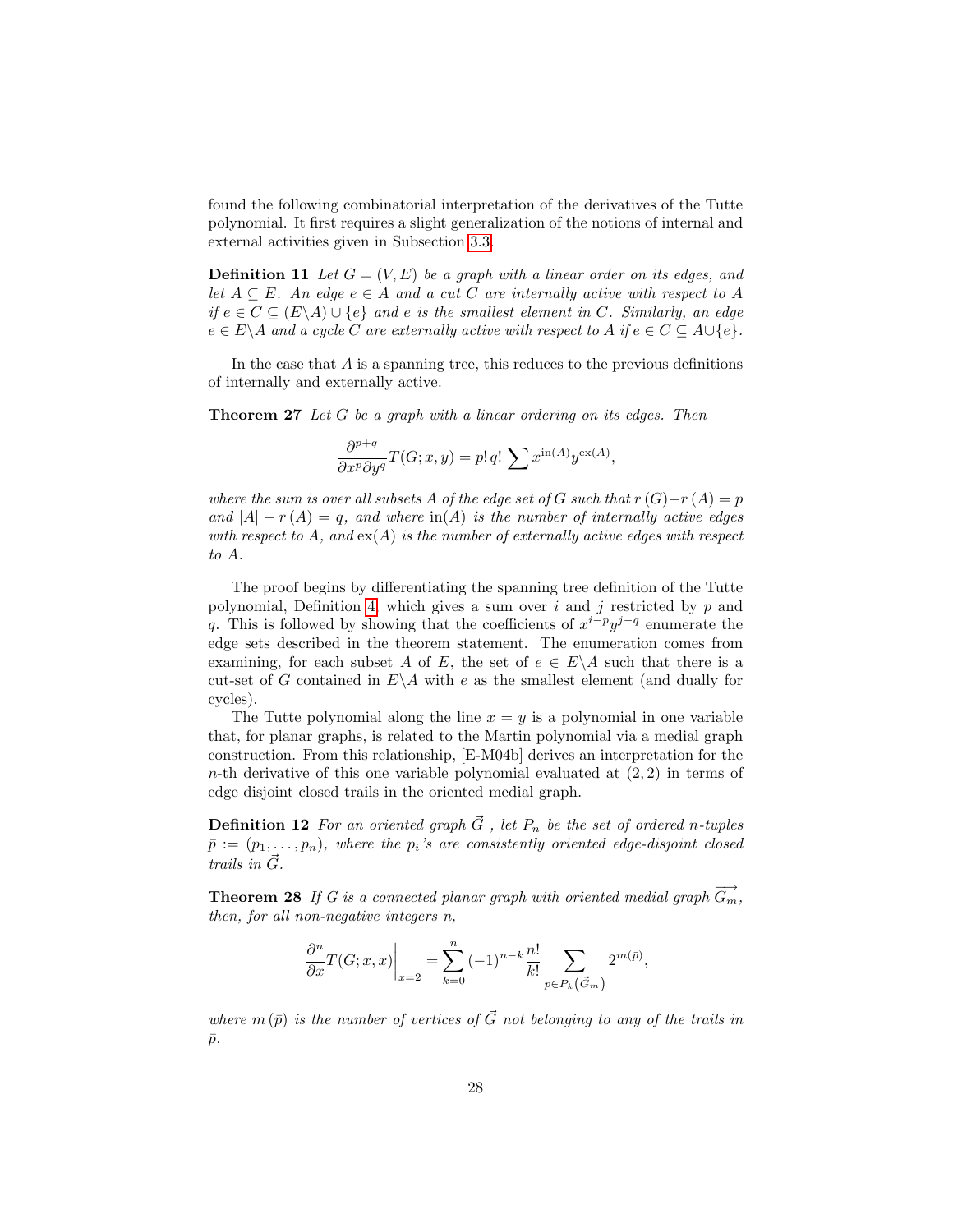#### 7.5 Convolution and the Tutte Polynomial

Since the Tutte polynomial can also be formulated as a generating function, the tools of generating functions, such as Möbius inversion and convolution, are available to analyze it. A comprehensive treatment of convolution and Möbius inversion can be found in Stanley [Sta96a]. Convolution identities are valuable because they write a graph polynomial in terms of the polynomials of its substructures, thus facilitating induction techniques. We have the following result from Kook, Reiner, and Stanton [KRS99] using this approach.

Theorem 29 The Tutte polynomial can be expressed as

$$
T(G; x, y) = \sum T(G/A; x, 0) T(G|_A; 0, y),
$$

where the sum is over all subsets A of the edge set of G, and where  $G|_A$  is the restriction of G to the edges of A, i.e.  $G|_A = G \setminus (E \setminus A)$ .

This result is particularly interesting in that it essentially writes the Tutte polynomial of a graph in terms of the chromatic and flow polynomials of its minors. It may be proved in several ways, for example by induction using the deletion/contraction relation, or from the spanning trees expansion of the Tutte polynomial. However, we present the first proof from [KRS99] to illustrate the technique, which is dependent on results of Crapo [Cra69].

Proof. [sketch] We begin with a convolution product of two functions on graphs into the ring  $\mathbb{Z}[x,y]$  given by  $f * g = \sum_{A \subseteq E(G)} f(G|_A)g(G/A)$ . The identity for convolution is  $\delta(G)$  which is 1 if and only if G is edgeless and 0 otherwise. From Crapo [Cra69], we have that

$$
T(G; x + 1, y + 1) = (\zeta(1, y) * \zeta(x, 1)) (G),
$$

where  $\zeta(x, y)(G) = x^{r(G)}y^{r(G^*)}$ . Kook, Reiner, and Stanton [KRS99] then show that  $\zeta(x,y)^{-1} = \zeta(-x,-y)$ . From this it follows that  $T(G; x+1,0) = (\zeta(1,-1)*$  $\zeta(x,1)(G)$  and  $T(G; 0, y+1) = (\zeta(1,y) * \zeta(-1,1))(G)$ . Thus,  $\sum T(G|_A; 0, y+1)$ 1)  $T(G/A; x+1, 0) = (\zeta(1, y) * \zeta(-1, 1)) * (\zeta(1, -1) * \zeta(x, 1))(G)$ . By associativity, the last expression is the same as  $(\zeta(1,y) * (\zeta(-1,1) * \zeta(1,-1)) * \zeta(x,1))(G) =$  $(\zeta(1,y)*\zeta(x,1))(G) = T(G; x+1, y+1).$ 

A formula, known as Tutte's identity for the chromatic polynomial, with a similar flavor, exists for the chromatic polynomial.

Theorem 30 The chromatic polynomial can be expressed as

$$
\chi(G; x+y) = \sum \chi(G|_A; x) \chi(G|_{A^c}; y),
$$

where the sum is over all subsets A of the set of vertices of G, and where  $G|_A$ is the restriction of  $G$  to the vertices of  $A$ .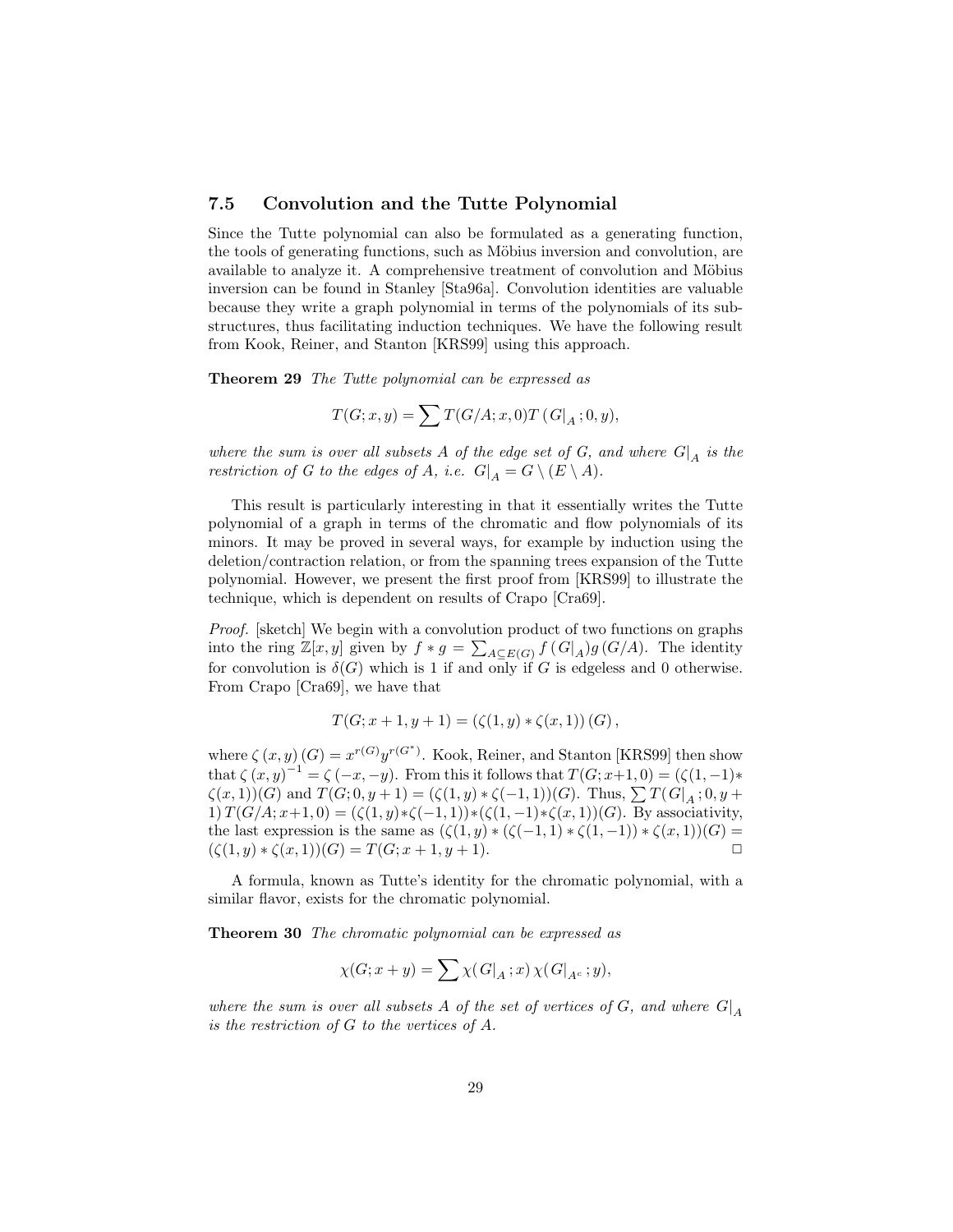*Proof.* Consider an  $(m + n)$ -coloring of G, and let A be the vertices colored by the first m colors. Then an  $(m + n)$ -coloring of G decomposes into an m coloring of  $G|_A$  using the first m colors and an n coloring of  $G|_{A^c}$  using the remaining colors. Thus, for any two non-negative integers  $m$  and  $n$ , it follows that  $\chi(G; m+n) = \sum \chi(G|_A; m) \chi(G|_{A^c}; n)$ . Since the expressions involve<br>finite polynomials this establishes the result for indeterminates x and y finite polynomials, this establishes the result for indeterminates  $x$  and  $y$ .

# <span id="page-29-0"></span>8 The Complexity of the Tutte Polynomial

We assume the reader is familiar with the basic notions of computational complexity, but for formal definitions in the present context, see, for example, Welsh [Wel93].

We have seen that along different algebraic curves in the  $XY$  plane, the Tutte polynomial evaluates to many diverse quantities. Some of these, such as  $T(G; 2, 2) = 2^{|E|}$  are very easy to compute, and others such as  $T(G; 1, 1)$  may also be computed efficiently, as in Subsection [5.1.](#page-8-2) In general though, the Tutte polynomial is intractable, as shown in the following theorem of Jaeger, Vertigan and Welsh [JVW90].

**Theorem 31** The problem of evaluating the Tutte polynomial of a graph at a point  $(a, b)$  is #P-hard except when  $(a, b)$  is on the special hyperbola

$$
H_1 \equiv (x - 1)(y - 1) = 1
$$

or when  $(a, b)$  is one of the special points  $(1, 1), (-1, -1), (0, -1), (-1, 0),$  $(i, -i), (-i, i), (j, j<sup>2</sup>)$  and  $(j<sup>2</sup>, j),$  where  $j = e<sup>2\pi i/3</sup>$ . In each of these exceptional cases the evaluation can be done in polynomial time.

For planar graphs there is a significant difference. The technique developed using the Pfaffian to solve the Ising problem for the plane square lattice by Kasteleyn [Kas61] can be extended to give a polynomial time algorithm for the evaluation of the Tutte polynomial of any planar graph along the special hyperbola

$$
H_2 \equiv (x - 1)(y - 1) = 2.
$$

However, even restricting a class of graphs to its planar members, or further restricting colouring enumeration on the square lattice, does not necessarily yield any additional tractability, as shown by the following results, the first due to Vertigan and Welsh [VW92], and the second to Farr [Far06].

**Theorem 32** The evaluation of the Tutte polynomial of bipartite planar graphs at a point  $(a, b)$  is  $\#P$ -hard except when

$$
(a, b) \in H_1 \cup H_2 \cup \{(1, 1), (-1, -1), (j, j^2), (j^2, j)\},\
$$

at which points it is computable in polynomial time.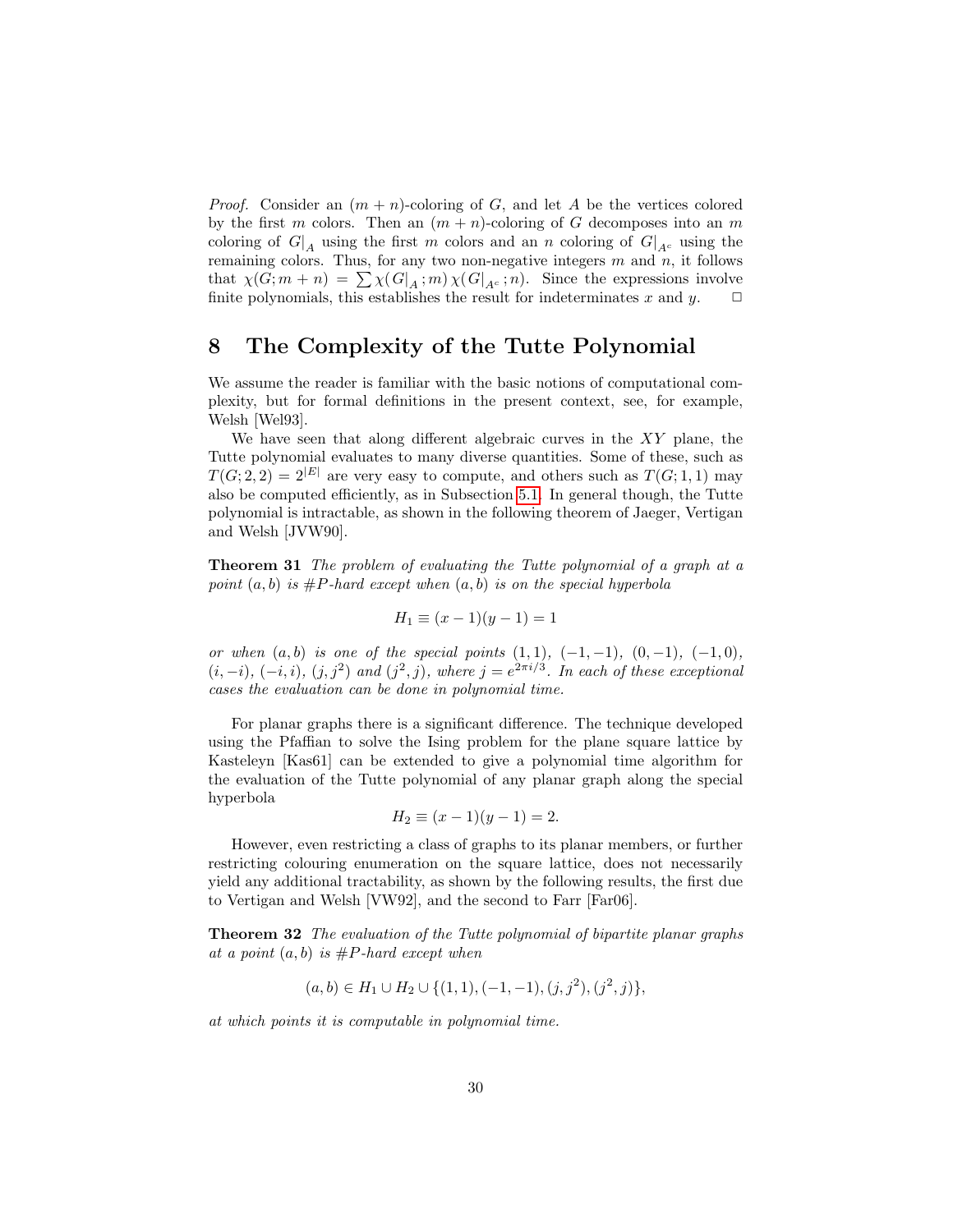**Theorem 33** For  $\lambda \geq 3$ , computing the number of  $\lambda$ -colorings of induced subgraphs of the square lattice is  $#P$ -complete.

A natural question then arises as to how well an evaluation of the Tutte polynomial might be approximated. That is, if there is a fully polynomial randomized approximation scheme, or FPRAS, for T at a point  $(x, y)$  for a well-defined family of graphs. Here, FPRAS refers to a probabilistic algorithm that takes the input s and the degree of accuracy  $\epsilon$  to produce, in polynomial time on |s| and  $\epsilon^{-1}$ , a random variable which approximates  $T(G; x, y)$  within a ratio of  $1+\epsilon$  with probability greater than or equal to 3/4. For example, Jerrum and Sinclair [JS93] show that there exits an FPRAS for T along the positive branch of the hyperbola  $H_2$ .

However, in general approximating is provably difficult as well. Recently, Goldberg and Jerrum [GJ07] have extended the region of the  $x-y$  plane for which the Tutte polynomial does not have an FPRAS, to essentially all but the first quadrant (under the assumption that  $RP \neq NP$ ). A consequence of this is that there is no FPRAS for counting nowhere zero  $\lambda$ -flows for  $\lambda > 2$ . They also provide a good overview of prior results. For a somewhat more optimistic prognosis in the case of dense graphs, we refer the reader to [WM00], and to Alon, Frieze, and Welsh [AFW95].

There has been an increasing body of work since the seminal results of Robertson and Seymour [RS83,RS84,RS86] impacting computational complexity questions for graphs with bounded tree-width (see Bodlaender's accessible introduction in  $[Body3]$ . A powerful aspect of this work is that many  $NP$ -Hard problems become tractable for graphs of bounded tree-width. For example, Noble [Nob98] has shown that the Tutte polynomial may be computed in polynomial time (in fact requires only a linear number of multiplications and additions) for rational points on graphs with bounded tree width. Makowsky, Rotics, Averbouch and Godlin [MRAG06] provide similar results for bounded clique-width (a notion with significant computation complexity consequences analogous to those for bounded tree-width – see Oum and Seymour [OS06]). Noble [Nob07] gives a recent survey of complexity results for this area, including new monadic second order logic methods and extensions to the multivariable generalizations of the Tutte polynomial discussed in the next chapter.

Although the Tutte polynomial is not in general computationally tractable, there are some resources for reasonably sized graphs (about 100 edges). These include Sekine, Imai, and Tani [SIT95], which provides an algorithm to implement the recursive definition. Common computer algebra systems such as Maple and Mathematica will compute the Tutte polynomial for smallish graphs, and there are also some implementations freely available in the Web, such as [http://ada.fciencias.unam.mx/](http://ada.fciencias.unam.mx/~rconde/tulic/)<sup>∼</sup>rconde/tulic/ by R. Conde or [http:](http://homepages.mcs.vuw.ac.nz/~djp/tutte/) [//homepages.mcs.vuw.ac.nz/](http://homepages.mcs.vuw.ac.nz/~djp/tutte/)<sup>∼</sup>djp/tutte/ by G. Haggard and D. Pearce.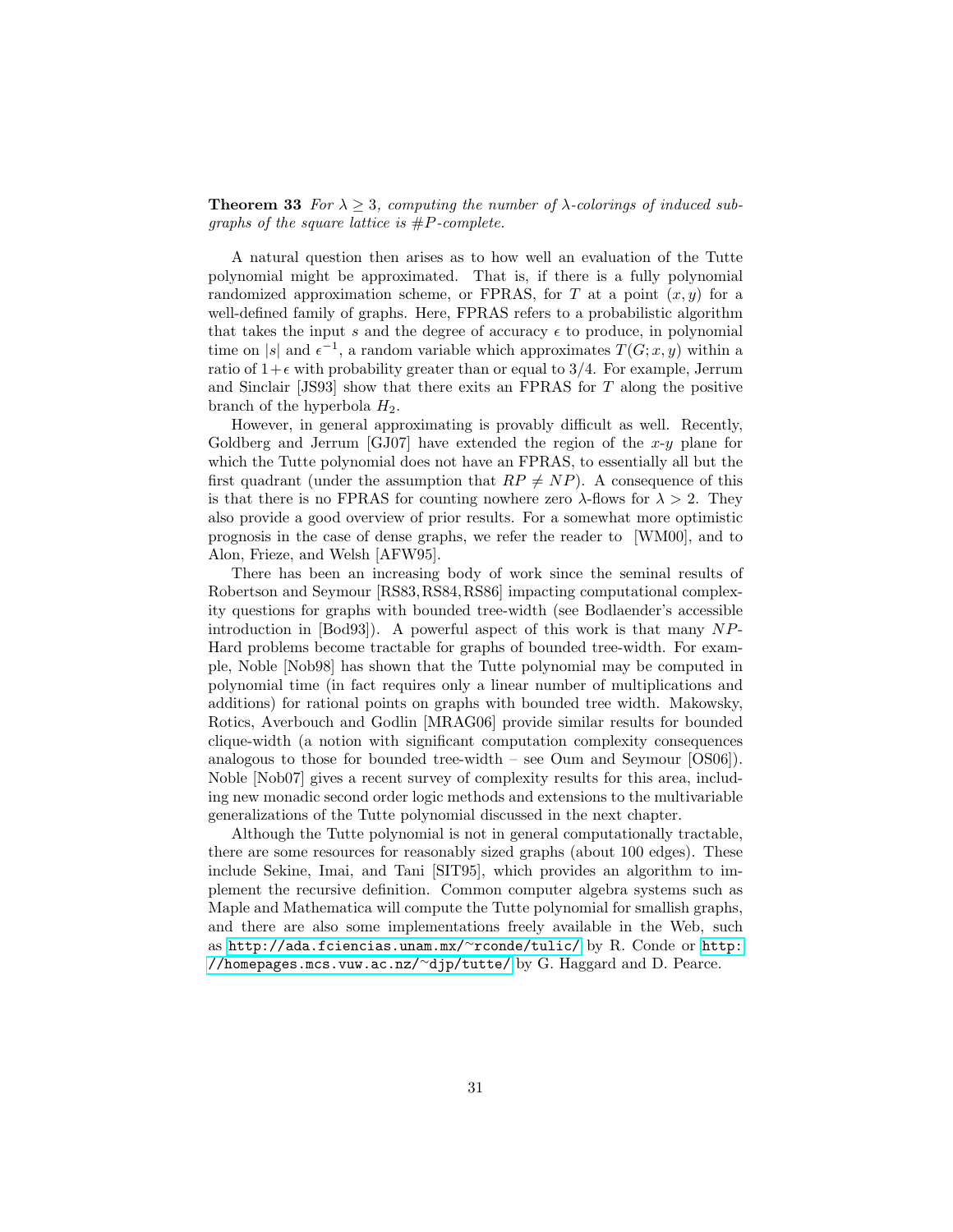## 9 Conclusion

For further exploration of the Tutte polynomial and its properties, we refer the reader to the relevant chapters of Welsh [Wel93] and Bollobás [Bol98] for excellent introductions, and to Brylawki [Bry82], Brylawski and Oxley [BO92], and Welsh [Wel99] for an in-depth treatment of the Tutte polynomial, including generalizations to matroids. Although we focused on graphs here to broaden accessibility, matroids, rather than graphs, are the natural domain of the Tutte polynomial, and Crapo [Cra69] gives a compelling justification for this viewpoint. Farr [Far07] gives a recent treatment and engaging history of the Tutte polynomial. Finally, we especially recommend Tutte's own account of how he "...became acquainted with the Tutte polynomial..." in [Tut04].

# References

- [AFW95] Alon, N., Frieze, A. M., Welsh, D. J. A.: Polynomial time randomized approximation schemes for Tutte-Gröthendieck invariants: the dense case. Random Structures Algorithms, 6, 459–478 (1995)
- [AZ01] Aigner, M., Ziegler, G.M.: Proofs from the Book. Springer-Verlag, Berlin Heidelberg New York (2001)
- [BHSW01] Brown, J. I., Hickman, C. A., Sokal, A. D., Wagner, D. G.: On the chromatic roots of generalized theta graphs. J. Combin. Theory Ser. B, 83, 272–297 (2001)
- [Big96a] Biggs, N.: Algebraic Graph Theory. Cambridge University Press, Cambridge, second edition (1996)
- [Big96b] Biggs, N.: Chip firing and the critical group of a graph. Research Report, London School of Economics, London (1996).
- [Bir12] Birkhoff, G.D.: A determinant formula for the number of ways of coloring a map. Annals of Mathematics, 14, 42–46 (1912)
- [Bjo92] Björner, A.: Homology and shellability of matroids and geometric lattices. In: White, N. (ed) Matroid Applications, Encyclopedia of Mathematics and its Applications. Cambridge University Press, Cambridge (1992)
- [BMMT95] Benashski, J., Martin, R., Moore, J., Traldi, L.: On the β-invariant for graphs. Congr. Numer., 109, 211-221 (1995)
- [BO92] Brylawski, T., Oxley, J.: The Tutte Polynomial and its Applications. In: White, N. (ed) Matroid Applications, Encyclopedia of Mathematics and its Applications. Cambridge University Press, Cambridge (1992)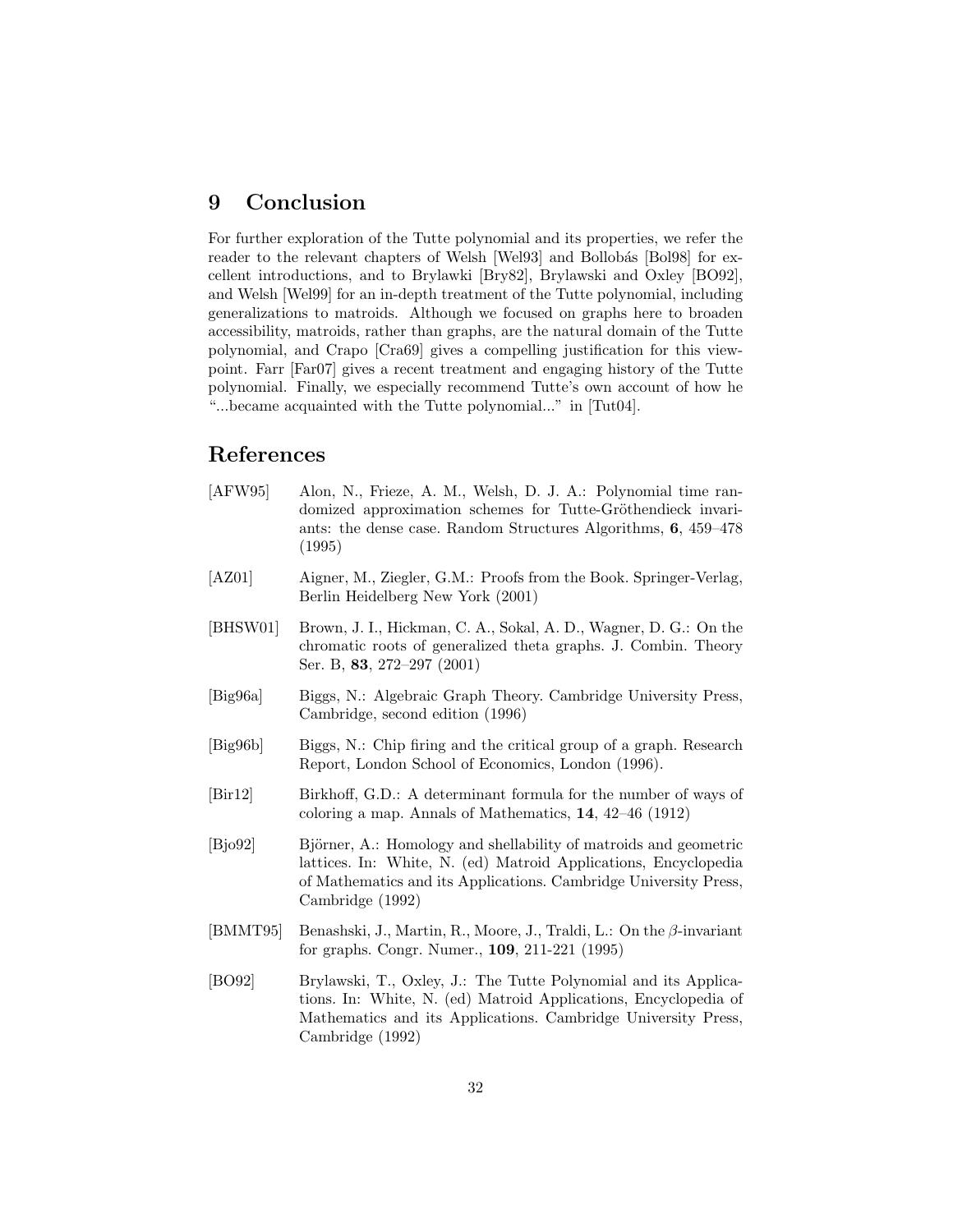- [Bod93] Bodlaender, H. L.: A tourist guide through treewidth. Acta Cybernet, 11, 1–21 (1993)
- [Bol98] Bollobás, B.: Modern Graph Theory, Graduate Texts in Mathematics. Springer, New York (1998)
- [Bor06] Borgs, C.: Absence of zeros for the chromatic polynomial on bounded degree graphs. Combin. Probab. Comput., 15, 63–74 (2006)
- [BR99] Bollobás, B., Riordan, O.: A Tutte Polynomial for Colored Graphs. Combin. Probab. Comput., 8, 45–93 (1999)
- [Bry71] Brylawski, T.: A combinatorial model for series-parallel networks. Trans. Amer. Math. Soc., 154, 1–22 (1971)
- [Bry72] Brylawski, T.: A Decomposition for Combinatorial Geometries. Trans. Amer. Math. Soc., 171, 235–282 (1972)
- [Bry82] Brylawski, T.: The Tutte polynomial, Part 1: General Theory. In: Barlotti, A. (ed) Matroid Theory and Its Applications. Proceedings of the Third International Mathematical Summer Center (C.I.M.E. 1980) (1982)
- [BTW88] Bak, P., Tang, C., Wiesenfeld K.: Self-organized criticality. Phys. Rev. A, 38, 364–374 (1988)
- [CC97] Chari, M. K., Colbourn, C. J.: Reliability polynomials: A survey. Journal of Combinatorics, Information and System Sciences, 22, 177–193 (1997)
- [Chi97] Chia, G. L.: A Bibliography on Chromatic Polynomials. Discrete Math., 172, 175–191 (1997)
- [CJSS04] Chang, S. C., Jacobsen, J., Salas, J., Shrock, R.: Exact Potts model partition functions for strips of the triangular lattice. J. Stat. Phys., 114, 768–823 (2004)
- [COSW04] Choe, Y. B., Oxley, J. G., Sokal, A. D., Wagner, D. G.: Homogeneous multivariate polynomials with the half-plane property. Adv. in Appl. Math., 32, 88–187 (2004)
- [Cra67] Crapo, H. H.: A higher invariant for matroids. J. Combin. Theory, 2, 406–417 (1967)
- [Cra69] Crapo, H. H.: The Tutte polynomial. Aeq. Math., 3, 211–229 (1969)
- [CS01b] Chang, S. C., Shrock, R.: Exact Potts model partition functions on wider arbitrary-length strips of the square lattice. Physica A, 296, 234-288 (2001)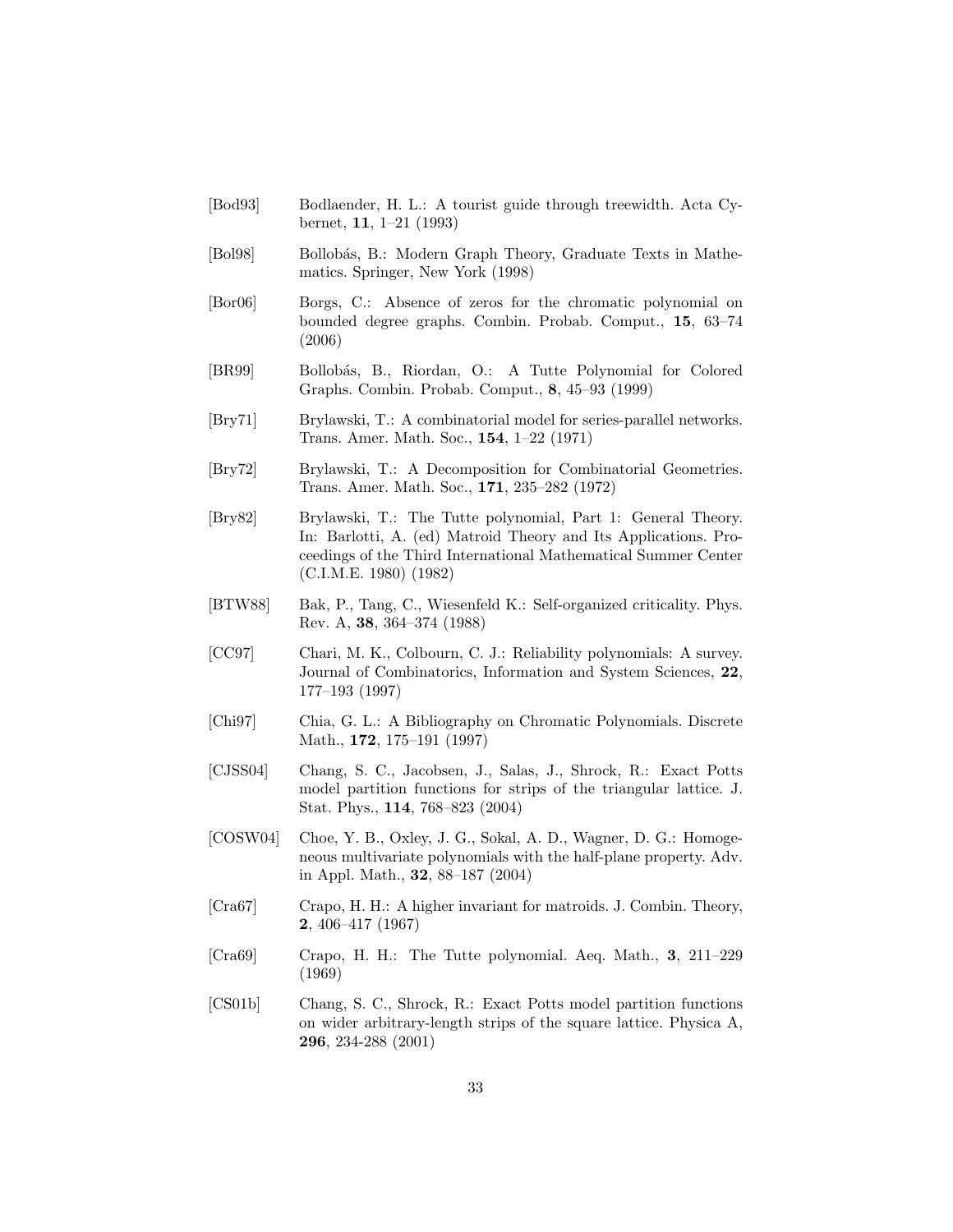- [Dha90] Dhar, D.: Self-organized critical state of sandpile automaton models. Phys. Rev. lett., 64, 1613–1616 (1990)
- [Die00] Diestel, R.: Graph Theory, Graduate Texts in Mathematics. Springer, New York (2000)
- [DKT05] Dong, F. M., Koh, K. M., Teo, K. L.: Chromatic polynomials and chromaticity of graphs. World Scientific, Hackensack, NJ, (2005)
- [DK04] Dong, F. M.; Koh, K. M.: On upper bounds for real roots of chromatic polynomials. Disc. Math. 282, 95–101 (2004)
- [DK07] Dong, F. M.; Koh, K. M.: Bounds for the coefficients of flow polynomials. J. Combin. Theory Ser. B, 97, 413–420 (2007)
- [Don04] Dong, F. M. The largest non-integer zero of chromatic polynomials of graphs with fixed order. Disc. Math. 282, 103-112, (2004)
- [Duf65] Duffin, R.J.: Topology of series-parallel networks. J. Math. Anal. Appl. 10, 303–318 (1965)
- [E-M04a] Ellis-Monaghan, J.: Identities for the circuit partition polynomials, with applications to the diagonal Tutte polynomial. Advances in Applied Mathematics, 32, 188–197 (2004)
- [E-M04b] Ellis-Monaghan, J.: Exploring the Tutte-Martin connection. Discrete Mathematics, 281, 173–187 (2004)
- [Far06] Farr, G. E.: The complexity of counting colourings of subgraphs of the grid. Comb. Probab. Comput., 15, 377–383 (2006)
- [Far07] Farr, G. E.: Tutte-Whitney polynomials: some history and generalizations. In: Grimmett, G. R., McDiarmid C. J. H.(eds) Combinatorics, Complexity, and Chance: A Tribute to Dominic Welsh. Oxford University Press, Oxford (2007)
- [FP] Fernandez, R., Procacci, A.: Regions without complex zeros for chromatic polynomials on graphs with bounded degree. To appear in Comb. Probab. Comput.
- [Gab93] Gabrielov, A.: Abelian avalanches and the Tutte polynomials. Physica A, 195, 253–274 (1993)
- [GJ79] Garey, M. R., Johnson, D. S.: Computers and Intractability– A guide to the theory of NP-completeness. W. H. Freeman, San Francisco (1979)
- [GJ07] Goldberg, L. A., Jerrum M. R.: Inapproximability of the Tutte polynomial. In STOC '07: Proceedings of the 39th Annual ACM Symposium on Theory of Computing. ACM Press, New York (2007)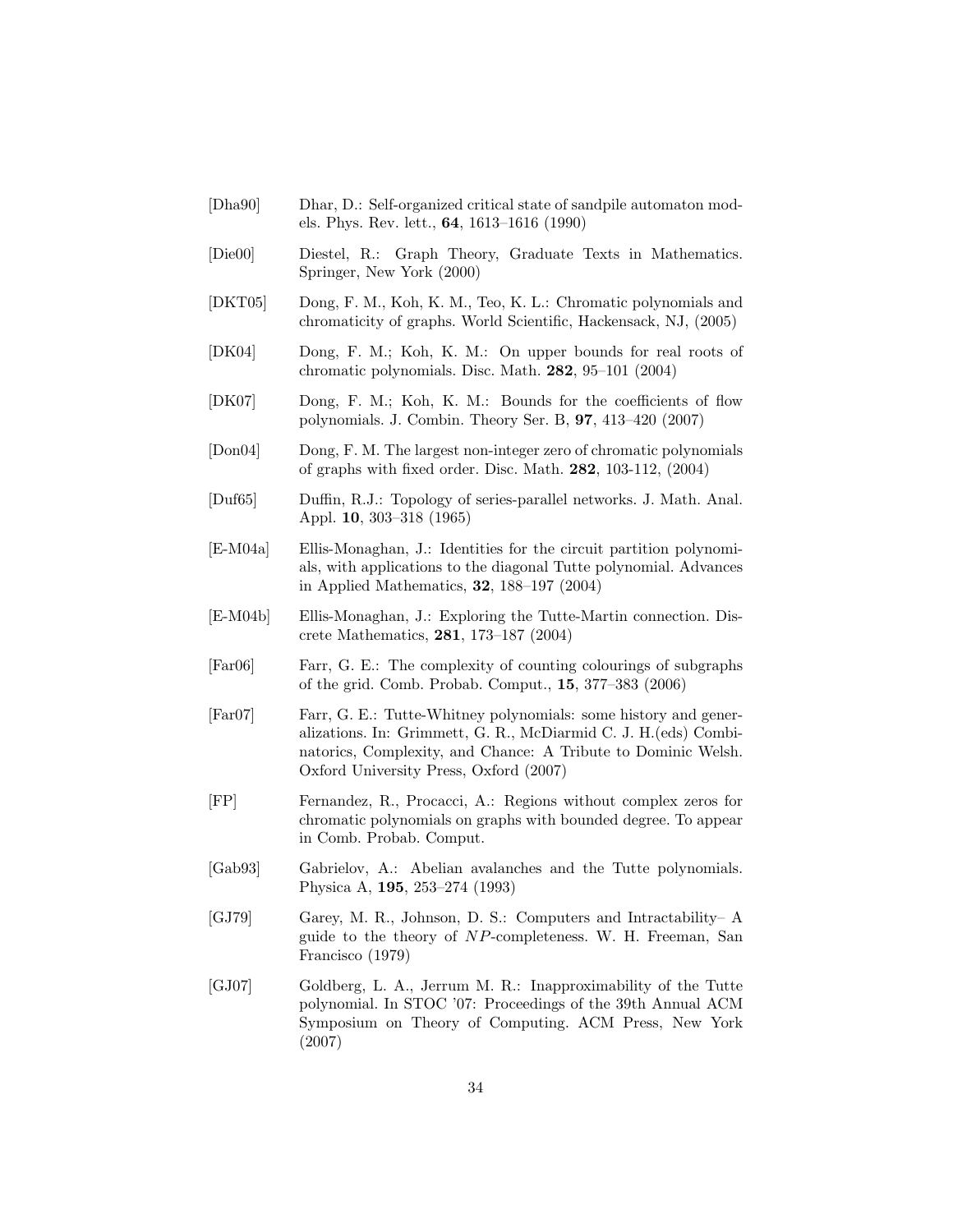- [GLV05] Gioan, E., Las Vergnas, M.: Activity preserving bijections between spanning trees and orientations in graphs. Discrete Math., 298, 169–188 (2005)
- [GZ83] Green, C., Zaslavsky, T.: On the interpretation of Whitney numbers through arrangements of hyperplanes, zonotopes, non-Radon partitions and orientations of graphs. Trans. Amer. Math. Soc., 280, 97–126 (1983)
- [Jac93] Jackson, B.: A zero-free interval for chromatic polynomials of graphs. Combin. Probab. Comput., 2, 325–336 (1993)
- [Jac03] Jackson, B.: Zeros of chromatic and flow polynomials of graphs. J. Geom., 76, 95–109 (2003)
- [Jac07] Jackson, B.: Zero-free intervals for flow polynomials of near-cubic graphs. Comb. Probab. Comput., 16, 85–108 (2007)
- [Jae76] Jaeger, F.: On nowhere-zero flows in multigraphs. In: Nash-Williams, C. St. J. A., Sheehan, J. (eds) Proceedings of the Fifth British Combinatorial Conference. Utilitas Math., Winnipeg (1976)
- [Jae88] Jaeger, F.: Nowhere-zero flow problems. In: Beineke, L. W., Wilson, R. J. (eds) Selected Topics in Graph Theory 3. Academic Press, New York (1988)
- [Jer87] Jerrum, M. R.: 2-dimensional monomer-dimer systems are computationally intractable. J. Statist. Phys. 48, 121–134 (1987)
- [JS93] Jerrum, M. R., Sinclair, A.: Polynomial time approximation algorithms for the Ising model. SIAM J. Comput., 22, 1087–1116 (1993)
- [JVW90] Jaeger, F., Vertigan, D. L., Welsh, D. J. A.: On the computational complexity of the Jones and Tutte polynomials. Math. Proc. Camb. Phil. Soc., 108, 35–53 (1990)
- [Kas61] Kasteleyn, P.W.: The statistics of dimers on a lattice. Physica, 27, 1209–1225 (1961)
- [KRS99] Kook, W., Reiner, V., Stanton, D.: A Convolution Formula for the Tutte Polynomial. J. Combin. Theory Ser. B, 76, 297–300 (1999)
- [KW81] Kleitman, D. J., Winston, K. J.: Forests and score vectors. Combinatorica, 1, 49–54 (1981)
- [Las04] Lass, B.: Orientations acycliques et le polynome chromatique. European J. Combin., 22, 1101–1123 (2001)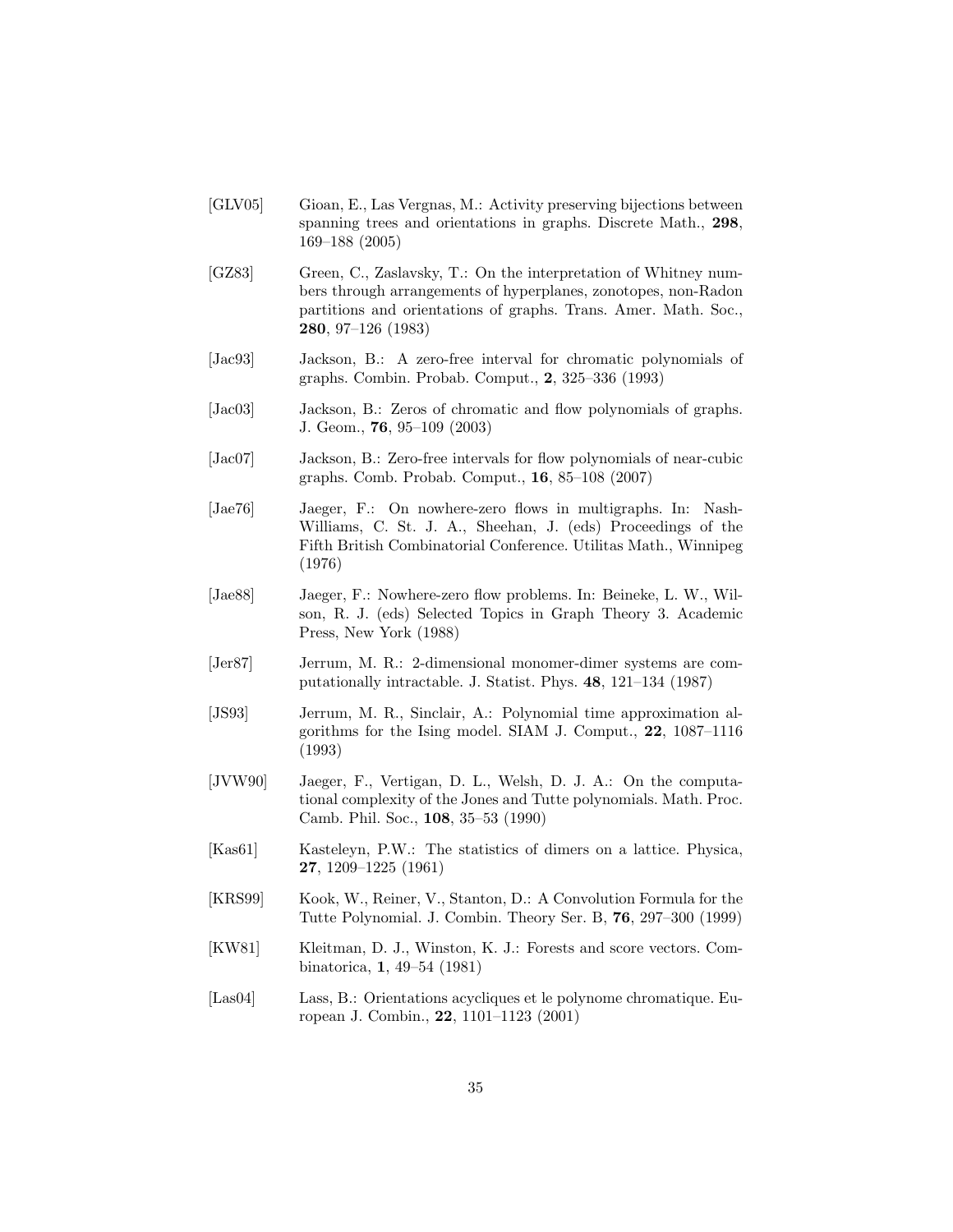- [Las77] Las Vergnas, M.: Acyclic and totally cyclic orientations of combinatorial geometries. Discrete Mathematics, 20, 51–61 (1977)
- [Las84] Las Vergnas, M.: The Tutte polynomial of a morphism of matroids II. Activities of orientations. In: Bondy, J. A., Murty, U. S. R. (eds) Progress in Graph Theory, Proceedings of Waterloo Silver Jubilee Combinatorial Conference 1982. Academic Press, Toronto (1984)
- [Las88] Las Vergnas, M.: On the evaluation at (3,3) of the Tutte polynomial of a graph. J. Combin. Theory Ser. B, 44, 367–372 (1988)
- [Las] Las Vergnas, M.: The Tutte polynomial of a morphism of matroids V. Derivatives as generating functions. Preprint (2007)
- [Lie67] Lieb, E. H.: Residual entropy of square ice. Phys. Rev., 162, 162– 172 (1967)
- [Mak05] Makowsky, J. A.: Colored Tutte polynomials and Kauffman brackets for graphs of bounded tree width. Discrete Appl. Math., 145, 276–290 (2005)
- [Mar77] Martin, P.: Enumérations eulériennes dans le multigraphs et invariants de Tutte-Gröthendieck. PhD Thesis, Grenoble (1977)
- [Mar78] Martin, P.: Remarkable valuation of the dichromatic polynomial of planar multigraphs. J. Combin. Theory Ser. B, 24, 318–324 (1978)
- [McK01] McKee, T. A.: Recognizing dual-chordal graphs. Congr. Numer., 150, 97–103 (2001)
- [Mer97] Merino, C.: Chip firing and the Tutte polynomial. Annals of Combinatorics, 1, 253–259 (1997)
- [Mer01] Merino, C.: The chip firing game and matroid complex. Discrete Mathematics and Theoretical Computer Science, Proceedings vol. AA, 245–256 (2001)
- [MMN01] Merino, C., de Mier, A., Noy, M.: Irreducibility of the Tutte polynomial of a connected matroid. J. Combin. Theory Ser. B, 83, 298–304 (2001)
- [MRAG06] Makowsky, J. A., Rotics, U., Averbouch, I., Godlin, B.: Computing graph polynomials on graphs of bounded clique-width. In: Lecture Notes in Computer Science 4271. Springer-Verlag, New York (2006)
- [Nob98] Noble, S. D.: Evaluating the Tutte polynomial for graphs of bounded tree-width. Comb. Probab. Comput., 7, 307–321 (1998)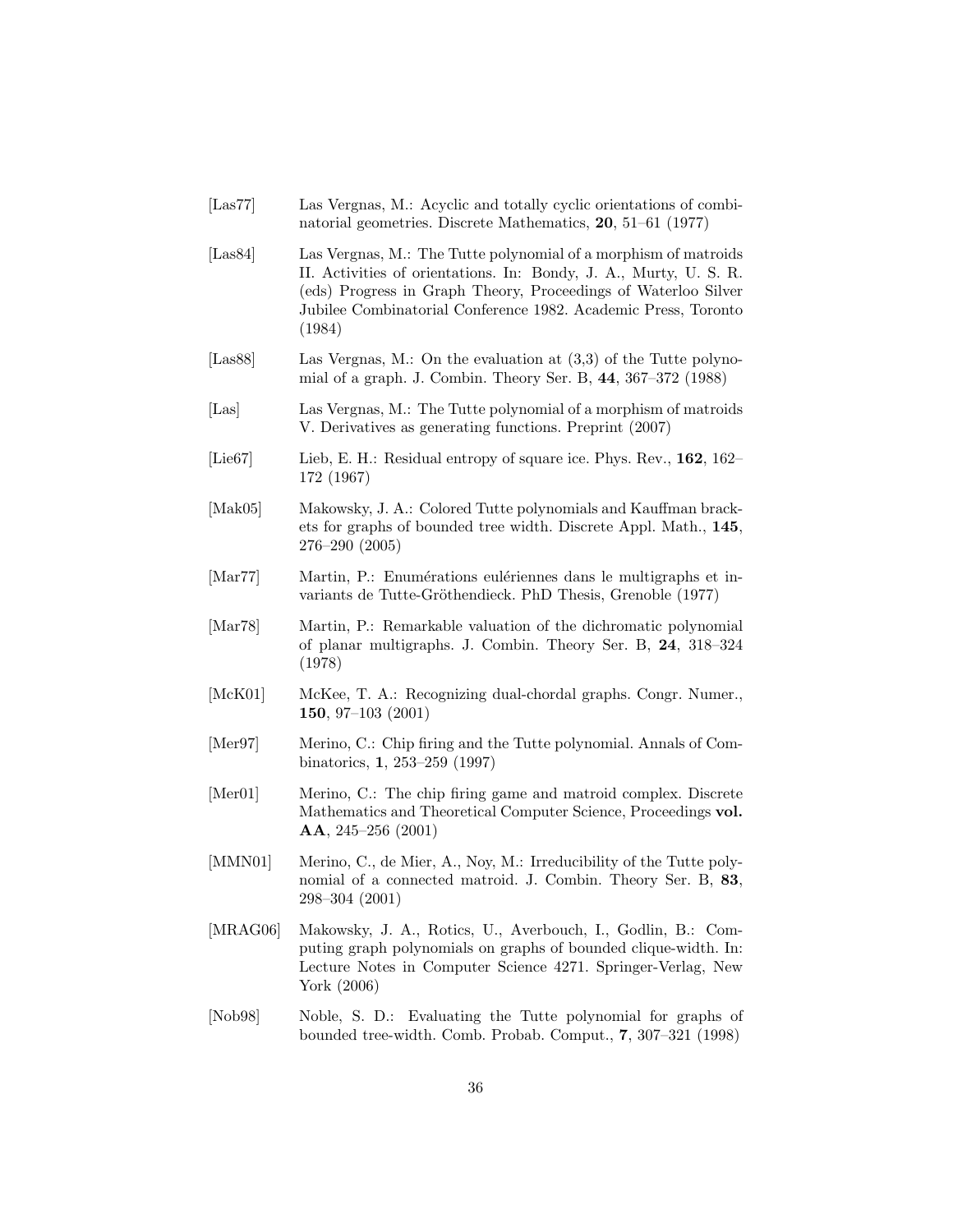- [Nob07] Noble, S. D.: The complexity of graph polynomials. In: Grimmett, G. R., McDiarmid C. J. H.(eds) Combinatorics, Complexity, and Chance: A Tribute to Dominic Welsh. Oxford University Press, Oxford (2007)
- [OS06] Oum, S., Seymour, P. D.: Approximating clique-width and branch-width. J. Combin. Theory Ser. B, 96, 514-528 (2006)
- [Oxl82] Oxley, J.: On Crapos beta invariant for matroids. Stud. Appl. Math. 66, 267–277 (1982)
- [OW79] Oxley, J., Welsh D. J. A.: The Tutte Polynomial and Percolation. In: Bondy, J. A., Murty U. S. R. (eds) Graph Theory and Related Topics. Academic Press, London (1979)
- [Pau35] Pauling, L.: The structure and entropy of ice and of other crystals with some randomness of atomic arrangement. J. Am. Chem. Soc., 57, 2680–2684 (1935)
- [PB80] Provan, J. S., Billera, L. J.: Decompositions of simplicial complexes related to diameters of convex polyhedra. Math. Oper. Res., 5, 576–594 (1980)
- [PSG03] Procacci, A., Scoppola, B., Gerasimov, V.: Potts model on infinite graphs and the limit of chromatic polynomials. Communications in Mathematical Physics, 235, 215–231 (2003)
- [Rea68] Read, R. C.: An introduction to chromatic polynomials. J. Combin. Theory Ser. B, 4, 52–71 (1968)
- [Roya] Royle, G.: Planar triangulations with real chromatic roots arbitrarily close to four. Preprint math.CO.0511205
- [Royb] Royle, G.: Graphs with chromatic roots in the interval (1,2). Preprint arXiv:0704.2264
- [RR78] Read, R. C., Rosenstiehl, P.: On the principal edge tripartition of a graph. Ann. Discrete Math., 3, 195–226 (1978)
- [RR91] Read, R. C., Royle, G.: Chromatic roots of families of graphs. In: Alavi, Y. et al. (eds) Graph Theory, Combinatorics, and Applications. Wiley, New York (1991)
- [RS83] Robertson, N., Seymour, P. D.: Graph minors. I. Excluding a forest. J. Combin. Theory Ser. B, 35, 39–61 (1984)
- [RS84] Robertson, N., Seymour, P. D.: Graph minors. III. Planar treewidth. J. Combin. Theory Ser. B, 36, 49–64 (1984)
- [RS86] Robertson, N., Seymour, P.D.: Graph minors. II. Algorithmic aspects of tree-width. J Algorithms, 7, 309–322 (1986)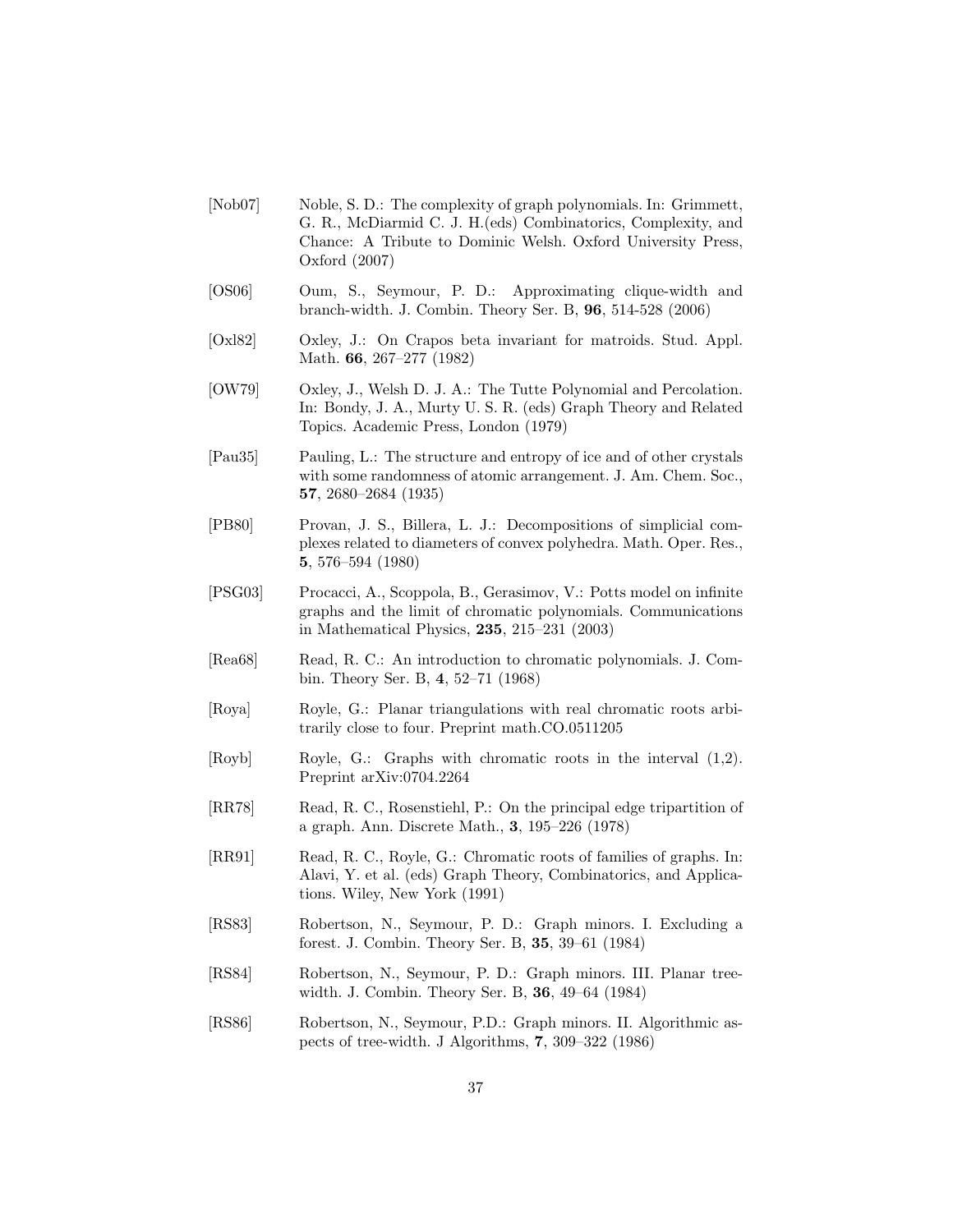- [Sch93] Schwärzler, W.: The coefficients of the Tutte polynomial are not unimodal. J. Combin. Theory Ser. B, 58, 240–242 (1993)
- [Sey81] Seymour, P. D.: Nowhere-zero 6-flows. J. Combin. Theory Ser. B, 30, 130–135 (1981)
- [Shr01] Shrock, R.: Chromatic polynomials and their zeros and asymptotic limits for families of graphs. Discrete Math., 231, 421–446 (2001)
- [SIT95] Sekine, K., Imai, H., Tani, S.: Computing the Tutte polynomial of a graph of moderate size. Lecture Notes in Computer Science. Springer, Berlin (1995)
- [Sok01a] Sokal, A. D.: A personal list of unsolved problems concerning lattice gases and antiferromagnetic Potts models. Markov Process and Related Fields, 7, 21–38 (2001)
- [Sok01b] Sokal, A. D.: Bounds on the complex zeros of (di)chromatic polynomials and Potts-model partition functions. Combin. Probab. Comput., 10, 41–77 (2001)
- [Sok04] Sokal, A. D.: Chromatic roots are dense in the whole complex plane. Combin. Probab. Comput., 13, 221–261 (2004)
- [ST97a] Shrock, R., Tsai, S. H.: Asymptotic limits and zeros of chromatic polynomials and ground state entropy of Potts antiferromagnets. Phys. Rev. E, 55, 5165–5179 (1997)
- [ST97b] Shrock, R., Tsai, S. H.: Families of graphs with  $W_r(G, q)$  functions that are nonanalytic at  $1/q = 0$ . Phys. Rev. E 56, 3935-3943 (1997)
- [ST98] Shrock, R., Tsai, S.H.: Ground state entropy of Potts antiferromagnets: cases with noncompact  $W$  boundaries having multiple points at  $1/q = 0$ . Physica A, 259, 315–348 (1998)
- [Sta73] Stanley, R.: Acyclic orientations of graphs. Discrete Mathematics, 5, 171–178 (1973)
- [Sta80] Stanley, R.: Decomposition of rational polytopes. Annals of Discrete Mathematics, 6, 333–342 (1980)
- [Sta96a] Stanley, R.: Enumerative Combinatorics, vol. 1. Cambridge University Press, Cambridge (1996)
- [Sta96b] Stanley, R.: Combinatorics and Commutative Algebra, Progress in Mathematics. Birkhäuser, Boston Besel Stuttgart, 2nd Edition (1996)
- [Sta99] Stanley, R.: Enumerative Combinatorics, vol. 2. Cambridge University Press, New York Cambridge (1999)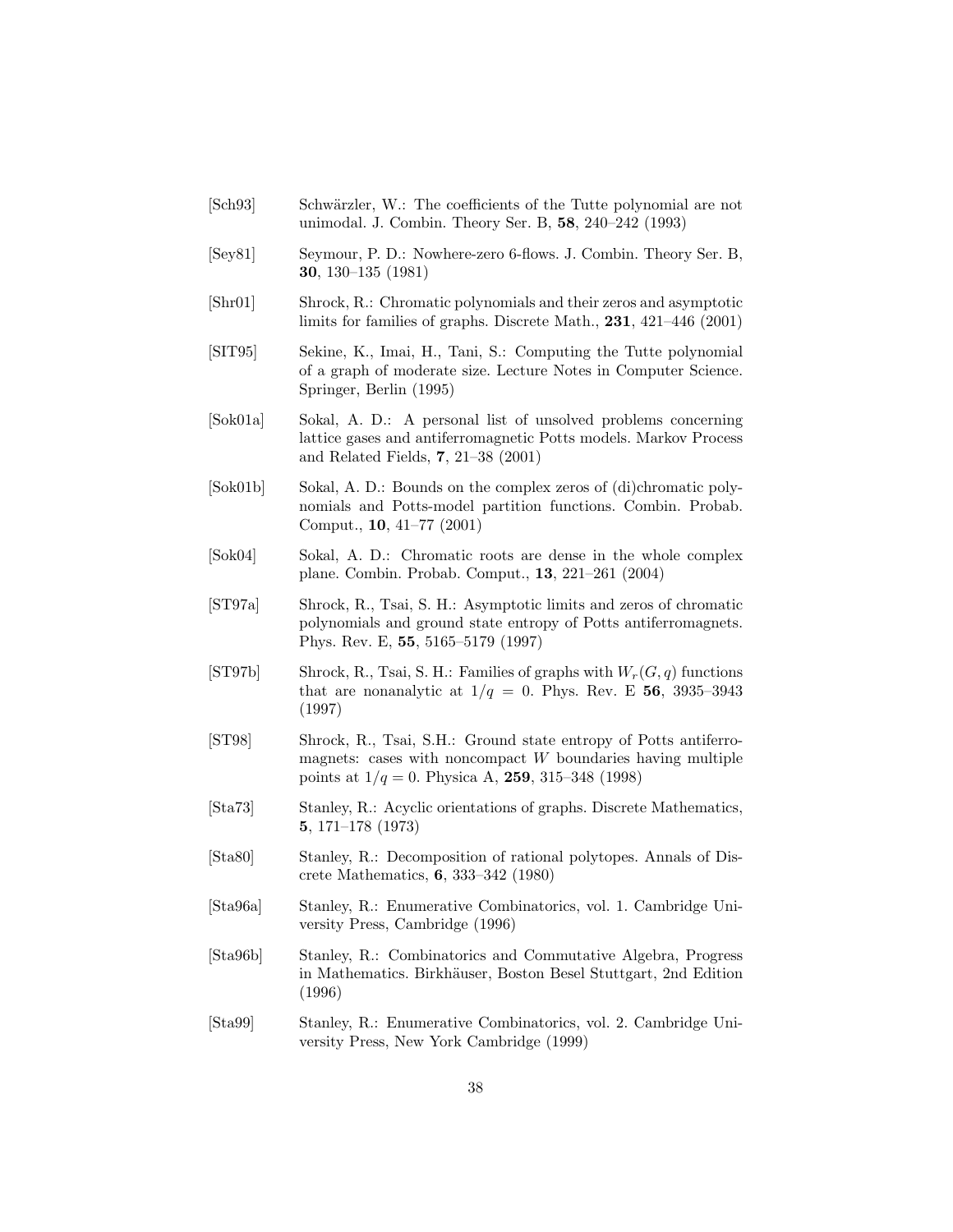- [SW75] Seymour, P. D., Welsh, D. J. A.: Combinatorial applications of an inequality of statistical mechanics. Math. Proc. Cambridge Philos. Soc., 77, 485-495 (1975)
- [Thi87] Thistlethwaite, M. B.: A spanning tree expansion of the Jones polynomial. Topology, 26, 297–309 (1987)
- [Tho97] Thomassen, C.: The zero-free intervals for chromatic polynomials of graphs. Combin. Probab. Comput., 6, 497–506 (1997)
- [Tra00] Traldi, L.: Series and parallel reductions for the Tutte polynomial. Discrete Mathematics, 220, 291–297 (2000)
- [Tra06] Traldi, L.: On the colored Tutte polynomial of a graph of bounded treewidth. Discrete Applied Mathematics, 154, 1032–1036 (2006)
- [Tut47] Tutte, W. T.: A ring in graph theory. Proc. Cambridge Phil. Soc., 43, 26–40 (1947)
- [Tut48] Tutte, W. T.: An Algebraic Theory of Graphs, PhD thesis, University of Cambridge (1948)
- [Tut54] Tutte, W. T.: A contribution to the theory of chromatic polynomials. Can. J. Math., 6, 80–91 (1954)
- [Tut67] Tutte, W. T.: On dichromatic polynomials. J. Combin. Theory, 2, 301–320 (1967)
- [Tut84] Tutte, W. T.: Graph Theory. Cambridge University Press, Cambridge (1984)
- [Tut79] Tutte, W. T.: All the kings horses. In: Bondy, J. A., Murty U. S. R. (eds) Graph Theory and Related Topics. Academic Press, London (1979)
- [Tut04] Tutte, W. T.: Graph-polynomials. Special issue on the Tutte polynomial, Adv. in Appl. Math., 32, 5–9, (2004)
- [VW92] Vertigan, D. L., Welsh, D. J. A.: The computational complexity of the Tutte plane: the bipartite case. Comb. Probab. Comput., 1, 181–187 (1992)
- [Wel93] Welsh, D. J. A.: Complexity: Knots, Colorings and Counting. Cambridge University Press, Cambridge (1993)
- [Wel99] Welsh, D. J. A.: The Tutte Polynomial, in Statistical physics methods in discrete probability, combinatorics, and theoretical computer science. Random Structures Algorithms, 15, 210–228 (1999)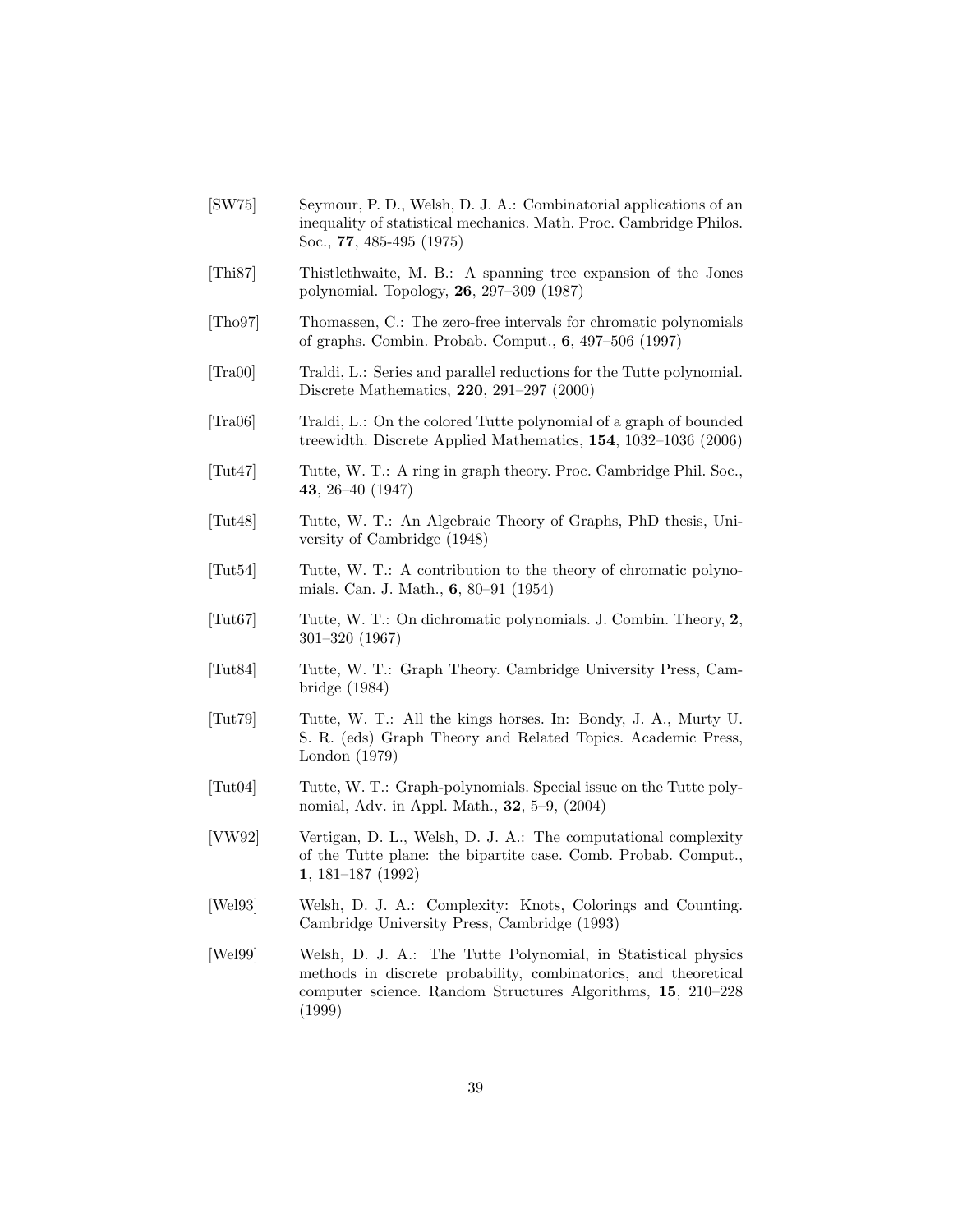- [Whi32] Whitney, H.: A Logical Expansion in Mathematics. Bull. Amer. Math. Soc., 38, 572-579 (1932)
- [WM00] Welsh, D. J. A., Merino, C.: The Potts model and the Tutte polynomial. Journal of Mathematical Physics, 41, 1127-1152 (2000)
- [Woo92] Woodall, D.: A zero-free interval for chromatic polynomials. Discrete Math., 101, 333–341 (1992)
- [Yet90] Yetter, D.: On graph invariants given by linear recurrence relations. J. Combin. Theory Ser. B, 48, 6–18 (1990)
- [Zas75] Zaslavsky, T.: Facing up to arrangements: Face-count formulas for partitions of spaces by hyperplanes. Mem. Amer. Math. Soc., 154, (1975)
- [Zas87] Zaslavsky, T.: The Möbius function and the characteristic polynomial.In: White, N. (ed) Combinatorial Geometries, Encyclopedia of Mathematics and its Applications. Cambridge University Press, Cambridge (1987)
- [Zha97] Zhang, C. Q.: Integer flows and cycle covers of graphs. Marcel Dekker Inc., New York (1997)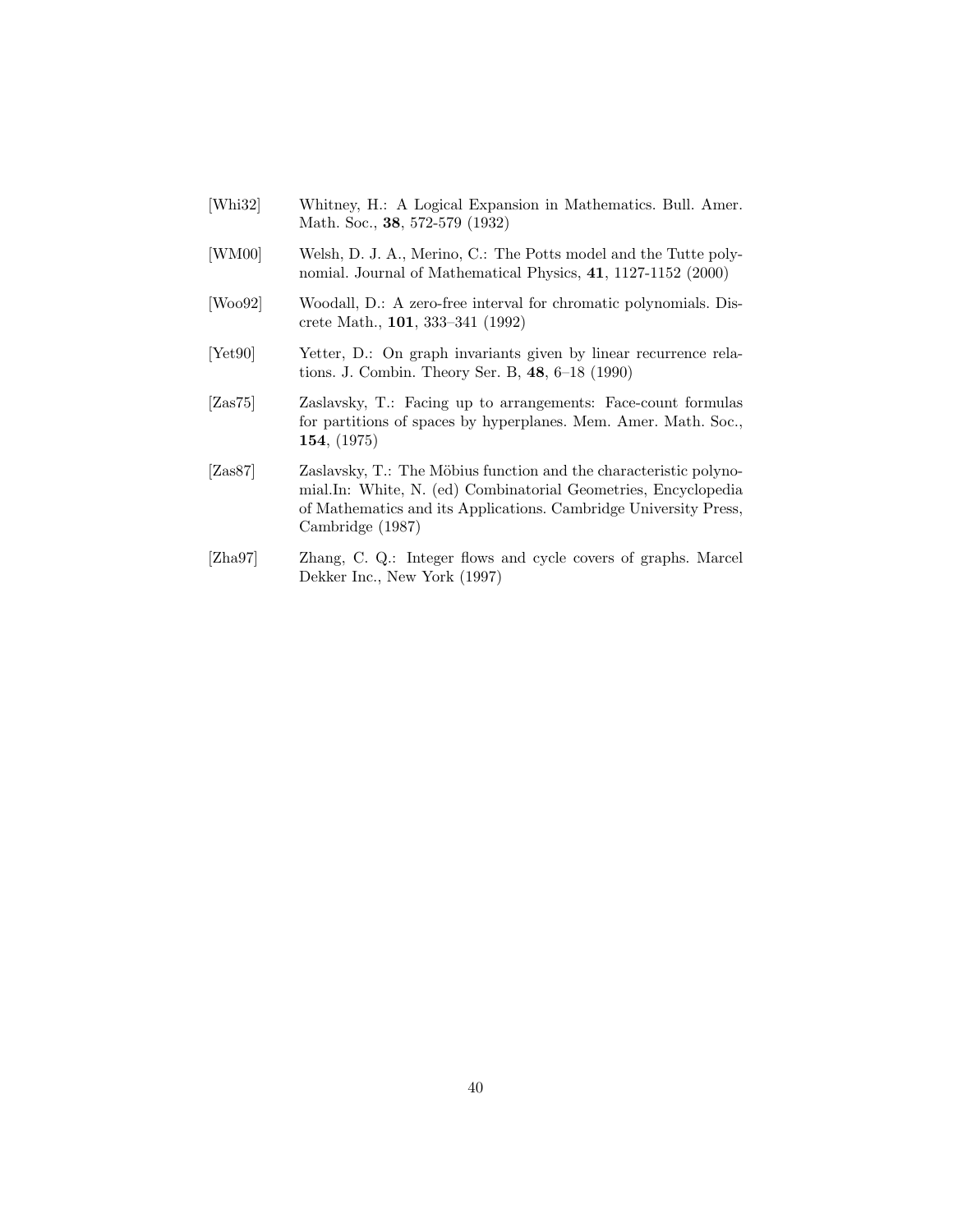# Index

k-connected, 2 active edge externally, 7, 28 internally, 7, 28 anticircuit, 12 avalanche, 18 bad coloring polynomial, 15  $\beta$  invariant, 23 bridge, 2 circuit, 2 cocycle, 2  $\lambda$ -coloring, 13 complex face, 21 facet, 21 pure, 21 simplicial, 21 configuration critical, 18 ice, 17 level, 18 of a system, 18 stable, 18 weight, 18 convolution, 29 critical configuration polynomial, 19 cut, 2 -edge, see bridge cycle, 2 cyclomatic number, 19 dissipation, 18 edge ordinary, 2 f-vector, 21 face enumerator, 21 flow  $H$ -flow, 16 nowhere zero, 16

graph bicycle space, 10 block of, 27 contraction, 3 cycle space, 10 deletion, 3 dual, 3 dual-chordal, 24 induced, 2 invariant, 3 medial, 10 minor, 3 one-point join, 5 orientation, 11 planar, 3 plane, 3 series-parallel, 23 spanning, 2 graph polynomial, 3 h-vector, 22 isomorphic, 2 Laplacian matrix, 9 loop, 2 Martin polynomial, 10 nullity, 3 orientation acyclic, 11 totally cyclic, 11 polynomial bad coloring, 15 critical configuration, 19 Martin, 10 reliability, 19

forest, 2

rank, 3